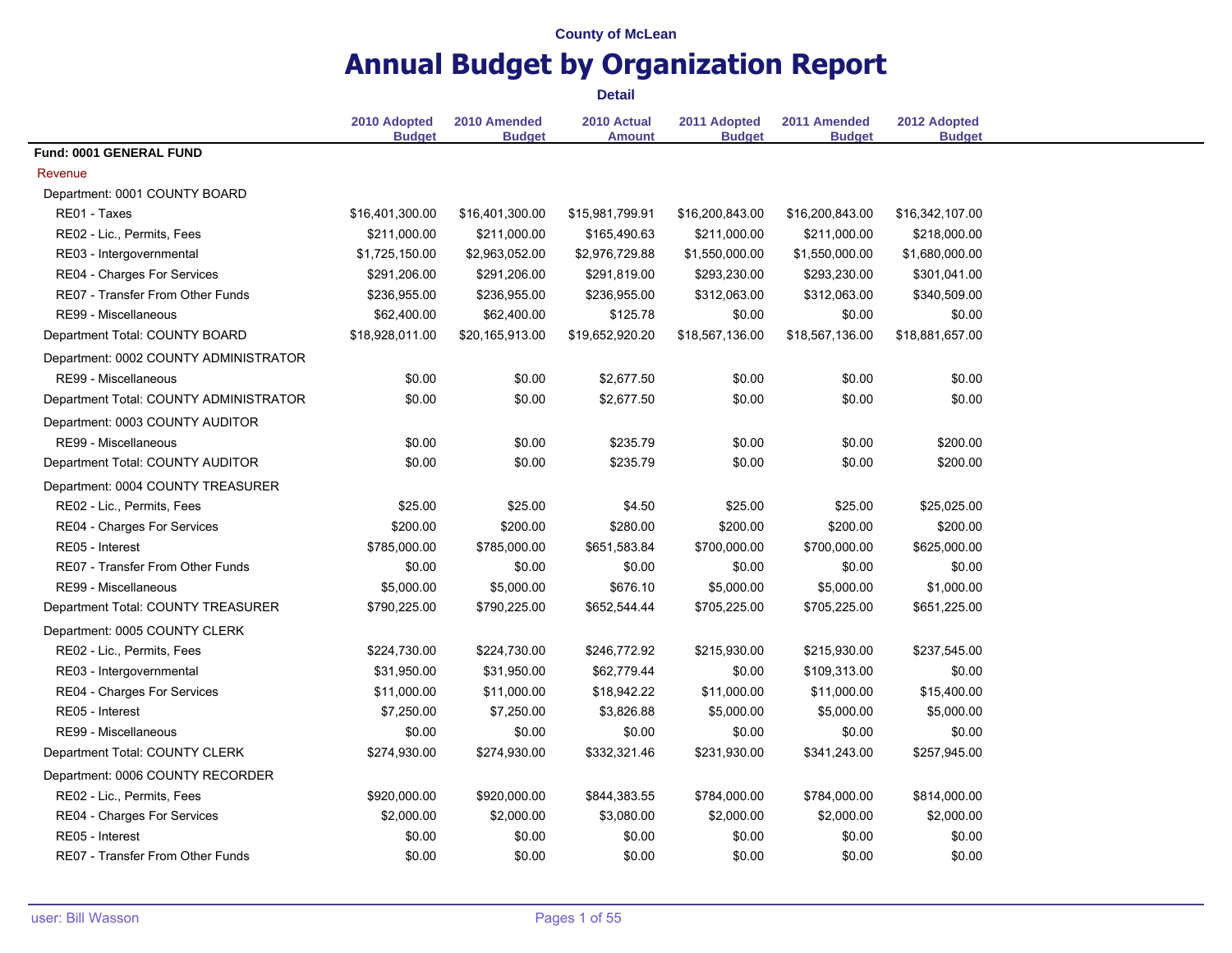# **Annual Budget by Organization Report**

|                                    | 2010 Adopted<br><b>Budget</b> | 2010 Amended<br><b>Budget</b> | 2010 Actual<br><b>Amount</b> | 2011 Adopted<br><b>Budget</b> | 2011 Amended<br><b>Budget</b> | 2012 Adopted<br><b>Budget</b> |
|------------------------------------|-------------------------------|-------------------------------|------------------------------|-------------------------------|-------------------------------|-------------------------------|
| RE99 - Miscellaneous               | \$0.00                        | \$0.00                        | \$195.00                     | \$0.00                        | \$0.00                        | \$0.00                        |
| Department Total: COUNTY RECORDER  | \$922,000.00                  | \$922,000.00                  | \$847,658.55                 | \$786,000.00                  | \$786,000.00                  | \$816,000.00                  |
| Department: 0008 MERIT BOARD       |                               |                               |                              |                               |                               |                               |
| RE02 - Lic., Permits, Fees         | \$0.00                        | \$0.00                        | \$0.00                       | \$0.00                        | \$0.00                        | \$0.00                        |
| Department Total: MERIT BOARD      | \$0.00                        | \$0.00                        | \$0.00                       | \$0.00                        | \$0.00                        | \$0.00                        |
| Department: 0015 CIRCUIT CLERK     |                               |                               |                              |                               |                               |                               |
| RE02 - Lic., Permits, Fees         | \$3,142,270.00                | \$3,142,270.00                | \$2,955,211.11               | \$3,361,765.00                | \$3,361,765.00                | \$2,988,720.00                |
| RE04 - Charges For Services        | \$0.00                        | \$0.00                        | \$0.00                       | \$0.00                        | \$0.00                        | \$0.00                        |
| RE05 - Interest                    | \$32,000.00                   | \$32,000.00                   | \$21,444.26                  | \$32,100.00                   | \$32,100.00                   | \$18,100.00                   |
| RE07 - Transfer From Other Funds   | \$18,455.00                   | \$18,455.00                   | \$18,455.00                  | \$18,503.00                   | \$18,503.00                   | \$18,503.00                   |
| RE99 - Miscellaneous               | \$0.00                        | \$0.00                        | \$36.92                      | \$0.00                        | \$0.00                        | \$0.00                        |
| Department Total: CIRCUIT CLERK    | \$3,192,725.00                | \$3,192,725.00                | \$2,995,147.29               | \$3,412,368.00                | \$3,412,368.00                | \$3,025,323.00                |
| Department: 0016 CIRCUIT COURT     |                               |                               |                              |                               |                               |                               |
| RE02 - Lic., Permits, Fees         | \$0.00                        | \$0.00                        | \$358.00                     | \$0.00                        | \$0.00                        | \$0.00                        |
| RE03 - Intergovernmental           | \$0.00                        | \$8,711.00                    | \$10,166.90                  | \$0.00                        | \$0.00                        | \$0.00                        |
| RE04 - Charges For Services        | \$0.00                        | \$0.00                        | \$0.00                       | \$18,500.00                   | \$18,500.00                   | \$18,500.00                   |
| RE99 - Miscellaneous               | \$0.00                        | \$0.00                        | \$137.60                     | \$0.00                        | \$0.00                        | \$0.00                        |
| Department Total: CIRCUIT COURT    | \$0.00                        | \$8,711.00                    | \$10,662.50                  | \$18,500.00                   | \$18,500.00                   | \$18,500.00                   |
| Department: 0020 STATE'S ATTORNEY  |                               |                               |                              |                               |                               |                               |
| RE02 - Lic., Permits, Fees         | \$85,200.00                   | \$85,200.00                   | \$85,252.58                  | \$90,300.00                   | \$90,300.00                   | \$90,300.00                   |
| RE03 - Intergovernmental           | \$337,733.00                  | \$337,733.00                  | \$439,922.27                 | \$225,325.00                  | \$225,325.00                  | \$326,552.00                  |
| RE07 - Transfer From Other Funds   | \$0.00                        | \$0.00                        | \$0.00                       | \$0.00                        | \$0.00                        | \$7,500.00                    |
| RE99 - Miscellaneous               | \$4,565.00                    | \$4,565.00                    | \$4,939.08                   | \$0.00                        | \$0.00                        | \$0.00                        |
| Department Total: STATE'S ATTORNEY | \$427,498.00                  | \$427,498.00                  | \$530,113.93                 | \$315,625.00                  | \$315,625.00                  | \$424,352.00                  |
| Department: 0021 PUBLIC DEFENDER   |                               |                               |                              |                               |                               |                               |
| RE02 - Lic., Permits, Fees         | \$65,000.00                   | \$65,000.00                   | \$68,966.79                  | \$75,000.00                   | \$75,000.00                   | \$75,000.00                   |
| RE03 - Intergovernmental           | \$104,356.00                  | \$104,356.00                  | \$134,103.19                 | \$41,799.00                   | \$41,799.00                   | \$89,000.00                   |
| RE07 - Transfer From Other Funds   | \$0.00                        | \$0.00                        | \$0.00                       | \$0.00                        | \$0.00                        | \$0.00                        |
| RE99 - Miscellaneous               | \$0.00                        | \$0.00                        | \$30.00                      | \$0.00                        | \$0.00                        | \$0.00                        |
| Department Total: PUBLIC DEFENDER  | \$169,356.00                  | \$169,356.00                  | \$203,099.98                 | \$116,799.00                  | \$116,799.00                  | \$164,000.00                  |
| Department: 0022 COURT SERVICES    |                               |                               |                              |                               |                               |                               |
| RE02 - Lic., Permits, Fees         | \$1,150.00                    | \$1,150.00                    | \$70.00                      | \$150.00                      | \$150.00                      | \$150.00                      |
| RE03 - Intergovernmental           | \$996,428.00                  | \$1,146,999.00                | \$1,414,835.16               | \$1,210,915.00                | \$1,583,143.00                | \$1,592,645.00                |
| RE04 - Charges For Services        | \$230,000.00                  | \$230,000.00                  | \$245,610.00                 | \$230,000.00                  | \$230,000.00                  | \$220,000.00                  |
| RE07 - Transfer From Other Funds   | \$200,000.00                  | \$200,000.00                  | \$200,000.00                 | \$200,000.00                  | \$200,000.00                  | \$200,000.00                  |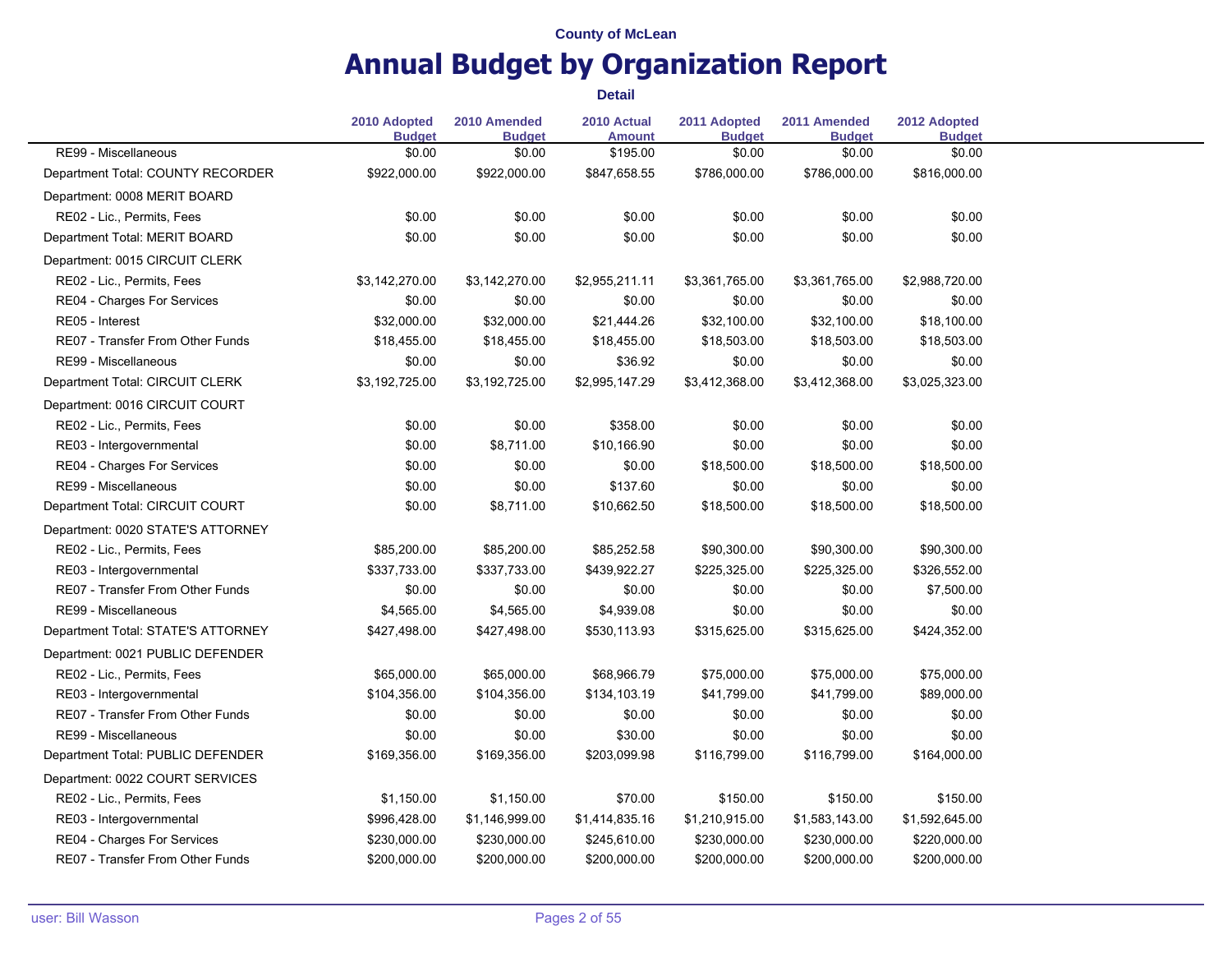# **Annual Budget by Organization Report**

|                                     | 2010 Adopted<br><b>Budget</b> | 2010 Amended<br><b>Budget</b> | 2010 Actual<br><b>Amount</b> | 2011 Adopted<br><b>Budget</b> | 2011 Amended<br><b>Budget</b> | 2012 Adopted<br><b>Budget</b> |
|-------------------------------------|-------------------------------|-------------------------------|------------------------------|-------------------------------|-------------------------------|-------------------------------|
| RE08 - Transfer From PBC            | \$0.00                        | \$0.00                        | \$0.00                       | \$0.00                        | \$0.00                        | \$0.00                        |
| RE99 - Miscellaneous                | \$0.00                        | \$0.00                        | \$417.11                     | \$0.00                        | \$0.00                        | \$0.00                        |
| Department Total: COURT SERVICES    | \$1,427,578.00                | \$1,578,149.00                | \$1,860,932.27               | \$1,641,065.00                | \$2,013,293.00                | \$2,012,795.00                |
| Department: 0029 SHERIFF            |                               |                               |                              |                               |                               |                               |
| RE02 - Lic., Permits, Fees          | \$435,925.00                  | \$435,925.00                  | \$468,550.03                 | \$538,526.00                  | \$538,526.00                  | \$598,400.00                  |
| RE03 - Intergovernmental            | \$45,500.00                   | \$74,154.00                   | \$151,212.01                 | \$36,500.00                   | \$36,500.00                   | \$28,500.00                   |
| RE04 - Charges For Services         | \$338,165.00                  | \$338,165.00                  | \$399,810.90                 | \$388,165.00                  | \$388,165.00                  | \$414,600.00                  |
| RE05 - Interest                     | \$0.00                        | \$0.00                        | \$0.00                       | \$0.00                        | \$0.00                        | \$0.00                        |
| RE07 - Transfer From Other Funds    | \$0.00                        | \$0.00                        | \$0.00                       | \$0.00                        | \$0.00                        | \$11,600.00                   |
| RE09 - Contributions                | \$0.00                        | \$0.00                        | \$0.00                       | \$0.00                        | \$0.00                        | \$0.00                        |
| RE99 - Miscellaneous                | \$672.00                      | \$672.00                      | \$9,011.74                   | \$2,100.00                    | \$2,100.00                    | \$4,000.00                    |
| Department Total: SHERIFF           | \$820,262.00                  | \$848,916.00                  | \$1,028,584.68               | \$965,291.00                  | \$965,291.00                  | \$1,057,100.00                |
| Department: 0031 CORONER            |                               |                               |                              |                               |                               |                               |
| RE02 - Lic., Permits, Fees          | \$5,000.00                    | \$5,000.00                    | \$15,799.00                  | \$18,000.00                   | \$26,532.00                   | \$27,500.00                   |
| RE03 - Intergovernmental            | \$0.00                        | \$0.00                        | \$0.00                       | \$0.00                        | \$0.00                        | \$0.00                        |
| RE04 - Charges For Services         | \$41,375.00                   | \$41,375.00                   | \$58,821.00                  | \$43,300.00                   | \$78,966.00                   | \$20,625.00                   |
| RE09 - Contributions                | \$0.00                        | \$1,000.00                    | \$1,000.00                   | \$0.00                        | \$0.00                        | \$0.00                        |
| RE99 - Miscellaneous                | \$0.00                        | \$0.00                        | \$0.00                       | \$0.00                        | \$0.00                        | \$0.00                        |
| Department Total: CORONER           | \$46,375.00                   | \$47,375.00                   | \$75,620.00                  | \$61,300.00                   | \$105,498.00                  | \$48,125.00                   |
| Department: 0032 RESCUE SQUAD       |                               |                               |                              |                               |                               |                               |
| RE07 - Transfer From Other Funds    | \$0.00                        | \$0.00                        | \$0.00                       | \$0.00                        | \$0.00                        | \$0.00                        |
| RE99 - Miscellaneous                | \$0.00                        | \$0.00                        | \$0.00                       | \$0.00                        | \$0.00                        | \$0.00                        |
| Department Total: RESCUE SQUAD      | \$0.00                        | \$0.00                        | \$0.00                       | \$0.00                        | \$0.00                        | \$0.00                        |
| Department: 0038 BUILDING & ZONING  |                               |                               |                              |                               |                               |                               |
| RE02 - Lic., Permits, Fees          | \$425,600.00                  | \$425,600.00                  | \$484,072.98                 | \$285,600.00                  | \$285,600.00                  | \$285,600.00                  |
| RE03 - Intergovernmental            | \$0.00                        | \$0.00                        | \$0.00                       | \$0.00                        | \$0.00                        | \$0.00                        |
| RE04 - Charges For Services         | \$350.00                      | \$350.00                      | \$100.00                     | \$350.00                      | \$350.00                      | \$350.00                      |
| RE99 - Miscellaneous                | \$0.00                        | \$0.00                        | \$337.72                     | \$0.00                        | \$0.00                        | \$0.00                        |
| Department Total: BUILDING & ZONING | \$425,950.00                  | \$425,950.00                  | \$484,510.70                 | \$285,950.00                  | \$285,950.00                  | \$285,950.00                  |
| Department: 0040 PARKS & RECREATION |                               |                               |                              |                               |                               |                               |
| RE02 - Lic., Permits, Fees          | \$64,550.00                   | \$64,550.00                   | \$72,109.75                  | \$66,500.00                   | \$66,500.00                   | \$79,500.00                   |
| RE03 - Intergovernmental            | \$0.00                        | \$0.00                        | \$0.00                       | \$0.00                        | \$0.00                        | \$0.00                        |
| RE04 - Charges For Services         | \$258,450.00                  | \$258,450.00                  | \$325,164.95                 | \$291,200.00                  | \$291,200.00                  | \$331,657.00                  |
| RE07 - Transfer From Other Funds    | \$20,000.00                   | \$20,000.00                   | \$20,000.00                  | \$20,000.00                   | \$20,000.00                   | \$20,000.00                   |
| RE09 - Contributions                | \$350.00                      | \$350.00                      | \$80.00                      | \$350.00                      | \$350.00                      | \$350.00                      |
|                                     |                               |                               |                              |                               |                               |                               |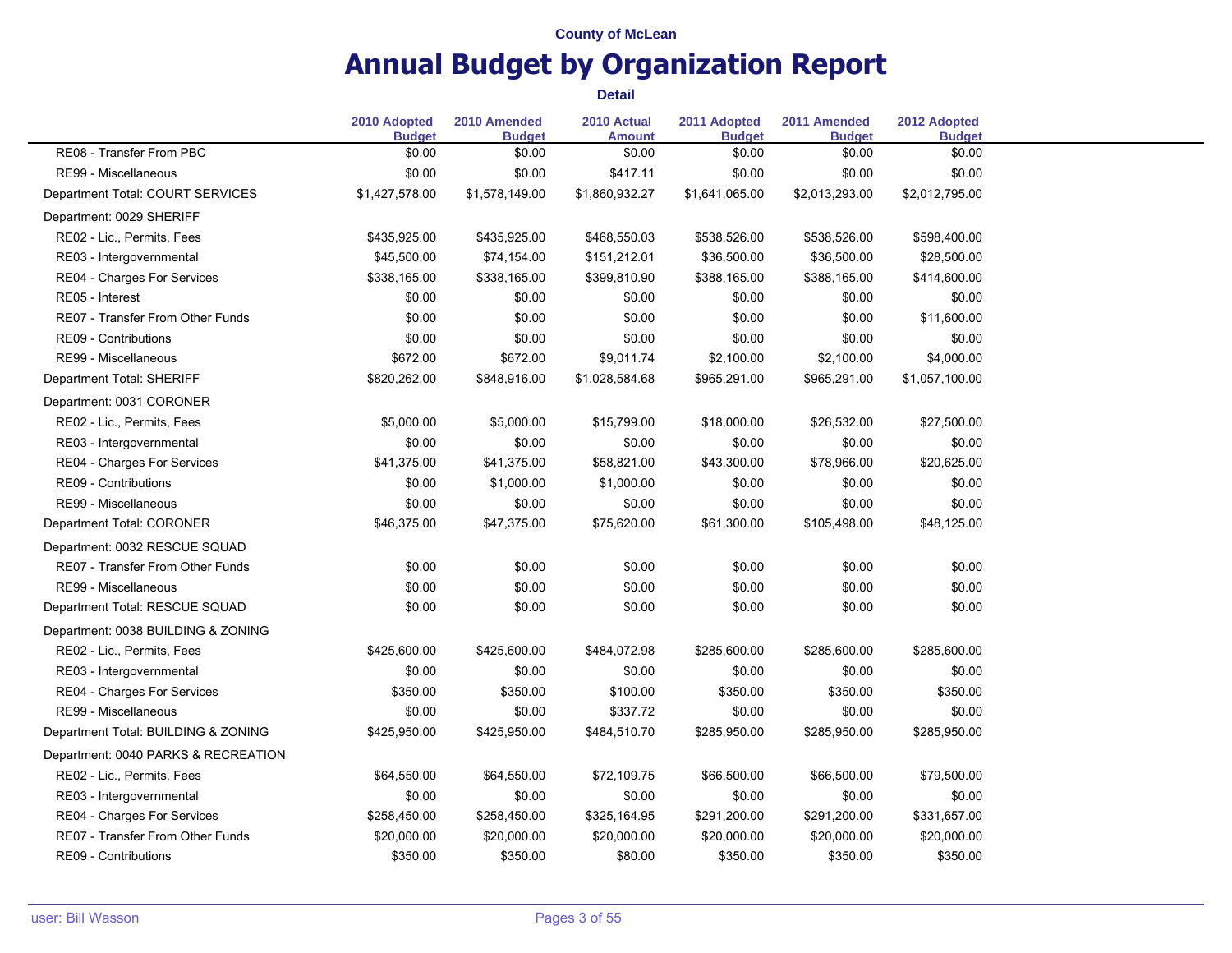# **Annual Budget by Organization Report**

|                                                | 2010 Adopted<br><b>Budget</b> | 2010 Amended<br><b>Budget</b> | 2010 Actual<br><b>Amount</b> | 2011 Adopted<br><b>Budget</b> | 2011 Amended<br><b>Budget</b> | 2012 Adopted<br><b>Budget</b> |
|------------------------------------------------|-------------------------------|-------------------------------|------------------------------|-------------------------------|-------------------------------|-------------------------------|
| RE99 - Miscellaneous                           | \$0.00                        | \$0.00                        | \$1,134.51                   | \$0.00                        | \$0.00                        | \$0.00                        |
| Department Total: PARKS & RECREATION           | \$343,350.00                  | \$343,350.00                  | \$418,489.21                 | \$378,050.00                  | \$378,050.00                  | \$431,507.00                  |
| Department: 0041 FACILITIES MANAGEMENT         |                               |                               |                              |                               |                               |                               |
| RE03 - Intergovernmental                       | \$0.00                        | \$0.00                        | \$0.00                       | \$0.00                        | \$225,000.00                  | \$0.00                        |
| RE04 - Charges For Services                    | \$681,047.00                  | \$681,047.00                  | \$629,897.96                 | \$693,833.00                  | \$693,833.00                  | \$626,562.00                  |
| RE07 - Transfer From Other Funds               | \$0.00                        | \$0.00                        | \$0.00                       | \$0.00                        | \$0.00                        | \$0.00                        |
| RE08 - Transfer From PBC                       | \$2,965,847.00                | \$2,965,847.00                | \$2,980,189.00               | \$2,803,415.00                | \$2,893,415.00                | \$2,807,922.00                |
| RE99 - Miscellaneous                           | \$0.00                        | \$0.00                        | \$1,217.55                   | \$0.00                        | \$0.00                        | \$0.00                        |
| Department Total: FACILITIES MANAGEMENT        | \$3,646,894.00                | \$3,646,894.00                | \$3,611,304.51               | \$3,497,248.00                | \$3,812,248.00                | \$3,434,484.00                |
| Department: 0043 INFORMATION SERVICES          |                               |                               |                              |                               |                               |                               |
| RE03 - Intergovernmental                       | \$0.00                        | \$0.00                        | \$0.00                       | \$0.00                        | \$0.00                        | \$0.00                        |
| RE04 - Charges For Services                    | \$13,000.00                   | \$13,000.00                   | \$32,686.20                  | \$14,100.00                   | \$14,100.00                   | \$65,494.00                   |
| RE07 - Transfer From Other Funds               | \$93,817.00                   | \$93,817.00                   | \$93,908.00                  | \$97,710.00                   | \$135,008.00                  | \$97,710.00                   |
| RE99 - Miscellaneous                           | \$0.00                        | \$0.00                        | \$40.00                      | \$0.00                        | \$0.00                        | \$0.00                        |
| Department Total: INFORMATION SERVICES         | \$106,817.00                  | \$106,817.00                  | \$126,634.20                 | \$111,810.00                  | \$149,108.00                  | \$163,204.00                  |
| Department: 0047 EMA                           |                               |                               |                              |                               |                               |                               |
| RE03 - Intergovernmental                       | \$46,000.00                   | \$63,590.00                   | \$72,406.83                  | \$59,850.00                   | \$59,850.00                   | \$76,979.00                   |
| RE04 - Charges For Services                    | \$0.00                        | \$0.00                        | \$0.00                       | \$0.00                        | \$0.00                        | \$0.00                        |
| RE05 - Interest                                | \$0.00                        | \$0.00                        | \$0.00                       | \$0.00                        | \$0.00                        | \$0.00                        |
| RE07 - Transfer From Other Funds               | \$0.00                        | \$0.00                        | \$0.00                       | \$0.00                        | \$0.00                        | \$0.00                        |
| RE09 - Contributions                           | \$0.00                        | \$0.00                        | \$0.00                       | \$0.00                        | \$0.00                        | \$0.00                        |
| RE99 - Miscellaneous                           | \$0.00                        | \$0.00                        | \$3,082.02                   | \$0.00                        | \$0.00                        | \$0.00                        |
| Department Total: EMA                          | \$46,000.00                   | \$63,590.00                   | \$75,488.85                  | \$59,850.00                   | \$59,850.00                   | \$76,979.00                   |
| Department: 0048 BLOOMINGTON ELECTION COM.     |                               |                               |                              |                               |                               |                               |
| RE04 - Charges For Services                    | \$100,000.00                  | \$100,000.00                  | \$200,000.00                 | \$100,000.00                  | \$100,000.00                  | \$100,000.00                  |
| RE99 - Miscellaneous                           | \$0.00                        | \$0.00                        | \$0.00                       | \$0.00                        | \$0.00                        | \$0.00                        |
| Department Total: BLOOMINGTON ELECTION<br>COM. | \$100,000.00                  | \$100,000.00                  | \$200,000.00                 | \$100,000.00                  | \$100,000.00                  | \$100,000.00                  |
| Department: 0049 ASSESSMENT OFFICE             |                               |                               |                              |                               |                               |                               |
| RE02 - Lic., Permits, Fees                     | \$1,400.00                    | \$1,400.00                    | \$80.75                      | \$0.00                        | \$0.00                        | \$0.00                        |
| RE03 - Intergovernmental                       | \$40,140.00                   | \$40,140.00                   | \$21,093.46                  | \$15,358.00                   | \$15,358.00                   | \$39,556.00                   |
| RE04 - Charges For Services                    | \$200.00                      | \$200.00                      | \$251.28                     | \$0.00                        | \$0.00                        | \$0.00                        |
| RE07 - Transfer From Other Funds               | \$85,070.00                   | \$85,070.00                   | \$0.00                       | \$0.00                        | \$0.00                        | \$0.00                        |
| RE99 - Miscellaneous                           | \$0.00                        | \$0.00                        | \$0.00                       | \$0.00                        | \$0.00                        | \$0.00                        |
| Department Total: ASSESSMENT OFFICE            | \$126,810.00                  | \$126,810.00                  | \$21,425.49                  | \$15,358.00                   | \$15,358.00                   | \$39,556.00                   |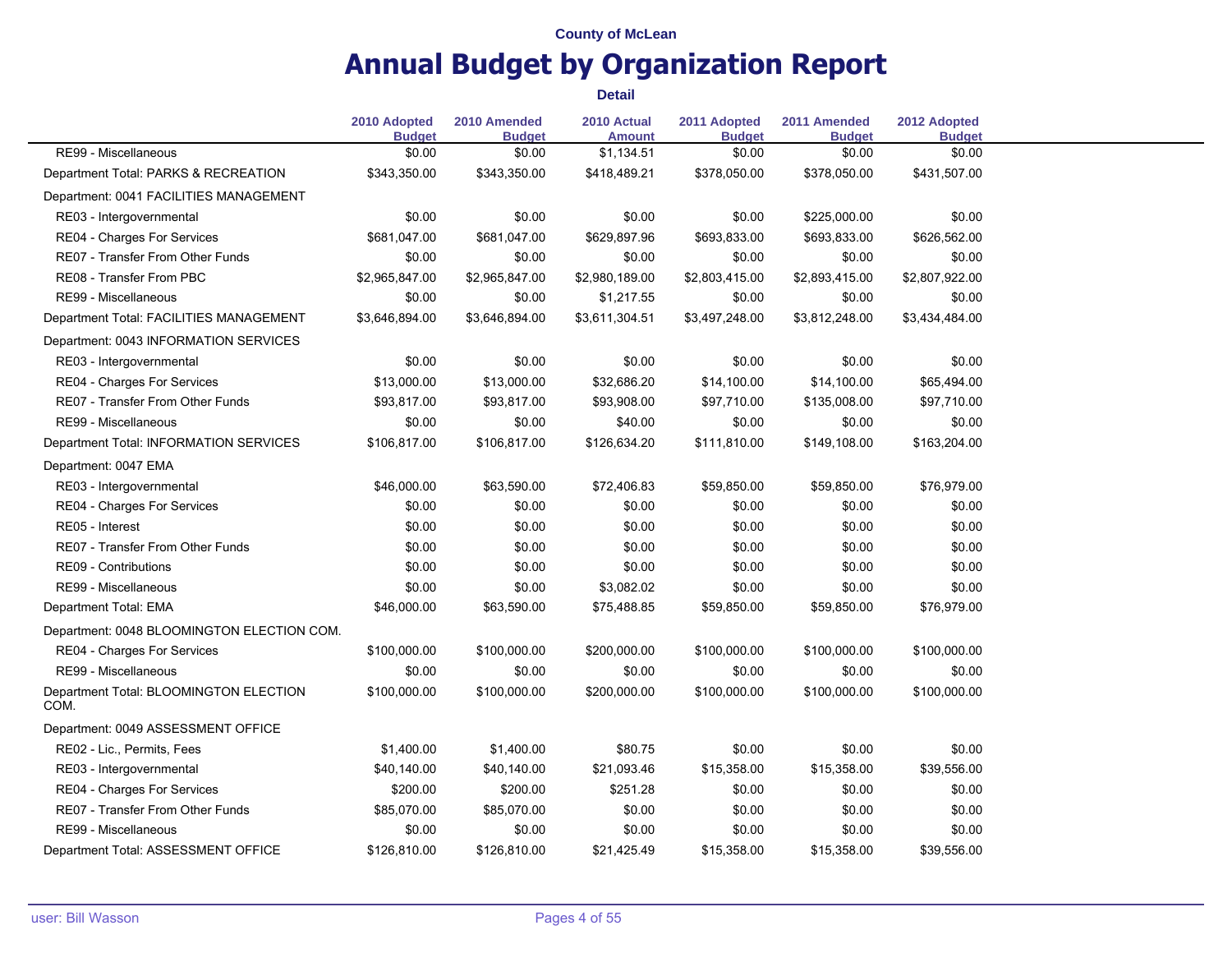# **Annual Budget by Organization Report**

|                                        | 2010 Adopted<br><b>Budget</b> | 2010 Amended<br><b>Budget</b> | 2010 Actual<br><b>Amount</b> | 2011 Adopted<br><b>Budget</b> | 2011 Amended<br><b>Budget</b> | 2012 Adopted<br><b>Budget</b> |
|----------------------------------------|-------------------------------|-------------------------------|------------------------------|-------------------------------|-------------------------------|-------------------------------|
| <b>Revenue Totals</b>                  | \$31,794,781.00               | \$33,239,209.00               | \$33,130,371.55              | \$31,269,505.00               | \$32,147,542.00               | \$31,888,902.00               |
| <b>Expenditures</b>                    |                               |                               |                              |                               |                               |                               |
| Department: 0001 COUNTY BOARD          |                               |                               |                              |                               |                               |                               |
| EX01 - Salaries                        | \$134,864.00                  | \$134,864.00                  | \$107,071.13                 | \$136,221.00                  | \$136,221.00                  | \$136,596.00                  |
| EX02 - Fringe Benefits                 | \$0.00                        | \$0.00                        | \$0.00                       | \$0.00                        | \$0.00                        | \$0.00                        |
| EX03 - Supplies                        | \$4,945.00                    | \$4,945.00                    | \$2,062.58                   | \$4,075.00                    | \$4,075.00                    | \$3,559.00                    |
| EX04 - Services                        | \$518,513.00                  | \$1,856,462.00                | \$1,844,712.43               | \$515,515.00                  | \$2,352,899.00                | \$545,623.00                  |
| <b>EX07 - Capital Assets</b>           | \$124,800.00                  | \$124,800.00                  | \$62,633.66                  | \$120,000.00                  | \$120,000.00                  | \$143,598.00                  |
| EX09 - Transfer To Other Funds         | \$672,478.00                  | \$672,478.00                  | \$673,188.00                 | \$679,853.00                  | \$679,853.00                  | \$726,122.00                  |
| Department Total: COUNTY BOARD         | \$1,455,600.00                | \$2,793,549.00                | \$2,689,667.80               | \$1,455,664.00                | \$3,293,048.00                | \$1,555,498.00                |
| Department: 0002 COUNTY ADMINISTRATOR  |                               |                               |                              |                               |                               |                               |
| EX01 - Salaries                        | \$338,701.00                  | \$285,075.00                  | \$285,495.31                 | \$354,400.00                  | \$354,400.00                  | \$329,591.00                  |
| EX02 - Fringe Benefits                 | \$16,000.00                   | \$16,000.00                   | \$16,000.00                  | \$17,600.00                   | \$17,600.00                   | \$20,400.00                   |
| EX03 - Supplies                        | \$34,080.00                   | \$33,580.00                   | \$19,077.09                  | \$25,910.00                   | \$25,910.00                   | \$20,941.00                   |
| EX04 - Services                        | \$111,050.00                  | \$110,300.00                  | \$110,302.17                 | \$114,800.00                  | \$109,300.00                  | \$111,999.00                  |
| EX07 - Capital Assets                  | \$0.00                        | \$0.00                        | \$0.00                       | \$0.00                        | \$0.00                        | \$0.00                        |
| Department Total: COUNTY ADMINISTRATOR | \$499,831.00                  | \$444,955.00                  | \$430,874.57                 | \$512,710.00                  | \$507,210.00                  | \$482,931.00                  |
| Department: 0003 COUNTY AUDITOR        |                               |                               |                              |                               |                               |                               |
| EX01 - Salaries                        | \$278,279.00                  | \$240,667.00                  | \$237,593.96                 | \$254,784.00                  | \$254,784.00                  | \$249,351.00                  |
| EX02 - Fringe Benefits                 | \$20,000.00                   | \$20,000.00                   | \$20,000.00                  | \$22,000.00                   | \$22,000.00                   | \$25,500.00                   |
| EX03 - Supplies                        | \$13,940.00                   | \$13,940.00                   | \$12,537.10                  | \$17,568.00                   | \$17,568.00                   | \$17,318.00                   |
| EX04 - Services                        | \$14,580.00                   | \$14,280.00                   | \$8,664.11                   | \$15,002.00                   | \$11,702.00                   | \$13,550.00                   |
| EX07 - Capital Assets                  | \$1,125.00                    | \$1,125.00                    | \$1,123.88                   | \$1,234.00                    | \$1,234.00                    | \$1,181.00                    |
| Department Total: COUNTY AUDITOR       | \$327,924.00                  | \$290,012.00                  | \$279,919.05                 | \$310,588.00                  | \$307,288.00                  | \$306,900.00                  |
| Department: 0004 COUNTY TREASURER      |                               |                               |                              |                               |                               |                               |
| EX01 - Salaries                        | \$251,301.00                  | \$249,801.00                  | \$248,006.29                 | \$253,211.00                  | \$253,211.00                  | \$254,058.00                  |
| EX02 - Fringe Benefits                 | \$20,000.00                   | \$20,000.00                   | \$20,000.00                  | \$22,000.00                   | \$22,000.00                   | \$25,500.00                   |
| EX03 - Supplies                        | \$51,848.00                   | \$49,760.00                   | \$44,848.20                  | \$51,243.00                   | \$51,243.00                   | \$52,664.00                   |
| EX04 - Services                        | \$24,282.00                   | \$21,714.00                   | \$28,855.99                  | \$26,017.00                   | \$23,917.00                   | \$31,274.00                   |
| EX07 - Capital Assets                  | \$2,842.00                    | \$0.00                        | \$0.00                       | \$3,345.00                    | \$3,345.00                    | \$3,345.00                    |
| Department Total: COUNTY TREASURER     | \$350,273.00                  | \$341,275.00                  | \$341,710.48                 | \$355,816.00                  | \$353,716.00                  | \$366,841.00                  |
| Department: 0005 COUNTY CLERK          |                               |                               |                              |                               |                               |                               |
| EX01 - Salaries                        | \$361,019.00                  | \$348,219.00                  | \$352,896.00                 | \$336,637.00                  | \$368,077.00                  | \$351,921.00                  |
| EX02 - Fringe Benefits                 | \$32,000.00                   | \$32,000.00                   | \$32,000.00                  | \$30,800.00                   | \$30,800.00                   | \$38,250.00                   |
| EX03 - Supplies                        | \$124,652.00                  | \$114,652.00                  | \$92,050.36                  | \$101,847.00                  | \$148,119.00                  | \$110,160.00                  |
| EX04 - Services                        | \$371,246.00                  | \$356,246.00                  | \$340,797.09                 | \$310,708.00                  | \$335,188.00                  | \$367,604.00                  |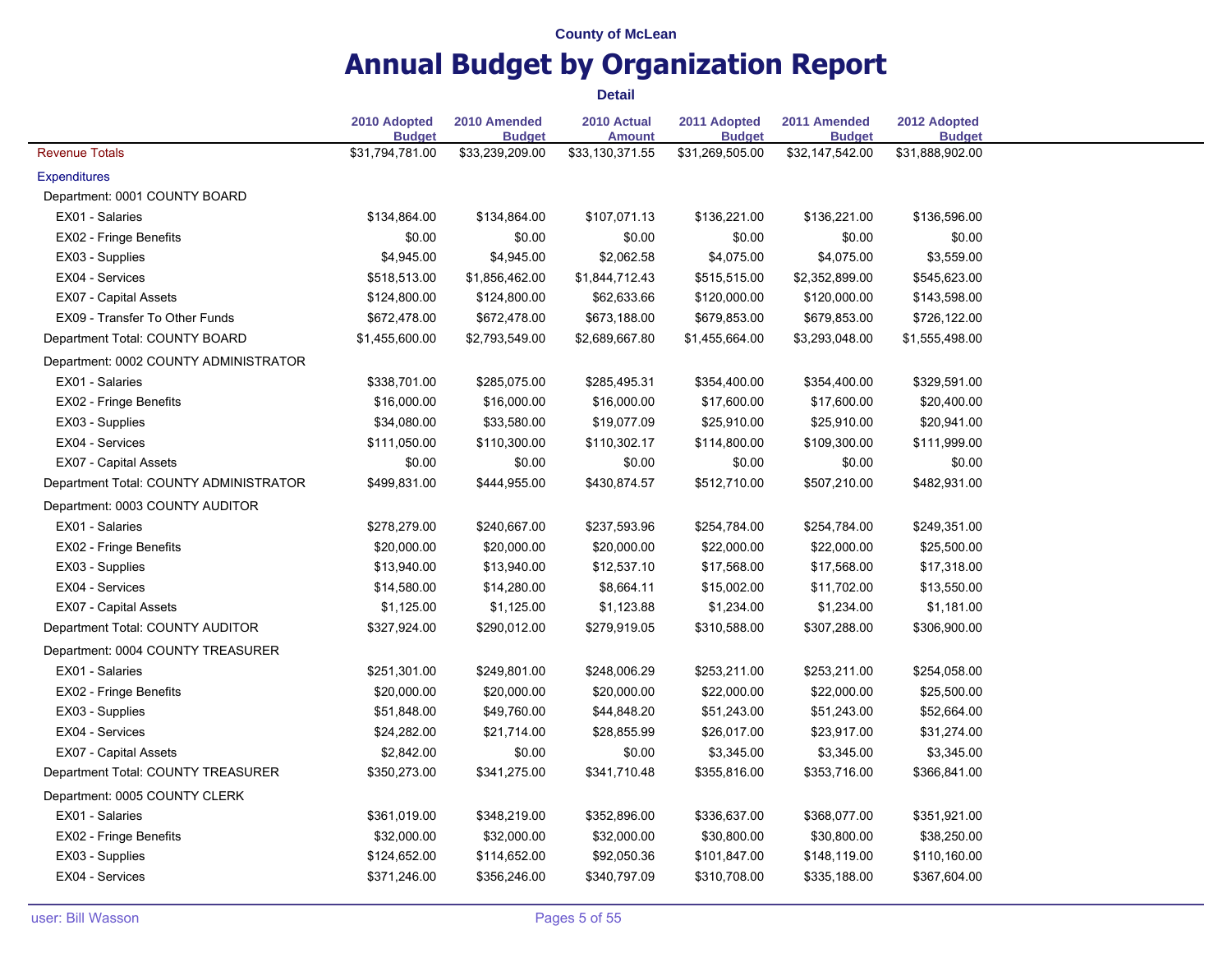# **Annual Budget by Organization Report**

|                                   | 2010 Adopted<br><b>Budget</b> | 2010 Amended<br><b>Budget</b> | 2010 Actual<br><b>Amount</b> | 2011 Adopted<br><b>Budget</b> | 2011 Amended<br><b>Budget</b> | 2012 Adopted<br><b>Budget</b> |
|-----------------------------------|-------------------------------|-------------------------------|------------------------------|-------------------------------|-------------------------------|-------------------------------|
| EX07 - Capital Assets             | \$2,420.00                    | \$2,420.00                    | \$34,500.29                  | \$2,490.00                    | \$5,161.00                    | \$6,804.00                    |
| Department Total: COUNTY CLERK    | \$891,337.00                  | \$853,537.00                  | \$852,243.74                 | \$782,482.00                  | \$887,345.00                  | \$874,739.00                  |
| Department: 0006 COUNTY RECORDER  |                               |                               |                              |                               |                               |                               |
| EX01 - Salaries                   | \$204,091.00                  | \$191,841.00                  | \$191,902.50                 | \$236,311.00                  | \$236,763.00                  | \$252,571.00                  |
| EX02 - Fringe Benefits            | \$20,000.00                   | \$20,000.00                   | \$20,000.00                  | \$23,000.00                   | \$23,000.00                   | \$30,600.00                   |
| EX03 - Supplies                   | \$26,570.00                   | \$19,070.00                   | \$16,361.43                  | \$26,038.00                   | \$15,474.00                   | \$23,786.00                   |
| EX04 - Services                   | \$13,930.00                   | \$12,930.00                   | \$9,718.06                   | \$13,660.00                   | \$21,908.00                   | \$12,386.00                   |
| EX07 - Capital Assets             | \$1,000.00                    | \$1,000.00                    | \$3,174.64                   | \$980.00                      | \$1,244.00                    | \$0.00                        |
| EX09 - Transfer To Other Funds    | \$0.00                        | \$0.00                        | \$0.00                       | \$0.00                        | \$0.00                        | \$0.00                        |
| Department Total: COUNTY RECORDER | \$265,591.00                  | \$244,841.00                  | \$241,156.63                 | \$299,989.00                  | \$298,389.00                  | \$319,343.00                  |
| Department: 0008 MERIT BOARD      |                               |                               |                              |                               |                               |                               |
| EX01 - Salaries                   | \$8,000.00                    | \$8,000.00                    | \$6,152.77                   | \$8,000.00                    | \$8,000.00                    | \$8,000.00                    |
| EX03 - Supplies                   | \$500.00                      | \$500.00                      | \$233.69                     | \$500.00                      | \$500.00                      | \$500.00                      |
| EX04 - Services                   | \$8,400.00                    | \$8,400.00                    | \$3,448.67                   | \$6,990.00                    | \$6,990.00                    | \$7,990.00                    |
| EX07 - Capital Assets             | \$0.00                        | \$0.00                        | \$0.00                       | \$0.00                        | \$0.00                        | \$0.00                        |
| Department Total: MERIT BOARD     | \$16,900.00                   | \$16,900.00                   | \$9,835.13                   | \$15,490.00                   | \$15,490.00                   | \$16,490.00                   |
| Department: 0015 CIRCUIT CLERK    |                               |                               |                              |                               |                               |                               |
| EX01 - Salaries                   | \$1,869,223.00                | \$1,821,237.00                | \$1,785,330.51               | \$1,842,822.00                | \$1,842,822.00                | \$1,862,100.00                |
| EX02 - Fringe Benefits            | \$182,980.00                  | \$182,980.00                  | \$182,980.00                 | \$200,178.00                  | \$200,178.00                  | \$229,475.00                  |
| EX03 - Supplies                   | \$134,092.00                  | \$133,592.00                  | \$114,239.88                 | \$132,017.00                  | \$132,017.00                  | \$126,280.00                  |
| EX04 - Services                   | \$42,150.00                   | \$42,150.00                   | \$36,604.89                  | \$41,136.00                   | \$34,136.00                   | \$30,642.00                   |
| EX07 - Capital Assets             | \$7,000.00                    | \$7,000.00                    | \$4,589.48                   | \$6,860.00                    | \$6,860.00                    | \$0.00                        |
| EX09 - Transfer To Other Funds    | \$0.00                        | \$0.00                        | \$0.00                       | \$0.00                        | \$0.00                        | \$0.00                        |
| Department Total: CIRCUIT CLERK   | \$2,235,445.00                | \$2,186,959.00                | \$2,123,744.76               | \$2,223,013.00                | \$2,216,013.00                | \$2,248,497.00                |
| Department: 0016 CIRCUIT COURT    |                               |                               |                              |                               |                               |                               |
| EX01 - Salaries                   | \$449,552.00                  | \$401,845.00                  | \$402,560.71                 | \$411,884.00                  | \$411,884.00                  | \$417,789.00                  |
| EX02 - Fringe Benefits            | \$52,000.00                   | \$52,000.00                   | \$52,000.00                  | \$48,400.00                   | \$48,400.00                   | \$56,100.00                   |
| EX03 - Supplies                   | \$47,900.00                   | \$47,900.00                   | \$43,454.48                  | \$47,900.00                   | \$47,900.00                   | \$46,100.00                   |
| EX04 - Services                   | \$404,450.00                  | \$489,900.00                  | \$479,659.95                 | \$392,450.00                  | \$424,327.00                  | \$404,625.00                  |
| EX07 - Capital Assets             | \$8,300.00                    | \$8,300.00                    | \$2,844.12                   | \$5,000.00                    | \$5,000.00                    | \$5,000.00                    |
| EX10 - Other                      | \$0.00                        | \$0.00                        | \$0.00                       | \$0.00                        | \$0.00                        | \$0.00                        |
| Department Total: CIRCUIT COURT   | \$962,202.00                  | \$999,945.00                  | \$980,519.26                 | \$905,634.00                  | \$937,511.00                  | \$929,614.00                  |
| Department: 0018 JURY COMMISSION  |                               |                               |                              |                               |                               |                               |
| EX01 - Salaries                   | \$85,412.00                   | \$85,412.00                   | \$74,652.48                  | \$79,888.00                   | \$79,888.00                   | \$76,393.00                   |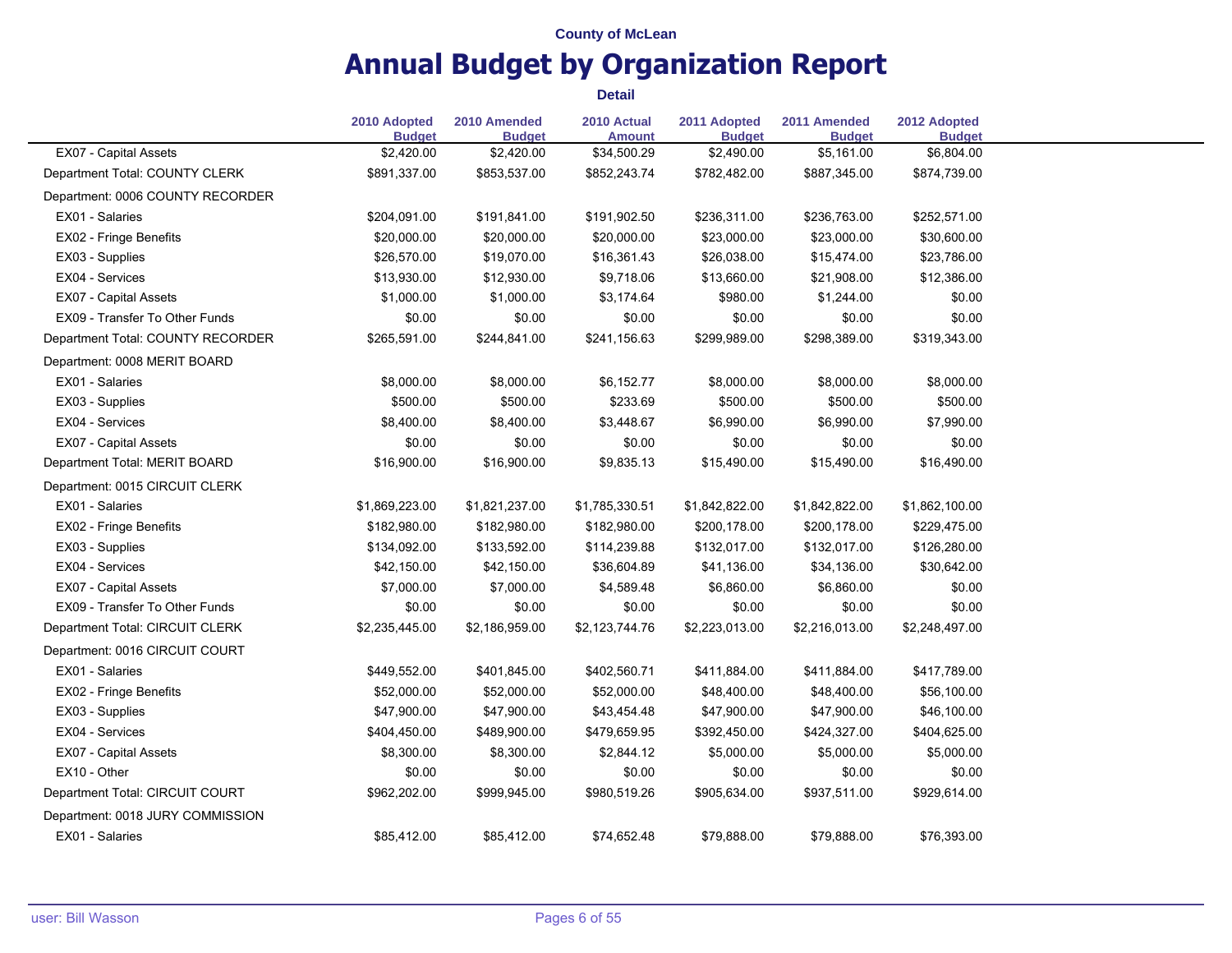### **Annual Budget by Organization Report County of McLean**

|                                    | 2010 Adopted<br><b>Budget</b> | 2010 Amended<br><b>Budget</b> | 2010 Actual<br><b>Amount</b> | 2011 Adopted<br><b>Budget</b> | 2011 Amended<br><b>Budget</b> | 2012 Adopted<br><b>Budget</b> |
|------------------------------------|-------------------------------|-------------------------------|------------------------------|-------------------------------|-------------------------------|-------------------------------|
| EX02 - Fringe Benefits             | \$4,000.00                    | \$4,000.00                    | \$4,000.00                   | \$4,400.00                    | \$4,400.00                    | \$10,200.00                   |
| EX03 - Supplies                    | \$15,174.00                   | \$15,174.00                   | \$16,893.15                  | \$17,270.00                   | \$17,270.00                   | \$17,786.00                   |
| EX04 - Services                    | \$8,041.00                    | \$8,041.00                    | \$7,237.79                   | \$7,736.00                    | \$6,736.00                    | \$7,472.00                    |
| <b>EX07 - Capital Assets</b>       | \$0.00                        | \$0.00                        | \$0.00                       | \$0.00                        | \$0.00                        | \$0.00                        |
| Department Total: JURY COMMISSION  | \$112,627.00                  | \$112,627.00                  | \$102,783.42                 | \$109,294.00                  | \$108,294.00                  | \$111,851.00                  |
| Department: 0020 STATE'S ATTORNEY  |                               |                               |                              |                               |                               |                               |
| EX01 - Salaries                    | \$2,113,243.00                | \$2,074,328.00                | \$2,028,325.59               | \$2,040,592.00                | \$2,040,592.00                | \$2,010,992.00                |
| EX02 - Fringe Benefits             | \$164,000.00                  | \$164,000.00                  | \$164,000.00                 | \$171,600.00                  | \$171,600.00                  | \$198,900.00                  |
| EX03 - Supplies                    | \$52,930.00                   | \$52,930.00                   | \$48,969.88                  | \$51,871.00                   | \$51,871.00                   | \$50,833.00                   |
| EX04 - Services                    | \$223,498.00                  | \$292,498.00                  | \$332,190.79                 | \$208,661.00                  | \$192,861.00                  | \$204,512.00                  |
| <b>EX07 - Capital Assets</b>       | \$1,313.00                    | \$1,313.00                    | \$1,313.60                   | \$0.00                        | \$0.00                        | \$0.00                        |
| EX09 - Transfer To Other Funds     | \$0.00                        | \$0.00                        | \$0.00                       | \$0.00                        | \$0.00                        | \$0.00                        |
| Department Total: STATE'S ATTORNEY | \$2,554,984.00                | \$2,585,069.00                | \$2,574,799.86               | \$2,472,724.00                | \$2,456,924.00                | \$2,465,237.00                |
| Department: 0021 PUBLIC DEFENDER   |                               |                               |                              |                               |                               |                               |
| EX01 - Salaries                    | \$1,239,904.00                | \$1,233,153.00                | \$1,233,150.96               | \$1,232,767.00                | \$1,232,767.00                | \$1,215,849.00                |
| EX02 - Fringe Benefits             | \$92,000.00                   | \$92,000.00                   | \$92,000.00                  | \$96,800.00                   | \$96,800.00                   | \$107,100.00                  |
| EX03 - Supplies                    | \$29,524.00                   | \$25,324.00                   | \$19,308.17                  | \$28,934.00                   | \$16,984.00                   | \$23,590.00                   |
| EX04 - Services                    | \$330,821.00                  | \$358,746.00                  | \$356,913.36                 | \$328,769.00                  | \$333,519.00                  | \$347,337.00                  |
| EX07 - Capital Assets              | \$2,266.00                    | \$2,266.00                    | \$2,265.28                   | \$2,487.00                    | \$2,487.00                    | \$1,600.00                    |
| EX09 - Transfer To Other Funds     | \$0.00                        | \$0.00                        | \$0.00                       | \$0.00                        | \$0.00                        | \$0.00                        |
| Department Total: PUBLIC DEFENDER  | \$1,694,515.00                | \$1,711,489.00                | \$1,703,637.77               | \$1,689,757.00                | \$1,682,557.00                | \$1,695,476.00                |
| Department: 0022 COURT SERVICES    |                               |                               |                              |                               |                               |                               |
| EX01 - Salaries                    | \$3,150,991.00                | \$3,009,845.00                | \$2,981,714.04               | \$3,010,901.00                | \$3,087,633.00                | \$3,086,152.00                |
| EX02 - Fringe Benefits             | \$296,000.00                  | \$296,000.00                  | \$296,000.00                 | \$286,000.00                  | \$290,373.00                  | \$336,600.00                  |
| EX03 - Supplies                    | \$152,587.00                  | \$157,787.00                  | \$102,037.56                 | \$176,990.00                  | \$217,345.05                  | \$193,575.00                  |
| EX04 - Services                    | \$146,685.00                  | \$303,844.00                  | \$223,945.57                 | \$276,481.00                  | \$505,026.00                  | \$397,258.00                  |
| EX07 - Capital Assets              | \$31,596.00                   | \$858.00                      | \$1,251.47                   | \$2,820.00                    | \$4,449.95                    | \$2,820.00                    |
| EX09 - Transfer To Other Funds     | \$0.00                        | \$0.00                        | \$0.00                       | \$0.00                        | \$0.00                        | \$0.00                        |
| Department Total: COURT SERVICES   | \$3,777,859.00                | \$3,768,334.00                | \$3,604,948.64               | \$3,753,192.00                | \$4,104,827.00                | \$4,016,405.00                |
| Department: 0029 SHERIFF           |                               |                               |                              |                               |                               |                               |
| EX01 - Salaries                    | \$6,719,376.00                | \$6,620,316.00                | \$6,371,288.30               | \$6,695,176.00                | \$6,695,176.00                | \$7,003,169.00                |
| EX02 - Fringe Benefits             | \$540,200.00                  | \$540,200.00                  | \$540,200.00                 | \$580,800.00                  | \$580,800.00                  | \$673,200.00                  |
| EX03 - Supplies                    | \$351,191.00                  | \$354,235.00                  | \$300,476.69                 | \$344,129.00                  | \$344,129.00                  | \$346,221.00                  |
| EX04 - Services                    | \$842,474.00                  | \$752,574.00                  | \$691,589.76                 | \$734,674.00                  | \$709,274.00                  | \$665,699.00                  |
| EX07 - Capital Assets              | \$16,946.00                   | \$36,689.00                   | \$7,646.00                   | \$10,990.00                   | \$10,990.00                   | \$12,046.00                   |
|                                    |                               |                               |                              |                               |                               |                               |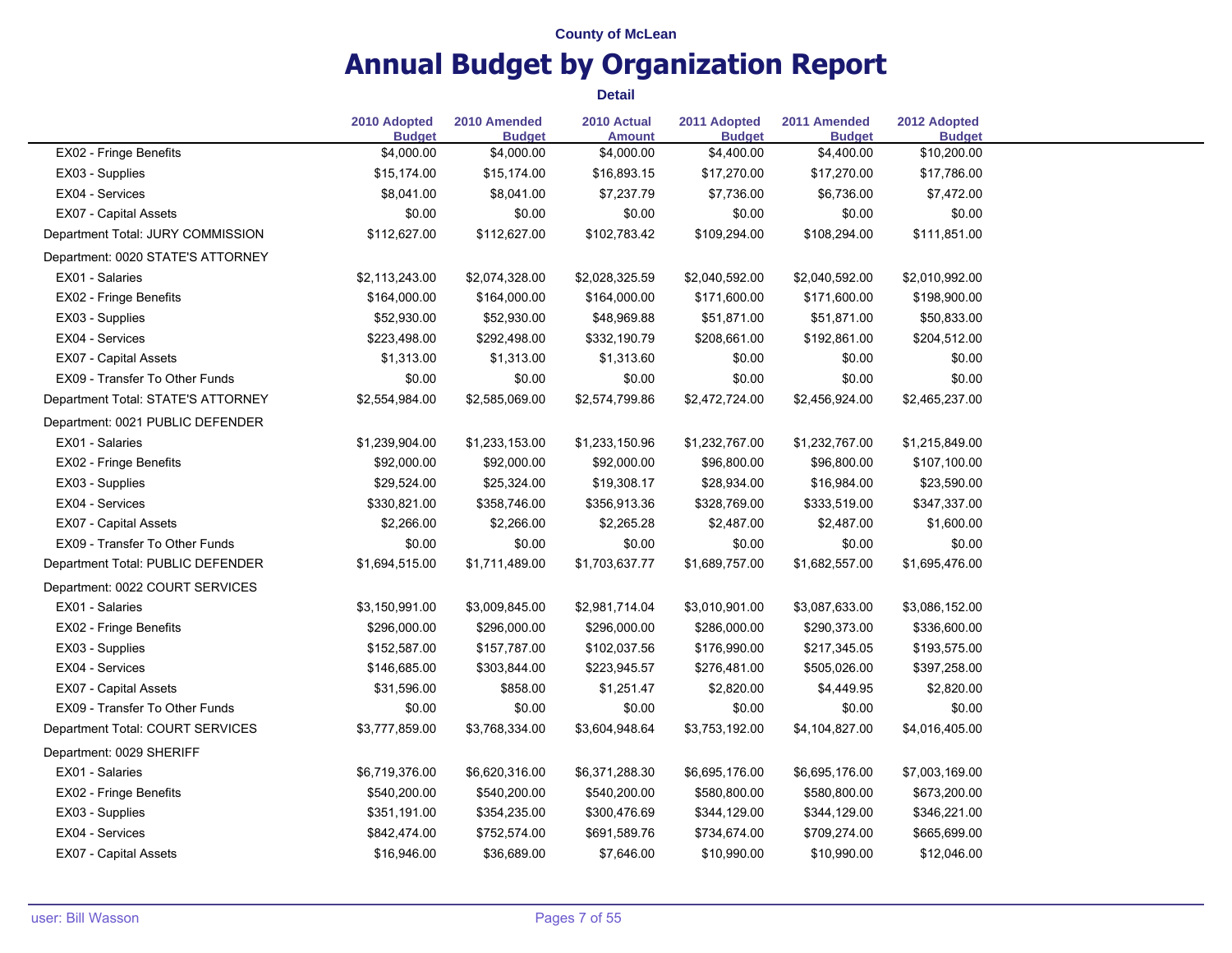# **Annual Budget by Organization Report**

|                                        | 2010 Adopted<br><b>Budget</b> | 2010 Amended<br><b>Budget</b> | 2010 Actual<br><b>Amount</b> | 2011 Adopted<br><b>Budget</b> | 2011 Amended<br><b>Budget</b> | 2012 Adopted<br><b>Budget</b> |
|----------------------------------------|-------------------------------|-------------------------------|------------------------------|-------------------------------|-------------------------------|-------------------------------|
| EX09 - Transfer To Other Funds         | \$0.00                        | \$0.00                        | \$0.00                       | \$0.00                        | \$0.00                        | \$0.00                        |
| Department Total: SHERIFF              | \$8,470,187.00                | \$8,304,014.00                | \$7,911,200.75               | \$8,365,769.00                | \$8,340,369.00                | \$8,700,335.00                |
| Department: 0031 CORONER               |                               |                               |                              |                               |                               |                               |
| EX01 - Salaries                        | \$277,228.00                  | \$277,228.00                  | \$288,016.49                 | \$282,420.00                  | \$296,370.00                  | \$289,162.00                  |
| EX02 - Fringe Benefits                 | \$20,000.00                   | \$20,000.00                   | \$20,000.00                  | \$22,000.00                   | \$22,000.00                   | \$25,500.00                   |
| EX03 - Supplies                        | \$37,650.00                   | \$37,400.00                   | \$29,311.56                  | \$33,898.00                   | \$37,236.00                   | \$31,040.00                   |
| EX04 - Services                        | \$183,791.00                  | \$179,541.00                  | \$157,554.84                 | \$166,749.00                  | \$160,149.00                  | \$161,308.00                  |
| EX07 - Capital Assets                  | \$2,090.00                    | \$1,090.00                    | \$1,089.53                   | \$1,200.00                    | \$1,200.00                    | \$1,313.00                    |
| Department Total: CORONER              | \$520,759.00                  | \$515,259.00                  | \$495,972.42                 | \$506,267.00                  | \$516,955.00                  | \$508,323.00                  |
| Department: 0032 RESCUE SQUAD          |                               |                               |                              |                               |                               |                               |
| EX03 - Supplies                        | \$0.00                        | \$0.00                        | \$0.00                       | \$0.00                        | \$0.00                        | \$0.00                        |
| EX04 - Services                        | \$0.00                        | \$0.00                        | \$0.00                       | \$0.00                        | \$0.00                        | \$0.00                        |
| EX07 - Capital Assets                  | \$0.00                        | \$0.00                        | \$0.00                       | \$0.00                        | \$0.00                        | \$0.00                        |
| Department Total: RESCUE SQUAD         | \$0.00                        | \$0.00                        | \$0.00                       | \$0.00                        | \$0.00                        | \$0.00                        |
| Department: 0038 BUILDING & ZONING     |                               |                               |                              |                               |                               |                               |
| EX01 - Salaries                        | \$202,396.00                  | \$202,396.00                  | \$204,964.98                 | \$206,887.00                  | \$206,887.00                  | \$209,999.00                  |
| EX02 - Fringe Benefits                 | \$20,000.00                   | \$20,000.00                   | \$20,000.00                  | \$17,600.00                   | \$17,600.00                   | \$20,400.00                   |
| EX03 - Supplies                        | \$10,613.00                   | \$10,013.00                   | \$8,558.52                   | \$10,401.00                   | \$10,401.00                   | \$8,991.00                    |
| EX04 - Services                        | \$43,299.00                   | \$43,299.00                   | \$35,845.00                  | \$60,252.00                   | \$58,052.00                   | \$51,644.00                   |
| EX07 - Capital Assets                  | \$887.00                      | \$887.00                      | \$353.63                     | \$1,524.00                    | \$1,524.00                    | \$640.00                      |
| Department Total: BUILDING & ZONING    | \$277,195.00                  | \$276,595.00                  | \$269,722.13                 | \$296,664.00                  | \$294,464.00                  | \$291,674.00                  |
| Department: 0040 PARKS & RECREATION    |                               |                               |                              |                               |                               |                               |
| EX01 - Salaries                        | \$265,388.00                  | \$258,775.00                  | \$248,995.06                 | \$247,521.00                  | \$247,521.00                  | \$244,040.00                  |
| EX02 - Fringe Benefits                 | \$20,000.00                   | \$20,000.00                   | \$20,000.00                  | \$22,000.00                   | \$22,000.00                   | \$20,400.00                   |
| EX03 - Supplies                        | \$96,605.00                   | \$93,605.00                   | \$94,035.64                  | \$91,550.00                   | \$88,801.00                   | \$85,680.00                   |
| EX04 - Services                        | \$105,490.00                  | \$95,490.00                   | \$82,215.24                  | \$97,987.00                   | \$97,337.00                   | \$86,530.00                   |
| EX07 - Capital Assets                  | \$20,600.00                   | \$31,599.50                   | \$29,807.61                  | \$53,853.00                   | \$25,950.00                   | \$43,000.00                   |
| Department Total: PARKS & RECREATION   | \$508,083.00                  | \$499,469.50                  | \$475,053.55                 | \$512,911.00                  | \$481,609.00                  | \$479,650.00                  |
| Department: 0041 FACILITIES MANAGEMENT |                               |                               |                              |                               |                               |                               |
| EX01 - Salaries                        | \$1,470,464.00                | \$1,439,764.00                | \$1,375,005.01               | \$1,414,870.00                | \$1,414,870.00                | \$1,419,188.00                |
| EX02 - Fringe Benefits                 | \$169,956.00                  | \$169,956.00                  | \$165,697.09                 | \$178,538.00                  | \$178,538.00                  | \$204,509.00                  |
| EX03 - Supplies                        | \$295,806.00                  | \$294,056.00                  | \$234,384.09                 | \$262,898.00                  | \$259,744.00                  | \$231,002.00                  |
| EX04 - Services                        | \$1,799,190.00                | \$1,798,590.00                | \$1,767,543.09               | \$1,757,265.00                | \$1,754,901.00                | \$1,714,273.00                |
| EX07 - Capital Assets                  | \$139,200.00                  | \$130,200.00                  | \$50,485.76                  | \$70,000.00                   | \$100,294.00                  | \$66,988.00                   |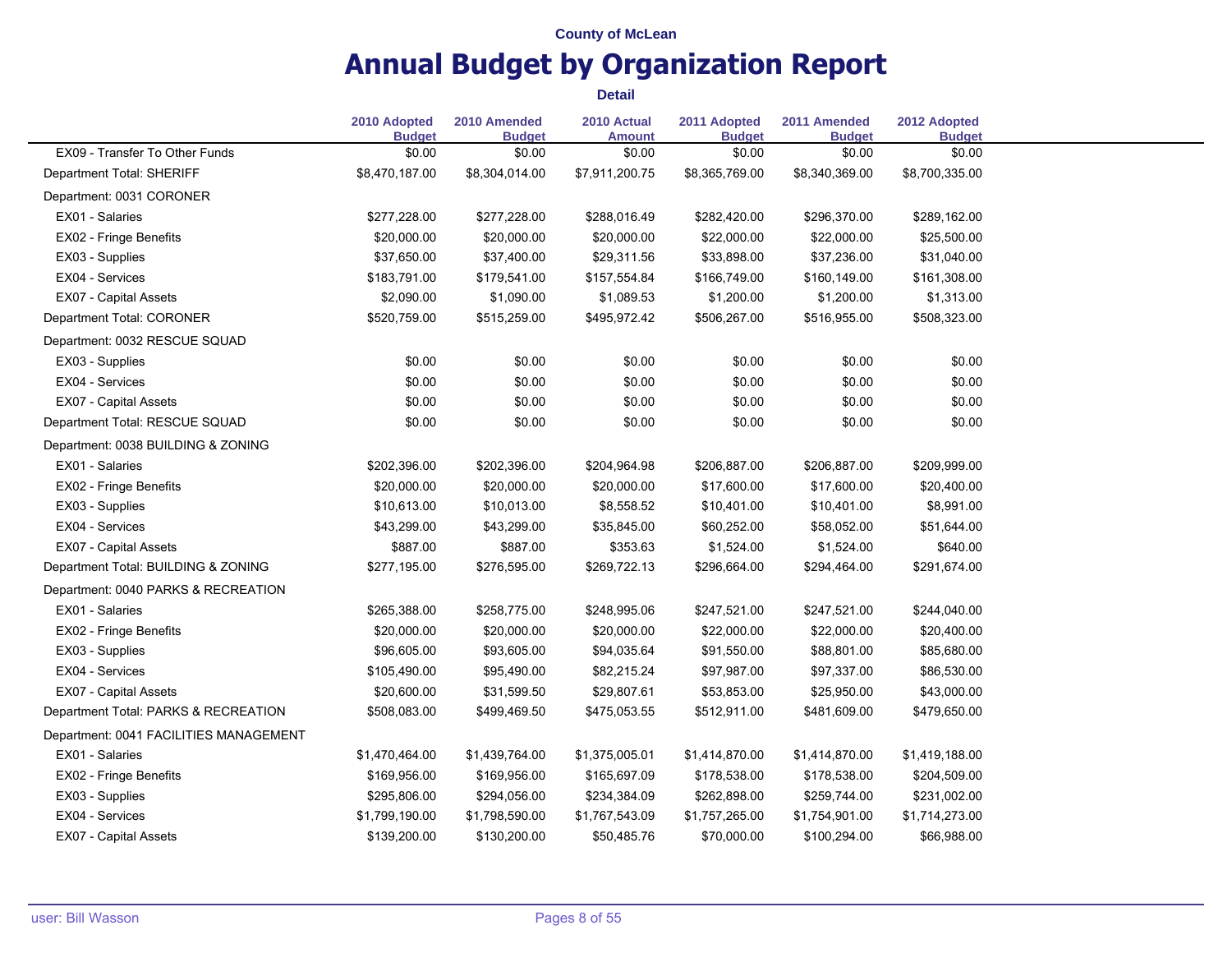# **Annual Budget by Organization Report**

|                                                | 2010 Adopted<br><b>Budget</b> | 2010 Amended<br><b>Budget</b> | 2010 Actual<br><b>Amount</b> | 2011 Adopted<br><b>Budget</b> | 2011 Amended<br><b>Budget</b> | 2012 Adopted<br><b>Budget</b> |
|------------------------------------------------|-------------------------------|-------------------------------|------------------------------|-------------------------------|-------------------------------|-------------------------------|
| EX09 - Transfer To Other Funds                 | \$0.00                        | \$0.00                        | \$0.00                       | \$0.00                        | \$0.00                        | \$0.00                        |
| Department Total: FACILITIES MANAGEMENT        | \$3,874,616.00                | \$3,832,566.00                | \$3,593,115.04               | \$3,683,571.00                | \$3,708,347.00                | \$3,635,960.00                |
| Department: 0043 INFORMATION SERVICES          |                               |                               |                              |                               |                               |                               |
| EX01 - Salaries                                | \$914,082.00                  | \$837,832.00                  | \$829,575.04                 | \$836,488.00                  | \$836,488.00                  | \$816,281.00                  |
| EX02 - Fringe Benefits                         | \$64,000.00                   | \$64,000.00                   | \$64,000.00                  | \$61,600.00                   | \$61,600.00                   | \$71,400.00                   |
| EX03 - Supplies                                | \$23,250.00                   | \$56,250.00                   | \$58,164.30                  | \$152,265.00                  | \$152,265.00                  | \$157,874.00                  |
| EX04 - Services                                | \$572,780.00                  | \$500,107.00                  | \$392,495.51                 | \$453,674.00                  | \$512,118.00                  | \$460,767.00                  |
| EX07 - Capital Assets                          | \$101,600.00                  | \$279,768.00                  | \$251,177.69                 | \$143,510.00                  | \$269,750.00                  | \$98,153.00                   |
| Department Total: INFORMATION SERVICES         | \$1,675,712.00                | \$1,737,957.00                | \$1,595,412.54               | \$1,647,537.00                | \$1,832,221.00                | \$1,604,475.00                |
| Department: 0047 EMA                           |                               |                               |                              |                               |                               |                               |
| EX01 - Salaries                                | \$125,934.00                  | \$112,694.00                  | \$115,885.22                 | \$100,446.00                  | \$100,446.00                  | \$101,923.00                  |
| EX02 - Fringe Benefits                         | \$12,000.00                   | \$12,000.00                   | \$12,000.00                  | \$8,800.00                    | \$8,800.00                    | \$10,200.00                   |
| EX03 - Supplies                                | \$12,476.00                   | \$18,211.00                   | \$14,987.07                  | \$11,410.00                   | \$11,410.00                   | \$16,130.00                   |
| EX04 - Services                                | \$29,395.00                   | \$39,040.00                   | \$35,244.10                  | \$28,547.00                   | \$25,847.00                   | \$25,714.00                   |
| EX07 - Capital Assets                          | \$4,176.00                    | \$6,386.00                    | \$6,528.60                   | \$2,940.00                    | \$2,940.00                    | \$0.00                        |
| Department Total: EMA                          | \$183,981.00                  | \$188,331.00                  | \$184,644.99                 | \$152,143.00                  | \$149,443.00                  | \$153,967.00                  |
| Department: 0048 BLOOMINGTON ELECTION COM.     |                               |                               |                              |                               |                               |                               |
| EX01 - Salaries                                | \$93,214.00                   | \$95,131.00                   | \$95,130.93                  | \$95,940.00                   | \$95,940.00                   | \$99,917.00                   |
| EX02 - Fringe Benefits                         | \$0.00                        | \$0.00                        | \$0.00                       | \$8,800.00                    | \$8,800.00                    | \$10,200.00                   |
| EX04 - Services                                | \$460,544.00                  | \$460,544.00                  | \$460,544.00                 | \$470,906.00                  | \$470,906.00                  | \$477,639.00                  |
| Department Total: BLOOMINGTON ELECTION<br>COM. | \$553,758.00                  | \$555,675.00                  | \$555,674.93                 | \$575,646.00                  | \$575,646.00                  | \$587,756.00                  |
| Department: 0049 ASSESSMENT OFFICE             |                               |                               |                              |                               |                               |                               |
| EX01 - Salaries                                | \$392,791.00                  | \$392,791.00                  | \$391,067.46                 | \$350,559.00                  | \$350,559.00                  | \$355,390.00                  |
| EX02 - Fringe Benefits                         | \$40,000.00                   | \$40,000.00                   | \$40,000.00                  | \$35,200.00                   | \$35,200.00                   | \$40,800.00                   |
| EX03 - Supplies                                | \$88,720.00                   | \$88,720.00                   | \$81,524.62                  | \$127,390.00                  | \$127,390.00                  | \$91,755.00                   |
| EX04 - Services                                | \$63,002.00                   | \$53,002.00                   | \$36,164.60                  | \$129,495.00                  | \$126,195.00                  | \$48,995.00                   |
| <b>EX07 - Capital Assets</b>                   | \$889.00                      | \$889.00                      | \$889.58                     | \$0.00                        | \$0.00                        | \$0.00                        |
| Department Total: ASSESSMENT OFFICE            | \$585,402.00                  | \$575,402.00                  | \$549,646.26                 | \$642,644.00                  | \$639,344.00                  | \$536,940.00                  |
| <b>Revenue Totals:</b>                         | \$31,794,781.00               | \$33,239,209.00               | \$33,130,371.55              | \$31,269,505.00               | \$32,147,542.00               | \$31,888,902.00               |
| <b>Expenditure Totals</b>                      | \$31,794,781.00               | \$32,834,760.50               | \$31,566,283.72              | \$31,269,505.00               | \$33,707,010.00               | \$31,888,902.00               |
| <b>Fund Total: GENERAL FUND</b>                | \$0.00                        | \$404,448.50                  | \$1,564,087.83               | \$0.00                        | (\$1,559,468.00)              | \$0.00                        |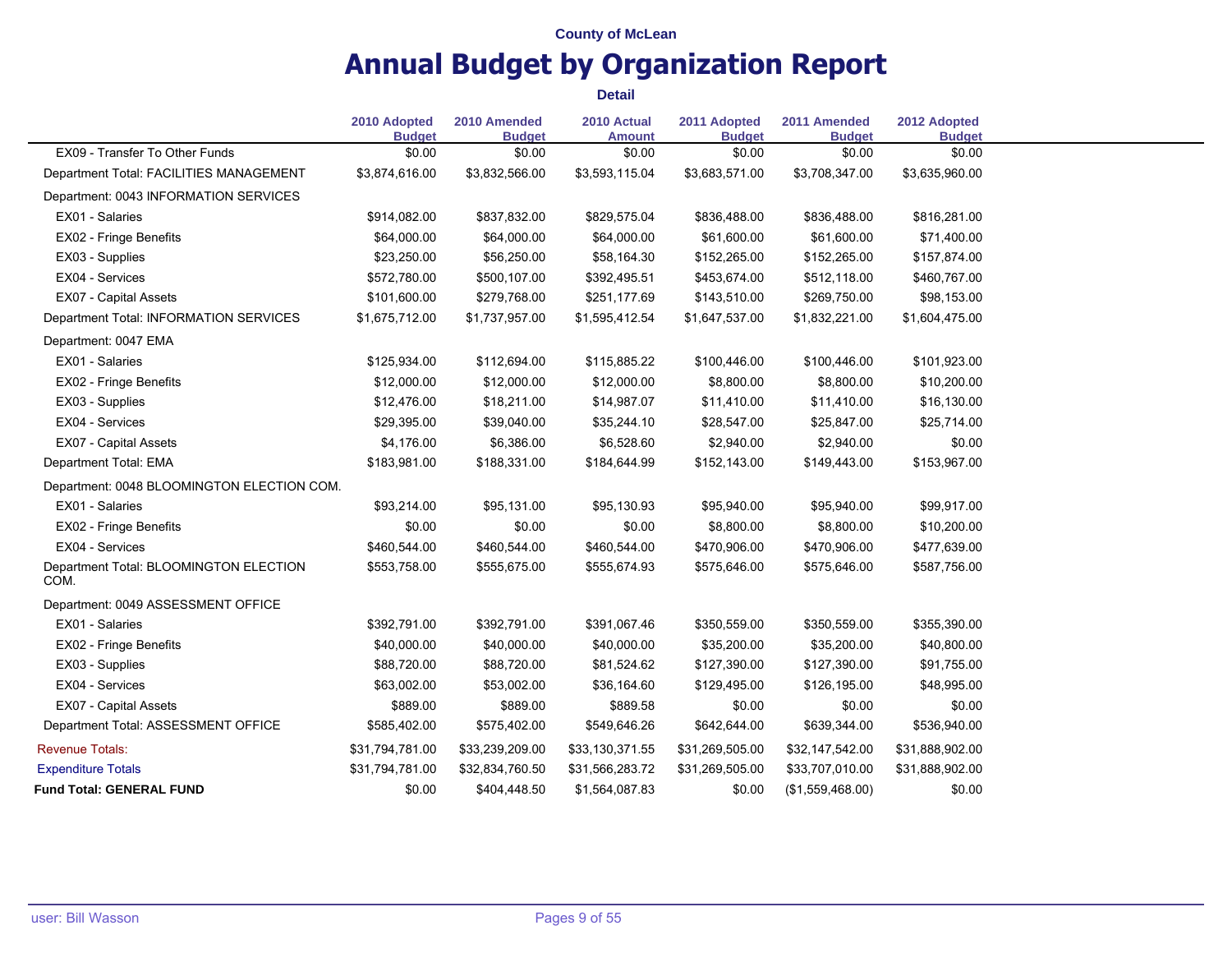|                                         |                               |                               | <b>Detail</b>                |                               |                               |                               |
|-----------------------------------------|-------------------------------|-------------------------------|------------------------------|-------------------------------|-------------------------------|-------------------------------|
|                                         | 2010 Adopted<br><b>Budget</b> | 2010 Amended<br><b>Budget</b> | 2010 Actual<br><b>Amount</b> | 2011 Adopted<br><b>Budget</b> | 2011 Amended<br><b>Budget</b> | 2012 Adopted<br><b>Budget</b> |
| <b>Fund: 0102 DENTAL SEALANT GRANT</b>  |                               |                               |                              |                               |                               |                               |
| Revenue                                 |                               |                               |                              |                               |                               |                               |
| Department: 0061 HEALTH DEPARTMENT      |                               |                               |                              |                               |                               |                               |
| RE03 - Intergovernmental                | \$310,309.00                  | \$352,097.00                  | \$350,742.11                 | \$373,342.00                  | \$442,591.00                  | \$517,721.00                  |
| RE04 - Charges For Services             | \$10,250.00                   | \$42,494.00                   | \$45,253.11                  | \$12,500.00                   | \$12,500.00                   | \$12,500.00                   |
| RE07 - Transfer From Other Funds        | \$0.00                        | \$0.00                        | \$0.00                       | \$0.00                        | \$0.00                        | \$0.00                        |
| RE09 - Contributions                    | \$0.00                        | \$0.00                        | \$0.00                       | \$0.00                        | \$0.00                        | \$0.00                        |
| RE99 - Miscellaneous                    | \$0.00                        | \$0.00                        | \$0.00                       | \$0.00                        | \$0.00                        | \$0.00                        |
| Department Total: HEALTH DEPARTMENT     | \$320,559.00                  | \$394,591.00                  | \$395,995.22                 | \$385,842.00                  | \$455,091.00                  | \$530,221.00                  |
| <b>Revenue Totals</b>                   | \$320,559.00                  | \$394,591.00                  | \$395,995.22                 | \$385,842.00                  | \$455,091.00                  | \$530,221.00                  |
| <b>Expenditures</b>                     |                               |                               |                              |                               |                               |                               |
| Department: 0061 HEALTH DEPARTMENT      |                               |                               |                              |                               |                               |                               |
| EX01 - Salaries                         | \$50,603.00                   | \$68,398.00                   | \$67,576.28                  | \$69,962.00                   | \$90,445.00                   | \$134,320.00                  |
| EX02 - Fringe Benefits                  | \$11,556.00                   | \$16,149.00                   | \$15,909.54                  | \$18,024.00                   | \$22,264.00                   | \$37,372.00                   |
| EX03 - Supplies                         | \$28,673.00                   | \$35,673.00                   | \$32,416.73                  | \$28,725.00                   | \$37,253.00                   | \$39,497.00                   |
| EX04 - Services                         | \$225,767.00                  | \$238,167.00                  | \$229,658.87                 | \$265,250.00                  | \$257,264.00                  | \$274,408.00                  |
| EX07 - Capital Assets                   | \$3,960.00                    | \$36,204.00                   | \$34,590.64                  | \$3,881.00                    | \$47,079.00                   | \$44,624.00                   |
| EX09 - Transfer To Other Funds          | \$0.00                        | \$0.00                        | \$0.00                       | \$0.00                        | \$786.00                      | \$0.00                        |
| Department Total: HEALTH DEPARTMENT     | \$320,559.00                  | \$394,591.00                  | \$380,152.06                 | \$385,842.00                  | \$455,091.00                  | \$530,221.00                  |
| <b>Revenue Totals:</b>                  | \$320,559.00                  | \$394,591.00                  | \$395,995.22                 | \$385,842.00                  | \$455,091.00                  | \$530,221.00                  |
| <b>Expenditure Totals</b>               | \$320,559.00                  | \$394,591.00                  | \$380,152.06                 | \$385,842.00                  | \$455,091.00                  | \$530,221.00                  |
| <b>Fund Total: DENTAL SEALANT GRANT</b> | \$0.00                        | \$0.00                        | \$15,843.16                  | \$0.00                        | \$0.00                        | \$0.00                        |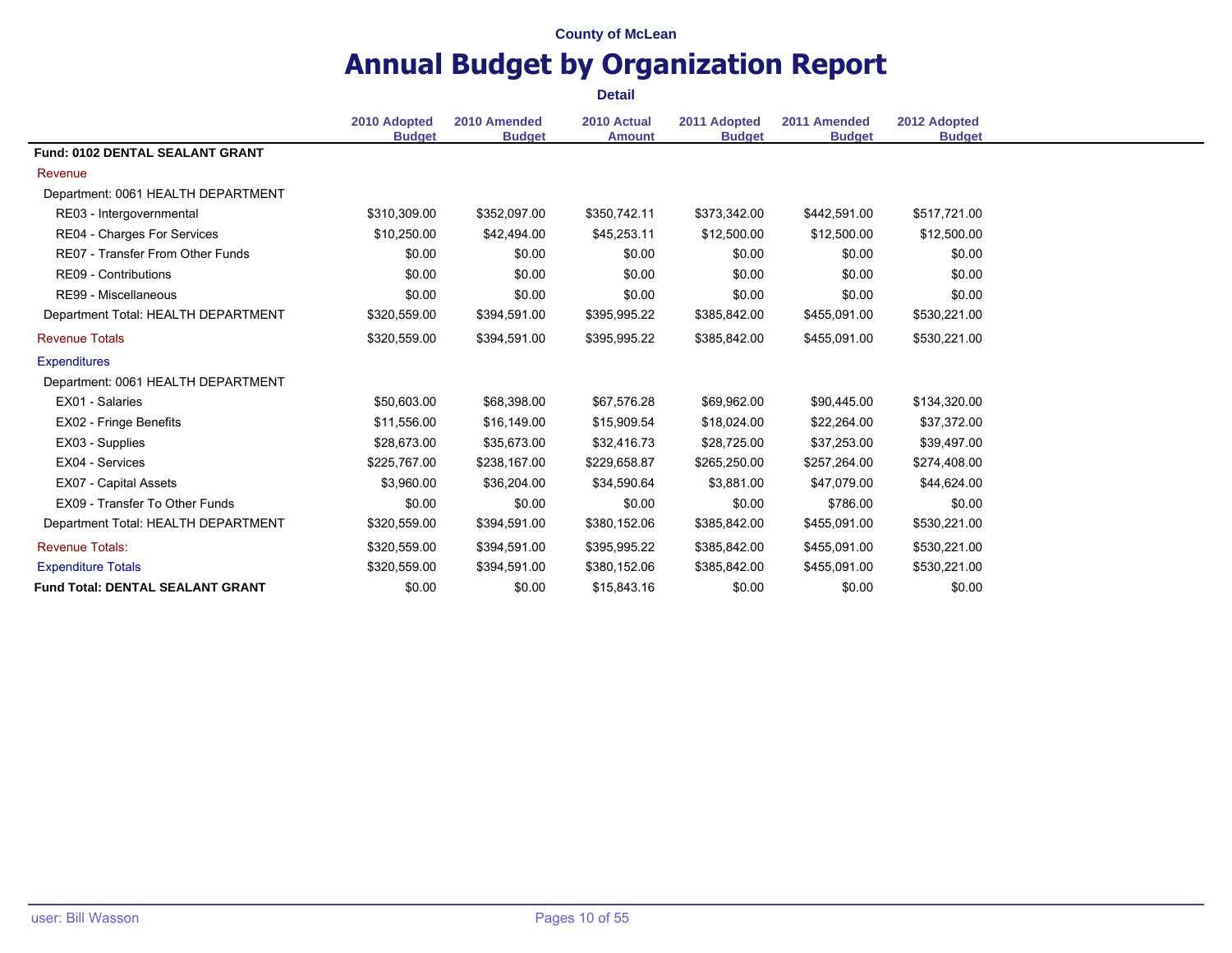|                                       |                               |                               | <b>Detail</b>                |                               |                               |                               |
|---------------------------------------|-------------------------------|-------------------------------|------------------------------|-------------------------------|-------------------------------|-------------------------------|
|                                       | 2010 Adopted<br><b>Budget</b> | 2010 Amended<br><b>Budget</b> | 2010 Actual<br><b>Amount</b> | 2011 Adopted<br><b>Budget</b> | 2011 Amended<br><b>Budget</b> | 2012 Adopted<br><b>Budget</b> |
| Fund: 0103 HEALTH DEPT. - WIC         |                               |                               |                              |                               |                               |                               |
| Revenue                               |                               |                               |                              |                               |                               |                               |
| Department: 0061 HEALTH DEPARTMENT    |                               |                               |                              |                               |                               |                               |
| RE03 - Intergovernmental              | \$429.453.00                  | \$451.453.00                  | \$437.105.99                 | \$443,300.00                  | \$443.300.00                  | \$468,759.00                  |
| RE04 - Charges For Services           | \$0.00                        | \$0.00                        | \$0.00                       | \$0.00                        | \$0.00                        | \$0.00                        |
| RE07 - Transfer From Other Funds      | \$0.00                        | \$0.00                        | \$0.00                       | \$9,057.00                    | \$9,057.00                    | \$10,507.00                   |
| RE99 - Miscellaneous                  | \$0.00                        | \$0.00                        | \$242.00                     | \$0.00                        | \$0.00                        | \$0.00                        |
| Department Total: HEALTH DEPARTMENT   | \$429,453.00                  | \$451,453.00                  | \$437,347.99                 | \$452,357.00                  | \$452,357.00                  | \$479,266.00                  |
| <b>Revenue Totals</b>                 | \$429,453.00                  | \$451,453.00                  | \$437,347.99                 | \$452,357.00                  | \$452,357.00                  | \$479,266.00                  |
| <b>Expenditures</b>                   |                               |                               |                              |                               |                               |                               |
| Department: 0061 HEALTH DEPARTMENT    |                               |                               |                              |                               |                               |                               |
| EX01 - Salaries                       | \$290,193.00                  | \$304,343.00                  | \$299,805.23                 | \$302,319.00                  | \$296,570.00                  | \$321,144.00                  |
| EX02 - Fringe Benefits                | \$79,648.00                   | \$79,648.00                   | \$77,673.28                  | \$93,062.00                   | \$91,924.00                   | \$106,506.00                  |
| EX03 - Supplies                       | \$18,469.00                   | \$24,619.00                   | \$23,518.05                  | \$17,252.00                   | \$22,501.00                   | \$15,594.00                   |
| EX04 - Services                       | \$41,143.00                   | \$41,143.00                   | \$38,065.58                  | \$39,724.00                   | \$38,314.00                   | \$36,022.00                   |
| EX07 - Capital Assets                 | \$0.00                        | \$1,700.00                    | \$1,660.40                   | \$0.00                        | \$1,138.00                    | \$0.00                        |
| EX09 - Transfer To Other Funds        | \$0.00                        | \$0.00                        | \$0.00                       | \$0.00                        | \$1,910.00                    | \$0.00                        |
| EX10 - Other                          | \$0.00                        | \$0.00                        | \$0.00                       | \$0.00                        | \$0.00                        | \$0.00                        |
| Department Total: HEALTH DEPARTMENT   | \$429,453.00                  | \$451,453.00                  | \$440,722.54                 | \$452,357.00                  | \$452,357.00                  | \$479,266.00                  |
| <b>Revenue Totals:</b>                | \$429,453.00                  | \$451,453.00                  | \$437,347.99                 | \$452,357.00                  | \$452,357.00                  | \$479,266.00                  |
| <b>Expenditure Totals</b>             | \$429,453.00                  | \$451,453.00                  | \$440,722.54                 | \$452,357.00                  | \$452,357.00                  | \$479,266.00                  |
| <b>Fund Total: HEALTH DEPT. - WIC</b> | \$0.00                        | \$0.00                        | (\$3,374.55)                 | \$0.00                        | \$0.00                        | \$0.00                        |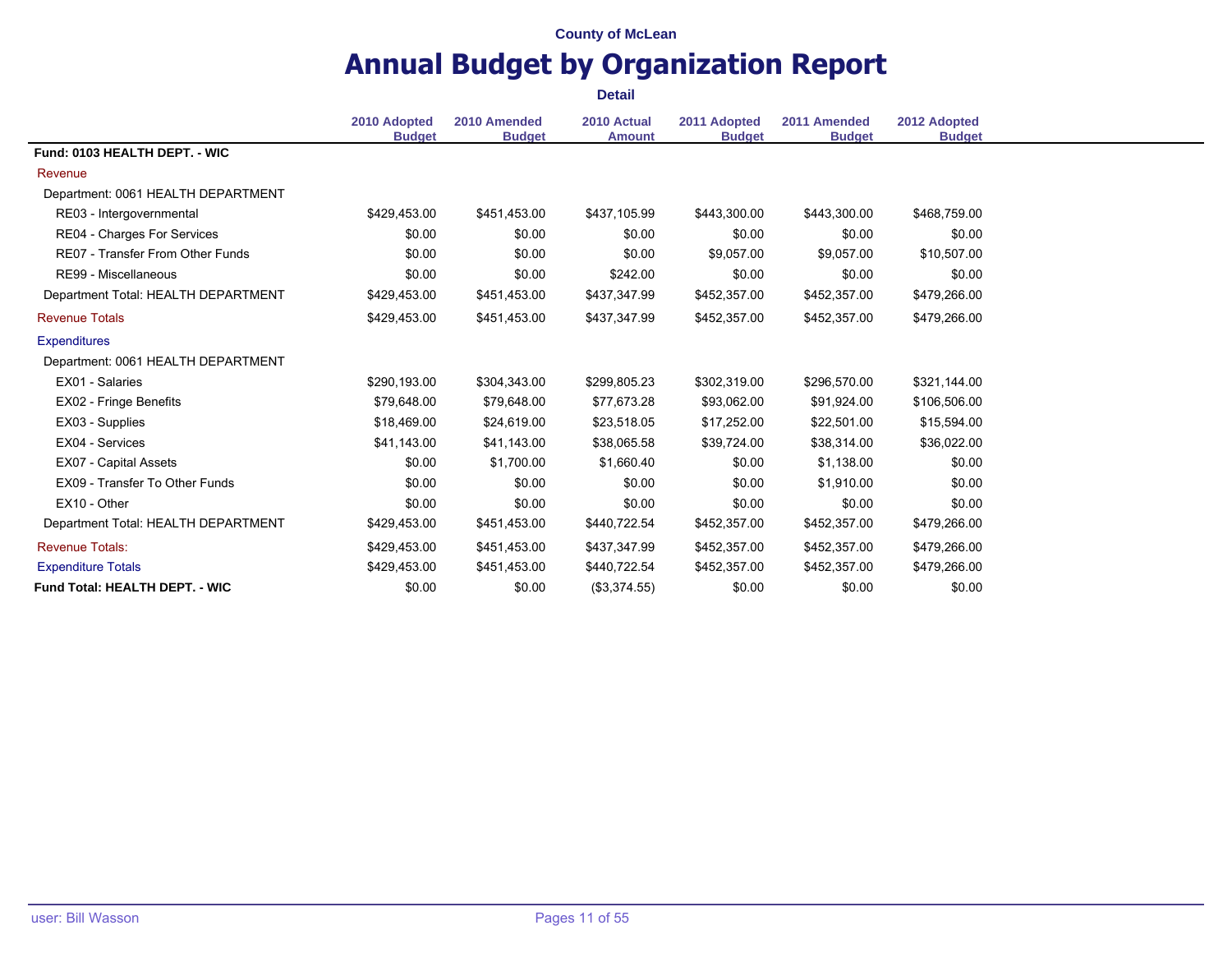|                                              |                               |                               | <b>Detail</b>                |                               |                               |                               |
|----------------------------------------------|-------------------------------|-------------------------------|------------------------------|-------------------------------|-------------------------------|-------------------------------|
|                                              | 2010 Adopted<br><b>Budget</b> | 2010 Amended<br><b>Budget</b> | 2010 Actual<br><b>Amount</b> | 2011 Adopted<br><b>Budget</b> | 2011 Amended<br><b>Budget</b> | 2012 Adopted<br><b>Budget</b> |
| <b>Fund: 0105 PREVENTIVE HEALTH PROGRAM</b>  |                               |                               |                              |                               |                               |                               |
| Revenue                                      |                               |                               |                              |                               |                               |                               |
| Department: 0061 HEALTH DEPARTMENT           |                               |                               |                              |                               |                               |                               |
| RE02 - Lic., Permits, Fees                   | \$0.00                        | \$5,000.00                    | \$10,287.50                  | \$5,000.00                    | \$9,750.00                    | \$10,000.00                   |
| RE03 - Intergovernmental                     | \$183,642.00                  | \$188,981.00                  | \$155,389.51                 | \$159,180.00                  | \$192,501.00                  | \$163,819.00                  |
| RE04 - Charges For Services                  | \$5,940.00                    | \$5,940.00                    | \$6,703.32                   | \$5,308.00                    | \$5,308.00                    | \$12,753.00                   |
| RE07 - Transfer From Other Funds             | \$0.00                        | \$0.00                        | \$0.00                       | \$0.00                        | \$0.00                        | \$0.00                        |
| RE99 - Miscellaneous                         | \$0.00                        | \$0.00                        | \$365.00                     | \$0.00                        | \$0.00                        | \$0.00                        |
| Department Total: HEALTH DEPARTMENT          | \$189,582.00                  | \$199,921.00                  | \$172,745.33                 | \$169,488.00                  | \$207,559.00                  | \$186,572.00                  |
| <b>Revenue Totals</b>                        | \$189,582.00                  | \$199,921.00                  | \$172,745.33                 | \$169,488.00                  | \$207,559.00                  | \$186,572.00                  |
| <b>Expenditures</b>                          |                               |                               |                              |                               |                               |                               |
| Department: 0061 HEALTH DEPARTMENT           |                               |                               |                              |                               |                               |                               |
| EX01 - Salaries                              | \$89,698.00                   | \$99,372.00                   | \$95,200.02                  | \$84,642.00                   | \$112,646.00                  | \$102,079.00                  |
| EX02 - Fringe Benefits                       | \$15,638.00                   | \$16,303.00                   | \$15,207.78                  | \$15,594.00                   | \$19,933.00                   | \$21,421.00                   |
| EX03 - Supplies                              | \$27,691.00                   | \$27,691.00                   | \$18,897.06                  | \$25,682.00                   | \$30,567.00                   | \$24,943.00                   |
| EX04 - Services                              | \$52,555.00                   | \$52,555.00                   | \$35,576.96                  | \$39,710.00                   | \$41,708.00                   | \$38,129.00                   |
| EX07 - Capital Assets                        | \$4,000.00                    | \$4,000.00                    | \$0.00                       | \$3,860.00                    | \$1,960.00                    | \$0.00                        |
| EX09 - Transfer To Other Funds               | \$0.00                        | \$0.00                        | \$0.00                       | \$0.00                        | \$745.00                      | \$0.00                        |
| EX10 - Other                                 | \$0.00                        | \$0.00                        | \$0.00                       | \$0.00                        | \$0.00                        | \$0.00                        |
| Department Total: HEALTH DEPARTMENT          | \$189,582.00                  | \$199,921.00                  | \$164,881.82                 | \$169,488.00                  | \$207,559.00                  | \$186,572.00                  |
| <b>Revenue Totals:</b>                       | \$189,582.00                  | \$199,921.00                  | \$172,745.33                 | \$169,488.00                  | \$207,559.00                  | \$186,572.00                  |
| <b>Expenditure Totals</b>                    | \$189,582.00                  | \$199,921.00                  | \$164,881.82                 | \$169,488.00                  | \$207,559.00                  | \$186,572.00                  |
| <b>Fund Total: PREVENTIVE HEALTH PROGRAM</b> | \$0.00                        | \$0.00                        | \$7,863.51                   | \$0.00                        | \$0.00                        | \$0.00                        |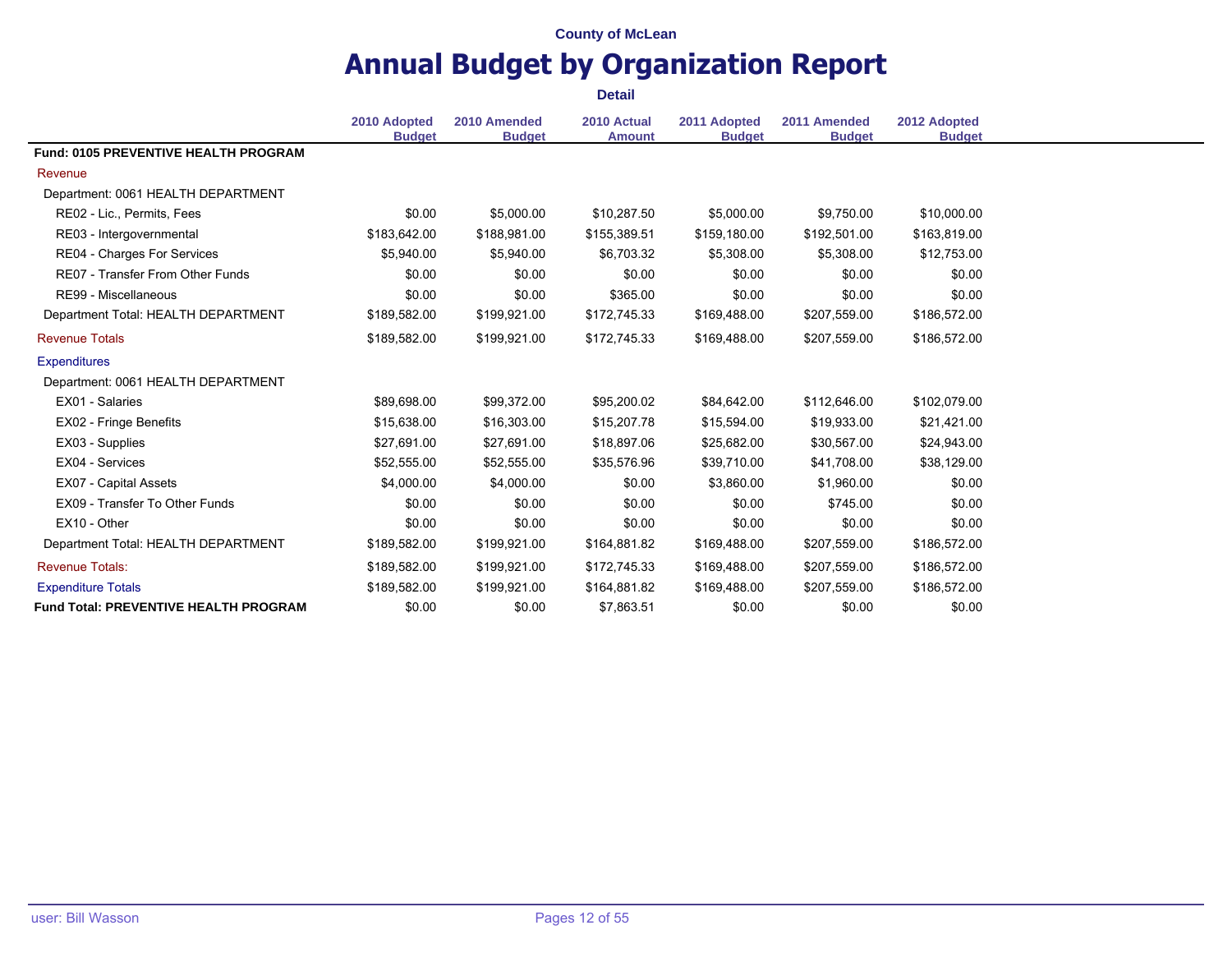|                                           |                               |                               | <b>Detail</b>                |                               |                               |                               |
|-------------------------------------------|-------------------------------|-------------------------------|------------------------------|-------------------------------|-------------------------------|-------------------------------|
|                                           | 2010 Adopted<br><b>Budget</b> | 2010 Amended<br><b>Budget</b> | 2010 Actual<br><b>Amount</b> | 2011 Adopted<br><b>Budget</b> | 2011 Amended<br><b>Budget</b> | 2012 Adopted<br><b>Budget</b> |
| <b>Fund: 0106 FAMILY CASE MANAGEMENT</b>  |                               |                               |                              |                               |                               |                               |
| Revenue                                   |                               |                               |                              |                               |                               |                               |
| Department: 0061 HEALTH DEPARTMENT        |                               |                               |                              |                               |                               |                               |
| RE03 - Intergovernmental                  | \$905.259.00                  | \$916,559.00                  | \$883,805.29                 | \$719,263.00                  | \$719,263.00                  | \$640,901.00                  |
| RE04 - Charges For Services               | \$3,000.00                    | \$3,000.00                    | \$1,232.60                   | \$2,000.00                    | \$2,000.00                    | \$2,000.00                    |
| RE07 - Transfer From Other Funds          | \$0.00                        | \$0.00                        | \$41,856.01                  | \$220,284.00                  | \$220,284.00                  | \$203,751.00                  |
| RE99 - Miscellaneous                      | \$0.00                        | \$0.00                        | \$15.00                      | \$0.00                        | \$0.00                        | \$0.00                        |
| Department Total: HEALTH DEPARTMENT       | \$908,259.00                  | \$919,559.00                  | \$926,908.90                 | \$941,547.00                  | \$941,547.00                  | \$846,652.00                  |
| <b>Revenue Totals</b>                     | \$908,259.00                  | \$919,559.00                  | \$926,908.90                 | \$941,547.00                  | \$941,547.00                  | \$846,652.00                  |
| <b>Expenditures</b>                       |                               |                               |                              |                               |                               |                               |
| Department: 0061 HEALTH DEPARTMENT        |                               |                               |                              |                               |                               |                               |
| EX01 - Salaries                           | \$627,598.00                  | \$627,598.00                  | \$624,678.94                 | \$644,335.00                  | \$638,335.00                  | \$573,491.00                  |
| EX02 - Fringe Benefits                    | \$168,543.00                  | \$168,543.00                  | \$164,782.26                 | \$195,623.00                  | \$195,623.00                  | \$190,477.00                  |
| EX03 - Supplies                           | \$32,334.00                   | \$34,834.00                   | \$35,005.62                  | \$18,400.00                   | \$24,400.00                   | \$17,558.00                   |
| EX04 - Services                           | \$79,784.00                   | \$81,784.00                   | \$79,791.23                  | \$81,189.00                   | \$79,230.00                   | \$65,126.00                   |
| EX07 - Capital Assets                     | \$0.00                        | \$6,800.00                    | \$6,712.37                   | \$2,000.00                    | \$2,000.00                    | \$0.00                        |
| EX09 - Transfer To Other Funds            | \$0.00                        | \$0.00                        | \$0.00                       | \$0.00                        | \$1.959.00                    | \$0.00                        |
| EX10 - Other                              | \$0.00                        | \$0.00                        | \$0.00                       | \$0.00                        | \$0.00                        | \$0.00                        |
| Department Total: HEALTH DEPARTMENT       | \$908,259.00                  | \$919,559.00                  | \$910,970.42                 | \$941,547.00                  | \$941,547.00                  | \$846,652.00                  |
| <b>Revenue Totals:</b>                    | \$908,259.00                  | \$919,559.00                  | \$926,908.90                 | \$941,547.00                  | \$941,547.00                  | \$846,652.00                  |
| <b>Expenditure Totals</b>                 | \$908,259.00                  | \$919,559.00                  | \$910,970.42                 | \$941,547.00                  | \$941,547.00                  | \$846,652.00                  |
| <b>Fund Total: FAMILY CASE MANAGEMENT</b> | \$0.00                        | \$0.00                        | \$15,938.48                  | \$0.00                        | \$0.00                        | \$0.00                        |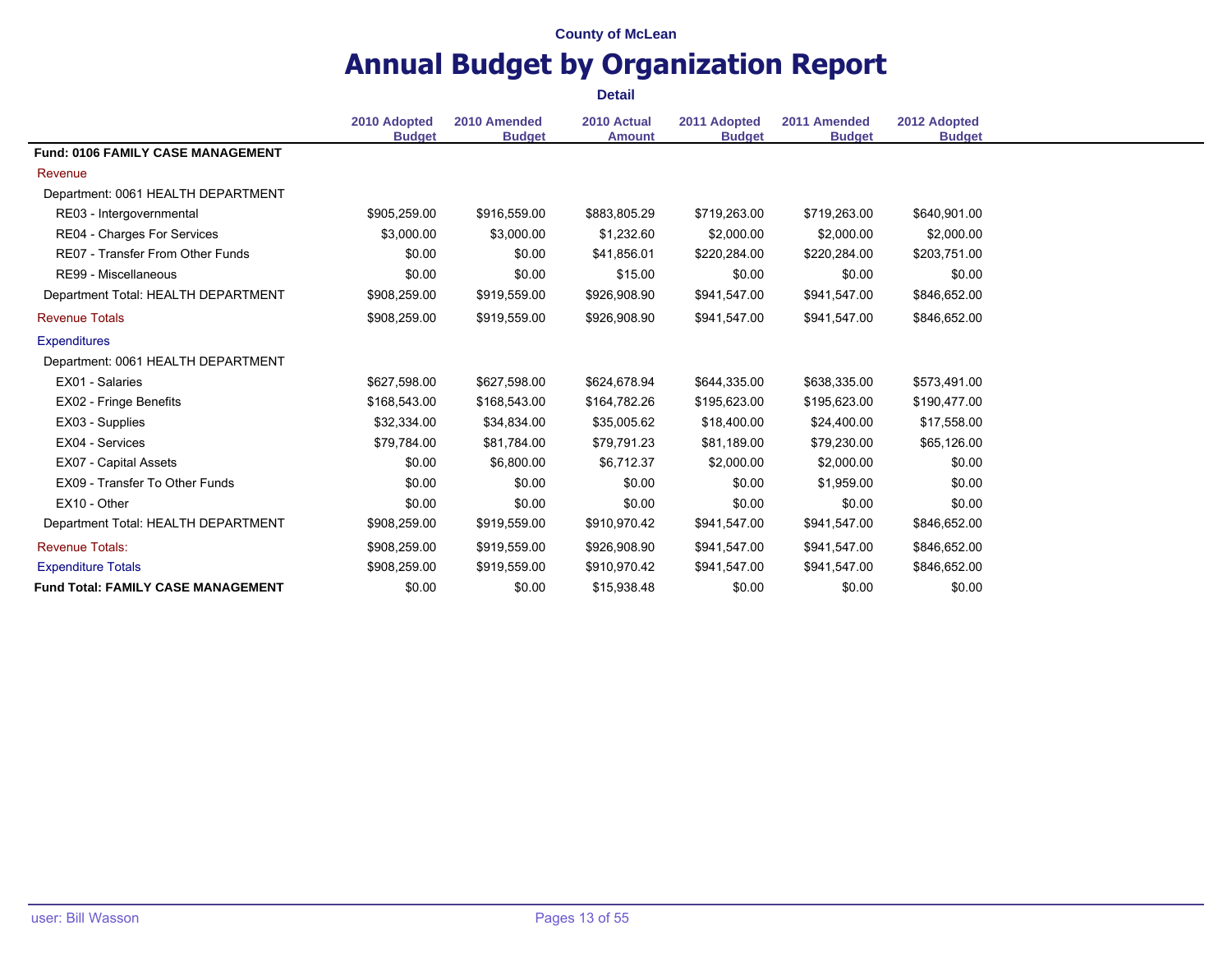|                                              |                               |                               | <b>Detail</b>                |                               |                               |                               |
|----------------------------------------------|-------------------------------|-------------------------------|------------------------------|-------------------------------|-------------------------------|-------------------------------|
|                                              | 2010 Adopted<br><b>Budget</b> | 2010 Amended<br><b>Budget</b> | 2010 Actual<br><b>Amount</b> | 2011 Adopted<br><b>Budget</b> | 2011 Amended<br><b>Budget</b> | 2012 Adopted<br><b>Budget</b> |
| Fund: 0107 AIDS/COMM.DISEASE CONTROL         |                               |                               |                              |                               |                               |                               |
| Revenue                                      |                               |                               |                              |                               |                               |                               |
| Department: 0061 HEALTH DEPARTMENT           |                               |                               |                              |                               |                               |                               |
| RE03 - Intergovernmental                     | \$261,194.00                  | \$611,864.00                  | \$475,802.74                 | \$294,879.00                  | \$379.741.00                  | \$180,966.00                  |
| RE04 - Charges For Services                  | \$0.00                        | \$0.00                        | \$0.00                       | \$0.00                        | \$0.00                        | \$0.00                        |
| RE99 - Miscellaneous                         | \$0.00                        | \$0.00                        | \$245.65                     | \$0.00                        | \$0.00                        | \$27,834.00                   |
| Department Total: HEALTH DEPARTMENT          | \$261,194.00                  | \$611,864.00                  | \$476,048.39                 | \$294,879.00                  | \$379,741.00                  | \$208,800.00                  |
| <b>Revenue Totals</b>                        | \$261,194.00                  | \$611,864.00                  | \$476,048.39                 | \$294,879.00                  | \$379,741.00                  | \$208,800.00                  |
| <b>Expenditures</b>                          |                               |                               |                              |                               |                               |                               |
| Department: 0061 HEALTH DEPARTMENT           |                               |                               |                              |                               |                               |                               |
| EX01 - Salaries                              | \$120,452.00                  | \$273,151.00                  | \$190,363.94                 | \$124,017.00                  | \$146,352.00                  | \$104,454.00                  |
| EX02 - Fringe Benefits                       | \$26,541.00                   | \$63,670.00                   | \$37,123.75                  | \$31,934.00                   | \$34,638.00                   | \$27,139.00                   |
| EX03 - Supplies                              | \$38,630.00                   | \$61,038.00                   | \$50,864.49                  | \$44,498.00                   | \$42,498.00                   | \$44,148.00                   |
| EX04 - Services                              | \$75,571.00                   | \$160,280.00                  | \$158,831.50                 | \$77,066.00                   | \$130,618.00                  | \$33,059.00                   |
| EX07 - Capital Assets                        | \$0.00                        | \$53,725.00                   | \$53,469.11                  | \$17,364.00                   | \$25,094.00                   | \$0.00                        |
| EX09 - Transfer To Other Funds               | \$0.00                        | \$0.00                        | \$0.00                       | \$0.00                        | \$541.00                      | \$0.00                        |
| EX10 - Other                                 | \$0.00                        | \$0.00                        | \$0.00                       | \$0.00                        | \$0.00                        | \$0.00                        |
| Department Total: HEALTH DEPARTMENT          | \$261,194.00                  | \$611,864.00                  | \$490,652.79                 | \$294,879.00                  | \$379,741.00                  | \$208,800.00                  |
| <b>Revenue Totals:</b>                       | \$261,194.00                  | \$611,864.00                  | \$476,048.39                 | \$294,879.00                  | \$379,741.00                  | \$208,800.00                  |
| <b>Expenditure Totals</b>                    | \$261,194.00                  | \$611,864.00                  | \$490,652.79                 | \$294,879.00                  | \$379,741.00                  | \$208,800.00                  |
| <b>Fund Total: AIDS/COMM.DISEASE CONTROL</b> | \$0.00                        | \$0.00                        | (\$14,604.40)                | \$0.00                        | \$0.00                        | \$0.00                        |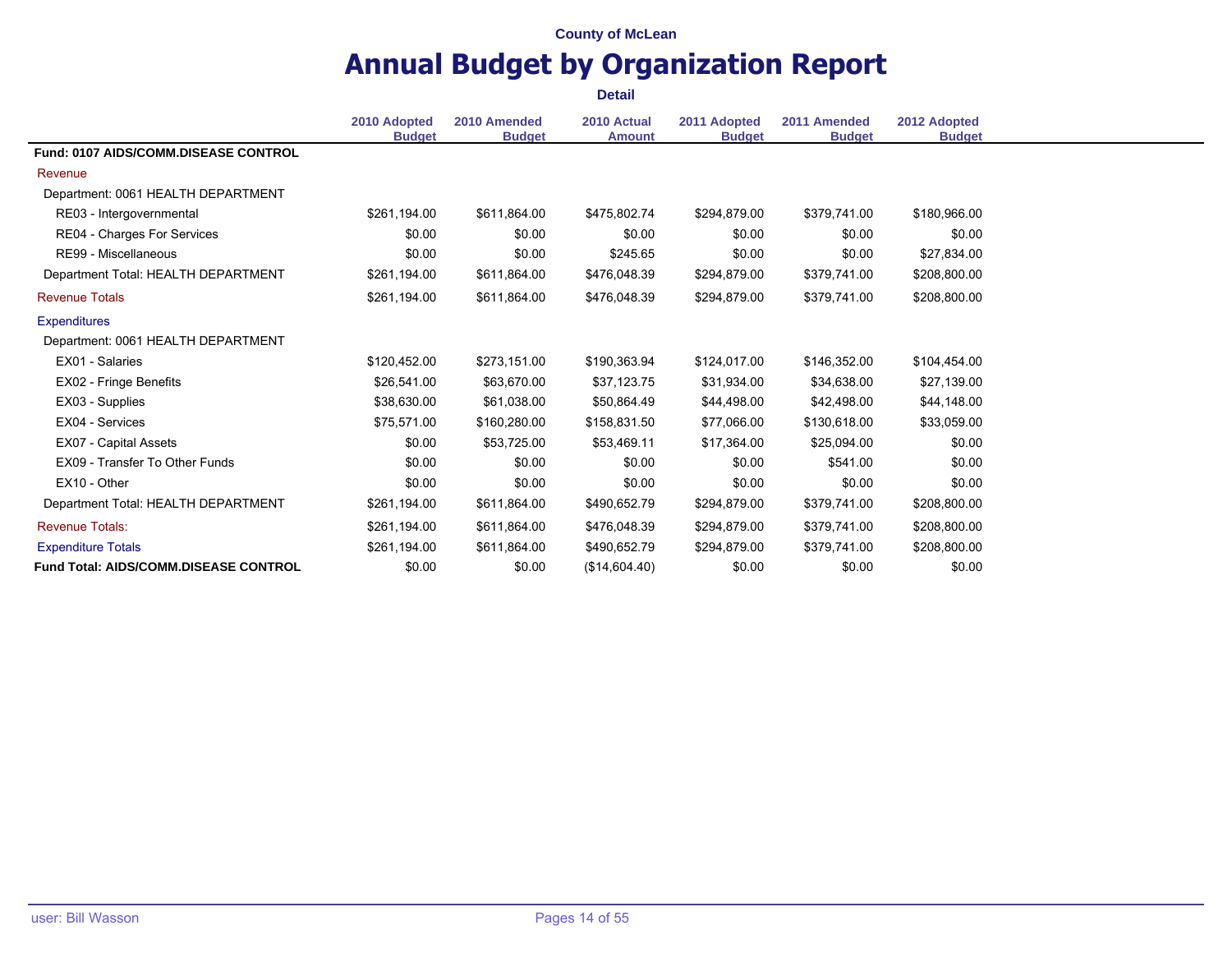|                                             |                               |                               | <b>Detail</b>                |                               |                               |                               |
|---------------------------------------------|-------------------------------|-------------------------------|------------------------------|-------------------------------|-------------------------------|-------------------------------|
|                                             | 2010 Adopted<br><b>Budget</b> | 2010 Amended<br><b>Budget</b> | 2010 Actual<br><b>Amount</b> | 2011 Adopted<br><b>Budget</b> | 2011 Amended<br><b>Budget</b> | 2012 Adopted<br><b>Budget</b> |
| Fund: 0109 FED.FINANCIAL PART.PROG.         |                               |                               |                              |                               |                               |                               |
| Revenue                                     |                               |                               |                              |                               |                               |                               |
| Department: 0061 HEALTH DEPARTMENT          |                               |                               |                              |                               |                               |                               |
| RE03 - Intergovernmental                    | \$0.00                        | \$0.00                        | \$174,087.00                 | \$240,000.00                  | \$240,000.00                  | \$240,000.00                  |
| RE07 - Transfer From Other Funds            | \$0.00                        | \$0.00                        | \$0.00                       | \$0.00                        | \$0.00                        | \$0.00                        |
| RE99 - Miscellaneous                        | \$0.00                        | \$0.00                        | \$0.00                       | \$0.00                        | \$0.00                        | \$0.00                        |
| Department Total: HEALTH DEPARTMENT         | \$0.00                        | \$0.00                        | \$174,087.00                 | \$240,000.00                  | \$240,000.00                  | \$240,000.00                  |
| <b>Revenue Totals</b>                       | \$0.00                        | \$0.00                        | \$174,087.00                 | \$240,000.00                  | \$240,000.00                  | \$240,000.00                  |
| <b>Expenditures</b>                         |                               |                               |                              |                               |                               |                               |
| Department: 0061 HEALTH DEPARTMENT          |                               |                               |                              |                               |                               |                               |
| EX01 - Salaries                             | \$0.00                        | \$0.00                        | \$0.00                       | \$0.00                        | \$0.00                        | \$0.00                        |
| EX02 - Fringe Benefits                      | \$0.00                        | \$0.00                        | \$0.00                       | \$0.00                        | \$0.00                        | \$0.00                        |
| EX03 - Supplies                             | \$0.00                        | \$0.00                        | \$0.00                       | \$0.00                        | \$0.00                        | \$0.00                        |
| EX04 - Services                             | \$0.00                        | \$0.00                        | \$0.00                       | \$0.00                        | \$0.00                        | \$0.00                        |
| EX07 - Capital Assets                       | \$0.00                        | \$0.00                        | \$0.00                       | \$0.00                        | \$0.00                        | \$0.00                        |
| EX09 - Transfer To Other Funds              | \$0.00                        | \$0.00                        | \$41,856.01                  | \$240,000.00                  | \$240,000.00                  | \$240,000.00                  |
| Department Total: HEALTH DEPARTMENT         | \$0.00                        | \$0.00                        | \$41,856.01                  | \$240,000.00                  | \$240,000.00                  | \$240,000.00                  |
| <b>Revenue Totals:</b>                      | \$0.00                        | \$0.00                        | \$174,087.00                 | \$240,000.00                  | \$240,000.00                  | \$240,000.00                  |
| <b>Expenditure Totals</b>                   | \$0.00                        | \$0.00                        | \$41,856.01                  | \$240,000.00                  | \$240,000.00                  | \$240,000.00                  |
| <b>Fund Total: FED.FINANCIAL PART.PROG.</b> | \$0.00                        | \$0.00                        | \$132,230.99                 | \$0.00                        | \$0.00                        | \$0.00                        |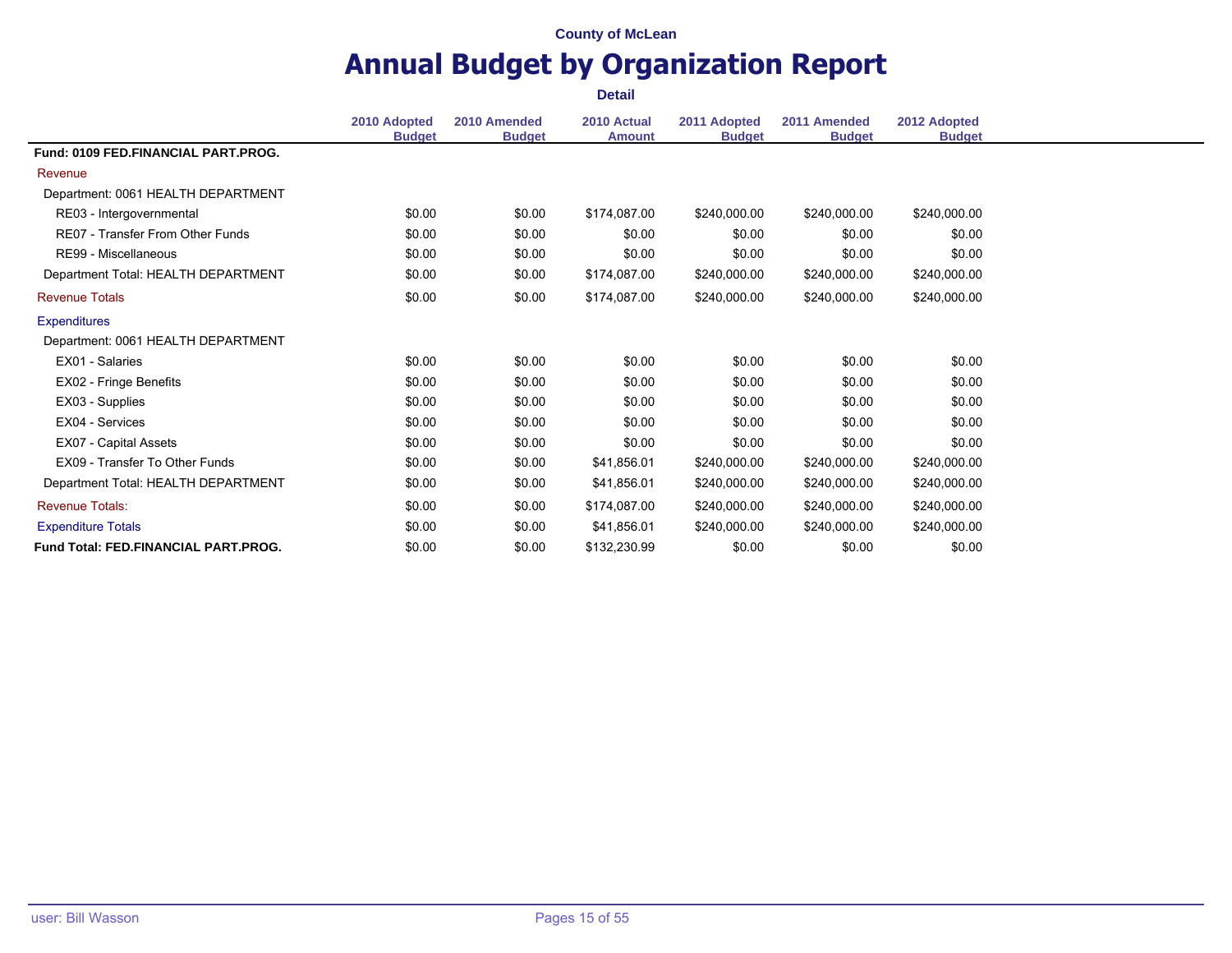|                                           |                               |                               | <b>Detail</b>                |                               |                               |                               |
|-------------------------------------------|-------------------------------|-------------------------------|------------------------------|-------------------------------|-------------------------------|-------------------------------|
|                                           | 2010 Adopted<br><b>Budget</b> | 2010 Amended<br><b>Budget</b> | 2010 Actual<br><b>Amount</b> | 2011 Adopted<br><b>Budget</b> | 2011 Amended<br><b>Budget</b> | 2012 Adopted<br><b>Budget</b> |
| Fund: 0110 PERSONS/DEV.DISABILITY         |                               |                               |                              |                               |                               |                               |
| Revenue                                   |                               |                               |                              |                               |                               |                               |
| Department: 0061 HEALTH DEPARTMENT        |                               |                               |                              |                               |                               |                               |
| RE01 - Taxes                              | \$639,180.00                  | \$639,180.00                  | \$639,673.73                 | \$645,146.00                  | \$645,146.00                  | \$654,392.00                  |
| RE99 - Miscellaneous                      | \$0.00                        | \$83,075.00                   | \$0.00                       | \$0.00                        | \$0.00                        | \$12,104.00                   |
| Department Total: HEALTH DEPARTMENT       | \$639,180.00                  | \$722,255.00                  | \$639,673.73                 | \$645,146.00                  | \$645,146.00                  | \$666,496.00                  |
| <b>Revenue Totals</b>                     | \$639,180.00                  | \$722,255.00                  | \$639,673.73                 | \$645,146.00                  | \$645,146.00                  | \$666,496.00                  |
| <b>Expenditures</b>                       |                               |                               |                              |                               |                               |                               |
| Department: 0061 HEALTH DEPARTMENT        |                               |                               |                              |                               |                               |                               |
| EX01 - Salaries                           | \$0.00                        | \$0.00                        | \$0.00                       | \$0.00                        | \$0.00                        | \$0.00                        |
| EX02 - Fringe Benefits                    | \$0.00                        | \$0.00                        | \$0.00                       | \$0.00                        | \$0.00                        | \$0.00                        |
| EX04 - Services                           | \$639,180.00                  | \$722,255.00                  | \$718,695.50                 | \$645,146.00                  | \$645,146.00                  | \$666,496.00                  |
| EX09 - Transfer To Other Funds            | \$0.00                        | \$0.00                        | \$0.00                       | \$0.00                        | \$0.00                        | \$0.00                        |
| EX10 - Other                              | \$0.00                        | \$0.00                        | \$0.00                       | \$0.00                        | \$0.00                        | \$0.00                        |
| Department Total: HEALTH DEPARTMENT       | \$639,180.00                  | \$722,255.00                  | \$718,695.50                 | \$645,146.00                  | \$645,146.00                  | \$666,496.00                  |
| <b>Revenue Totals:</b>                    | \$639,180.00                  | \$722,255.00                  | \$639,673.73                 | \$645,146.00                  | \$645,146.00                  | \$666,496.00                  |
| <b>Expenditure Totals</b>                 | \$639,180.00                  | \$722,255.00                  | \$718,695.50                 | \$645,146.00                  | \$645,146.00                  | \$666,496.00                  |
| <b>Fund Total: PERSONS/DEV.DISABILITY</b> | \$0.00                        | \$0.00                        | (\$79,021.77)                | \$0.00                        | \$0.00                        | \$0.00                        |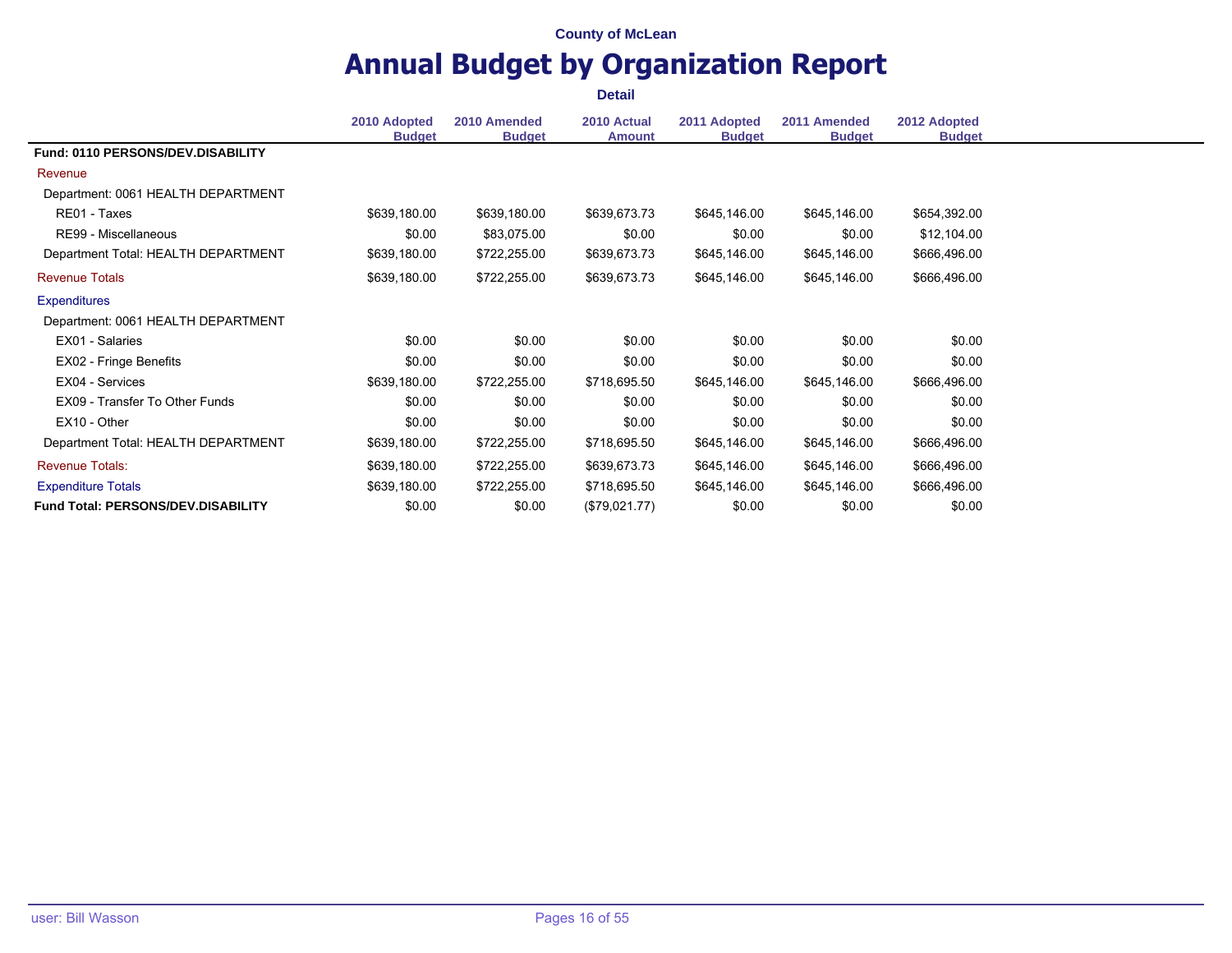|                                              |                               |                               | <b>Detail</b>                |                               |                               |                               |
|----------------------------------------------|-------------------------------|-------------------------------|------------------------------|-------------------------------|-------------------------------|-------------------------------|
|                                              | 2010 Adopted<br><b>Budget</b> | 2010 Amended<br><b>Budget</b> | 2010 Actual<br><b>Amount</b> | 2011 Adopted<br><b>Budget</b> | 2011 Amended<br><b>Budget</b> | 2012 Adopted<br><b>Budget</b> |
| Fund: 0111 T.B. CARE & TREATMENT             |                               |                               |                              |                               |                               |                               |
| Revenue                                      |                               |                               |                              |                               |                               |                               |
| Department: 0061 HEALTH DEPARTMENT           |                               |                               |                              |                               |                               |                               |
| RE01 - Taxes                                 | \$294,257.00                  | \$294,257.00                  | \$294,250.50                 | \$299,099.00                  | \$299,099.00                  | \$304,711.00                  |
| RE03 - Intergovernmental                     | \$0.00                        | \$0.00                        | \$0.00                       | \$0.00                        | \$0.00                        | \$0.00                        |
| RE04 - Charges For Services                  | \$4,100.00                    | \$4,100.00                    | \$0.00                       | \$4,100.00                    | \$4,100.00                    | \$4,100.00                    |
| RE07 - Transfer From Other Funds             | \$0.00                        | \$0.00                        | \$0.00                       | \$0.00                        | \$0.00                        | \$0.00                        |
| RE99 - Miscellaneous                         | \$0.00                        | \$0.00                        | \$703.67                     | \$0.00                        | \$0.00                        | \$0.00                        |
| Department Total: HEALTH DEPARTMENT          | \$298,357.00                  | \$298,357.00                  | \$294,954.17                 | \$303,199.00                  | \$303,199.00                  | \$308,811.00                  |
| <b>Revenue Totals</b>                        | \$298,357.00                  | \$298,357.00                  | \$294,954.17                 | \$303,199.00                  | \$303,199.00                  | \$308,811.00                  |
| <b>Expenditures</b>                          |                               |                               |                              |                               |                               |                               |
| Department: 0061 HEALTH DEPARTMENT           |                               |                               |                              |                               |                               |                               |
| EX01 - Salaries                              | \$158,754.00                  | \$158,754.00                  | \$117,893.75                 | \$152,862.00                  | \$152,862.00                  | \$157,539.00                  |
| EX02 - Fringe Benefits                       | \$17,320.00                   | \$17,320.00                   | \$17,320.00                  | \$19,052.00                   | \$19,052.00                   | \$20,757.00                   |
| EX03 - Supplies                              | \$14,049.00                   | \$13,059.00                   | \$9,767.00                   | \$15,957.00                   | \$16,947.00                   | \$17,559.00                   |
| EX04 - Services                              | \$106,274.00                  | \$105,692.00                  | \$95,177.91                  | \$113,407.00                  | \$112,699.00                  | \$112,956.00                  |
| EX07 - Capital Assets                        | \$1,960.00                    | \$1,960.00                    | \$944.16                     | \$1,921.00                    | \$1,921.00                    | \$0.00                        |
| EX09 - Transfer To Other Funds               | \$0.00                        | \$0.00                        | \$0.00                       | \$0.00                        | \$1,290.00                    | \$0.00                        |
| EX10 - Other                                 | \$0.00                        | \$0.00                        | \$0.00                       | \$0.00                        | \$0.00                        | \$0.00                        |
| Department Total: HEALTH DEPARTMENT          | \$298,357.00                  | \$296,785.00                  | \$241,102.82                 | \$303,199.00                  | \$304,771.00                  | \$308,811.00                  |
| <b>Revenue Totals:</b>                       | \$298,357.00                  | \$298,357.00                  | \$294,954.17                 | \$303,199.00                  | \$303,199.00                  | \$308,811.00                  |
| <b>Expenditure Totals</b>                    | \$298,357.00                  | \$296,785.00                  | \$241,102.82                 | \$303,199.00                  | \$304,771.00                  | \$308,811.00                  |
| <b>Fund Total: T.B. CARE &amp; TREATMENT</b> | \$0.00                        | \$1,572.00                    | \$53,851.35                  | \$0.00                        | (\$1,572.00)                  | \$0.00                        |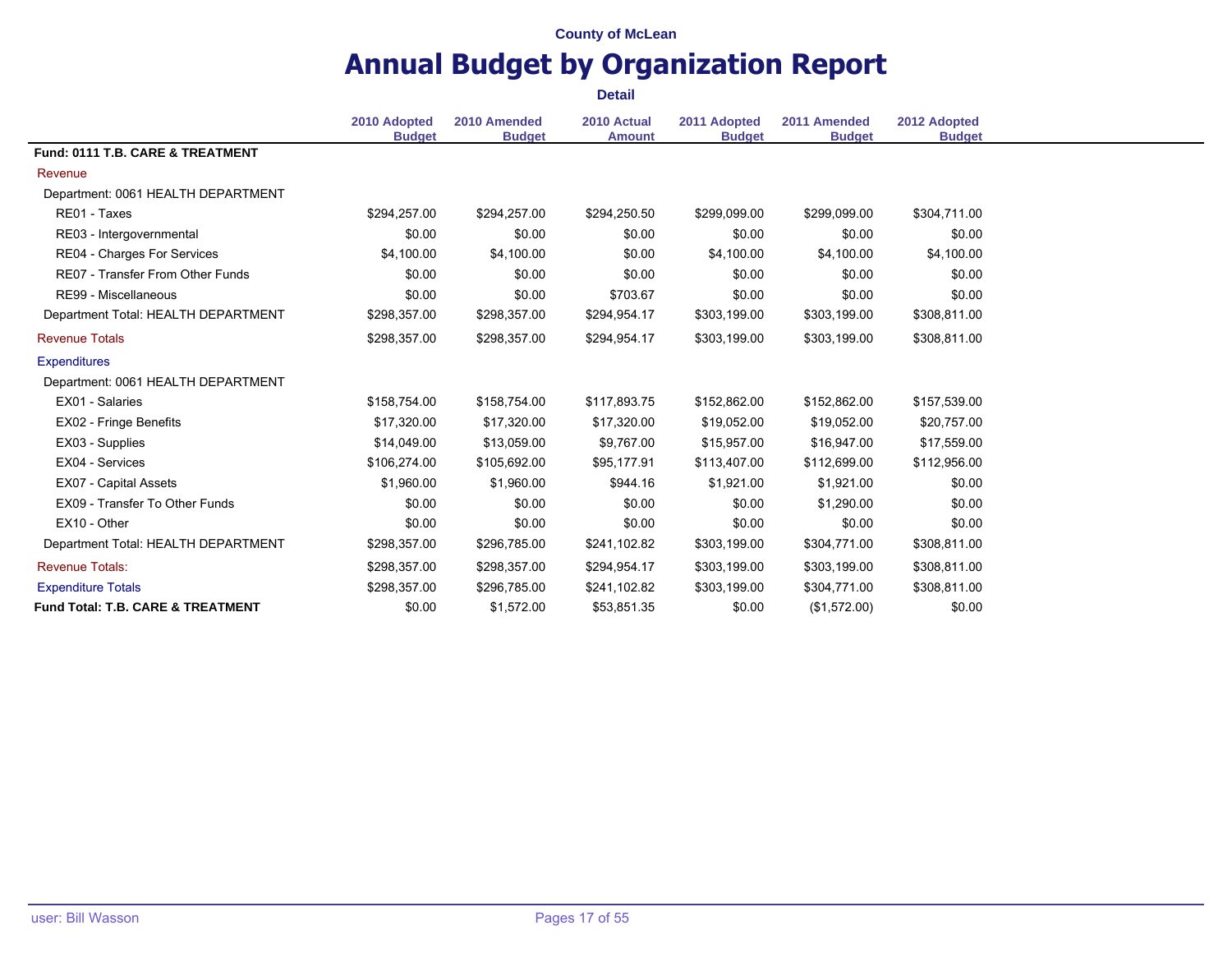|                                      |                               |                               | <b>Detail</b>                |                               |                               |                               |
|--------------------------------------|-------------------------------|-------------------------------|------------------------------|-------------------------------|-------------------------------|-------------------------------|
|                                      | 2010 Adopted<br><b>Budget</b> | 2010 Amended<br><b>Budget</b> | 2010 Actual<br><b>Amount</b> | 2011 Adopted<br><b>Budget</b> | 2011 Amended<br><b>Budget</b> | 2012 Adopted<br><b>Budget</b> |
| Fund: 0112 HEALTH DEPARTMENT         |                               |                               |                              |                               |                               |                               |
| Revenue                              |                               |                               |                              |                               |                               |                               |
| Department: 0061 HEALTH DEPARTMENT   |                               |                               |                              |                               |                               |                               |
| RE01 - Taxes                         | \$3,014,283.00                | \$3,014,283.00                | \$3,012,863.85               | \$3,074,717.00                | \$3,074,717.00                | \$3,104,936.00                |
| RE02 - Lic., Permits, Fees           | \$641,271.00                  | \$641,271.00                  | \$670,200.70                 | \$654,663.00                  | \$679,663.00                  | \$663,262.00                  |
| RE03 - Intergovernmental             | \$356,229.00                  | \$356,229.00                  | \$396,906.09                 | \$363,258.00                  | \$363,258.00                  | \$419,164.00                  |
| RE04 - Charges For Services          | \$259,370.00                  | \$259,370.00                  | \$235,820.56                 | \$252,100.00                  | \$252,100.00                  | \$243,059.00                  |
| RE07 - Transfer From Other Funds     | \$0.00                        | \$0.00                        | \$0.00                       | \$0.00                        | \$0.00                        | \$0.00                        |
| RE99 - Miscellaneous                 | \$44,577.00                   | \$44,577.00                   | \$6,940.41                   | \$44,577.00                   | \$44,577.00                   | \$49,077.00                   |
| Department Total: HEALTH DEPARTMENT  | \$4,315,730.00                | \$4,315,730.00                | \$4,322,731.61               | \$4,389,315.00                | \$4,414,315.00                | \$4,479,498.00                |
| <b>Revenue Totals</b>                | \$4,315,730.00                | \$4,315,730.00                | \$4,322,731.61               | \$4,389,315.00                | \$4,414,315.00                | \$4,479,498.00                |
| <b>Expenditures</b>                  |                               |                               |                              |                               |                               |                               |
| Department: 0061 HEALTH DEPARTMENT   |                               |                               |                              |                               |                               |                               |
| EX01 - Salaries                      | \$2,185,616.00                | \$2,185,616.00                | \$2,077,291.85               | \$2,222,229.00                | \$2,222,229.00                | \$2,259,163.00                |
| EX02 - Fringe Benefits               | \$207,591.00                  | \$210,491.00                  | \$211,387.13                 | \$225,828.00                  | \$225,828.00                  | \$257,103.00                  |
| EX03 - Supplies                      | \$175,011.00                  | \$171,758.00                  | \$124,144.93                 | \$186,405.00                  | \$197,758.00                  | \$219,062.00                  |
| EX04 - Services                      | \$1,722,186.00                | \$1,689,143.00                | \$1,577,322.19               | \$1,717,363.00                | \$1,690,526.00                | \$1,719,530.00                |
| EX07 - Capital Assets                | \$25,326.00                   | \$26,701.00                   | \$14,219.86                  | \$37,490.00                   | \$47,941.00                   | \$24,640.00                   |
| EX09 - Transfer To Other Funds       | \$0.00                        | \$0.00                        | \$0.00                       | \$0.00                        | \$13,777.00                   | \$0.00                        |
| EX10 - Other                         | \$0.00                        | \$0.00                        | \$0.00                       | \$0.00                        | \$0.00                        | \$0.00                        |
| Department Total: HEALTH DEPARTMENT  | \$4,315,730.00                | \$4,283,709.00                | \$4,004,365.96               | \$4,389,315.00                | \$4,398,059.00                | \$4,479,498.00                |
| <b>Revenue Totals:</b>               | \$4,315,730.00                | \$4,315,730.00                | \$4,322,731.61               | \$4,389,315.00                | \$4,414,315.00                | \$4,479,498.00                |
| <b>Expenditure Totals</b>            | \$4,315,730.00                | \$4,283,709.00                | \$4,004,365.96               | \$4,389,315.00                | \$4,398,059.00                | \$4,479,498.00                |
| <b>Fund Total: HEALTH DEPARTMENT</b> | \$0.00                        | \$32,021.00                   | \$318,365.65                 | \$0.00                        | \$16,256.00                   | \$0.00                        |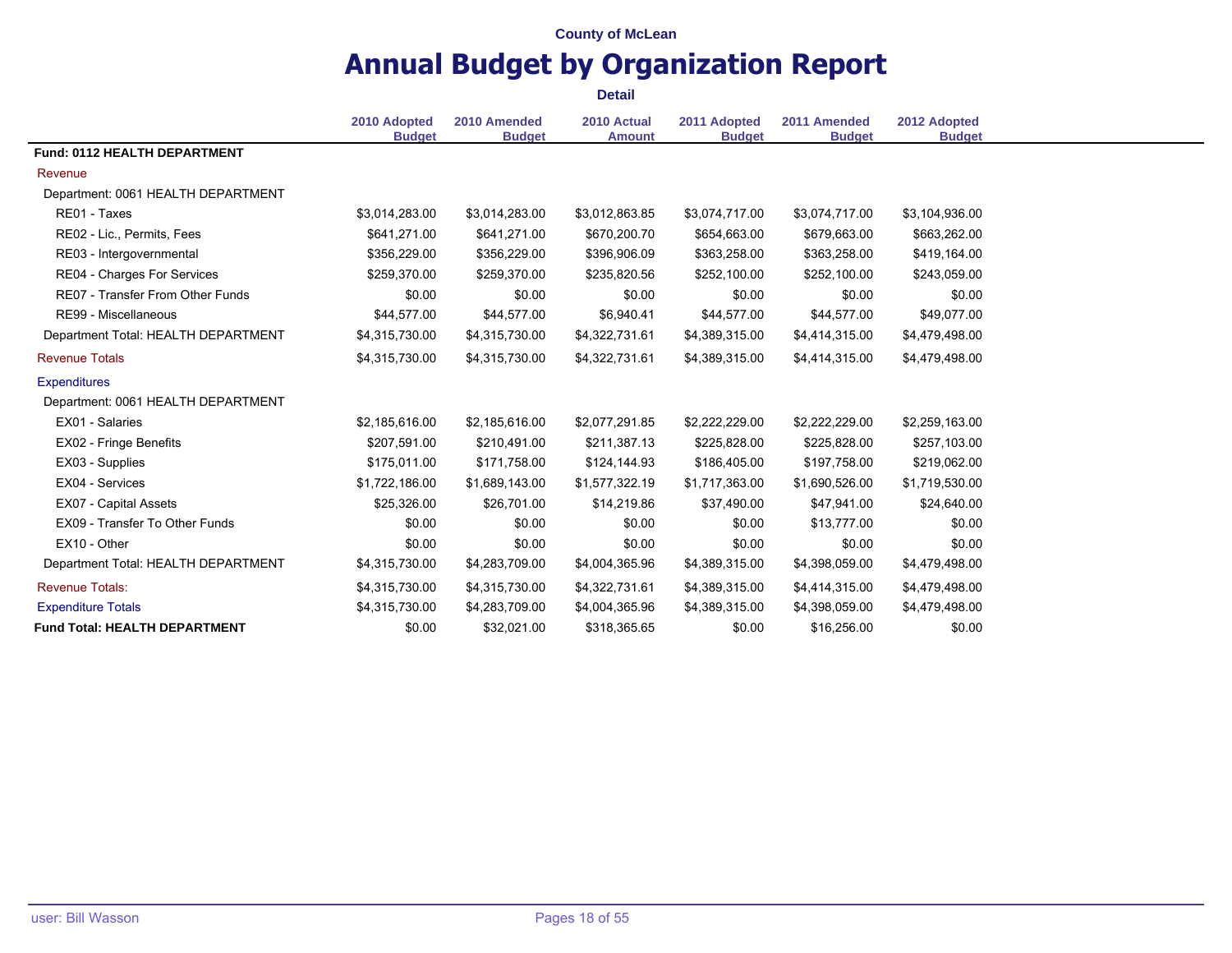|                                  |                               |                               | <b>Detail</b>                |                               |                               |                               |
|----------------------------------|-------------------------------|-------------------------------|------------------------------|-------------------------------|-------------------------------|-------------------------------|
|                                  | 2010 Adopted<br><b>Budget</b> | 2010 Amended<br><b>Budget</b> | 2010 Actual<br><b>Amount</b> | 2011 Adopted<br><b>Budget</b> | 2011 Amended<br><b>Budget</b> | 2012 Adopted<br><b>Budget</b> |
| Fund: 0120 HIGHWAY               |                               |                               |                              |                               |                               |                               |
| Revenue                          |                               |                               |                              |                               |                               |                               |
| Department: 0055 COUNTY HIGHWAY  |                               |                               |                              |                               |                               |                               |
| RE01 - Taxes                     | \$2,546,000.00                | \$2,546,000.00                | \$2,545,901.79               | \$2,600,036.00                | \$2,600,036.00                | \$2,608,404.00                |
| RE03 - Intergovernmental         | \$0.00                        | \$10,717,486.12               | \$876,171.51                 | \$0.00                        | \$39,803.42                   | \$0.00                        |
| RE04 - Charges For Services      | \$997,000.00                  | \$1,095,027.50                | \$950,880.45                 | \$410,000.00                  | \$410,000.00                  | \$355,000.00                  |
| RE05 - Interest                  | \$11,000.00                   | \$11,000.00                   | \$2,803.00                   | \$8,000.00                    | \$8,000.00                    | \$4,000.00                    |
| RE07 - Transfer From Other Funds | \$0.00                        | \$0.00                        | \$0.00                       | \$0.00                        | \$0.00                        | \$0.00                        |
| RE99 - Miscellaneous             | \$9,000.00                    | \$9,000.00                    | \$18,493.11                  | \$476,500.00                  | \$476,500.00                  | \$432,500.00                  |
| Department Total: COUNTY HIGHWAY | \$3,563,000.00                | \$14,378,513.62               | \$4,394,249.86               | \$3,494,536.00                | \$3,534,339.42                | \$3,399,904.00                |
| <b>Revenue Totals</b>            | \$3,563,000.00                | \$14,378,513.62               | \$4,394,249.86               | \$3,494,536.00                | \$3,534,339.42                | \$3,399,904.00                |
| <b>Expenditures</b>              |                               |                               |                              |                               |                               |                               |
| Department: 0055 COUNTY HIGHWAY  |                               |                               |                              |                               |                               |                               |
| EX01 - Salaries                  | \$883,154.00                  | \$883,154.00                  | \$879,694.87                 | \$881,473.00                  | \$881,473.00                  | \$872,563.00                  |
| EX02 - Fringe Benefits           | \$138,200.00                  | \$138,200.00                  | \$138,200.00                 | \$158,400.00                  | \$158,400.00                  | \$178,500.00                  |
| EX03 - Supplies                  | \$535,050.00                  | \$535,050.00                  | \$409,718.83                 | \$525,700.00                  | \$541,200.00                  | \$553,890.00                  |
| EX04 - Services                  | \$659,292.00                  | \$1,545,777.88                | \$1,400,573.16               | \$628,555.00                  | \$2,560,538.16                | \$582,485.00                  |
| <b>EX07 - Capital Assets</b>     | \$1,347,304.00                | \$1,304,329.00                | \$1,127,457.67               | \$1,300,408.00                | \$1,183,393.00                | \$1,212,466.00                |
| EX09 - Transfer To Other Funds   | \$0.00                        | \$0.00                        | \$0.00                       | \$0.00                        | \$3,731.00                    | \$0.00                        |
| EX10 - Other                     | \$0.00                        | \$0.00                        | \$0.00                       | \$0.00                        | \$0.00                        | \$0.00                        |
| Department Total: COUNTY HIGHWAY | \$3,563,000.00                | \$4,406,510.88                | \$3,955,644.53               | \$3,494,536.00                | \$5,328,735.16                | \$3,399,904.00                |
| <b>Revenue Totals:</b>           | \$3,563,000.00                | \$14,378,513.62               | \$4,394,249.86               | \$3,494,536.00                | \$3,534,339.42                | \$3,399,904.00                |
| <b>Expenditure Totals</b>        | \$3,563,000.00                | \$4,406,510.88                | \$3,955,644.53               | \$3,494,536.00                | \$5,328,735.16                | \$3,399,904.00                |
| <b>Fund Total: HIGHWAY</b>       | \$0.00                        | \$9,972,002.74                | \$438,605.33                 | \$0.00                        | (\$1,794,395.74)              | \$0.00                        |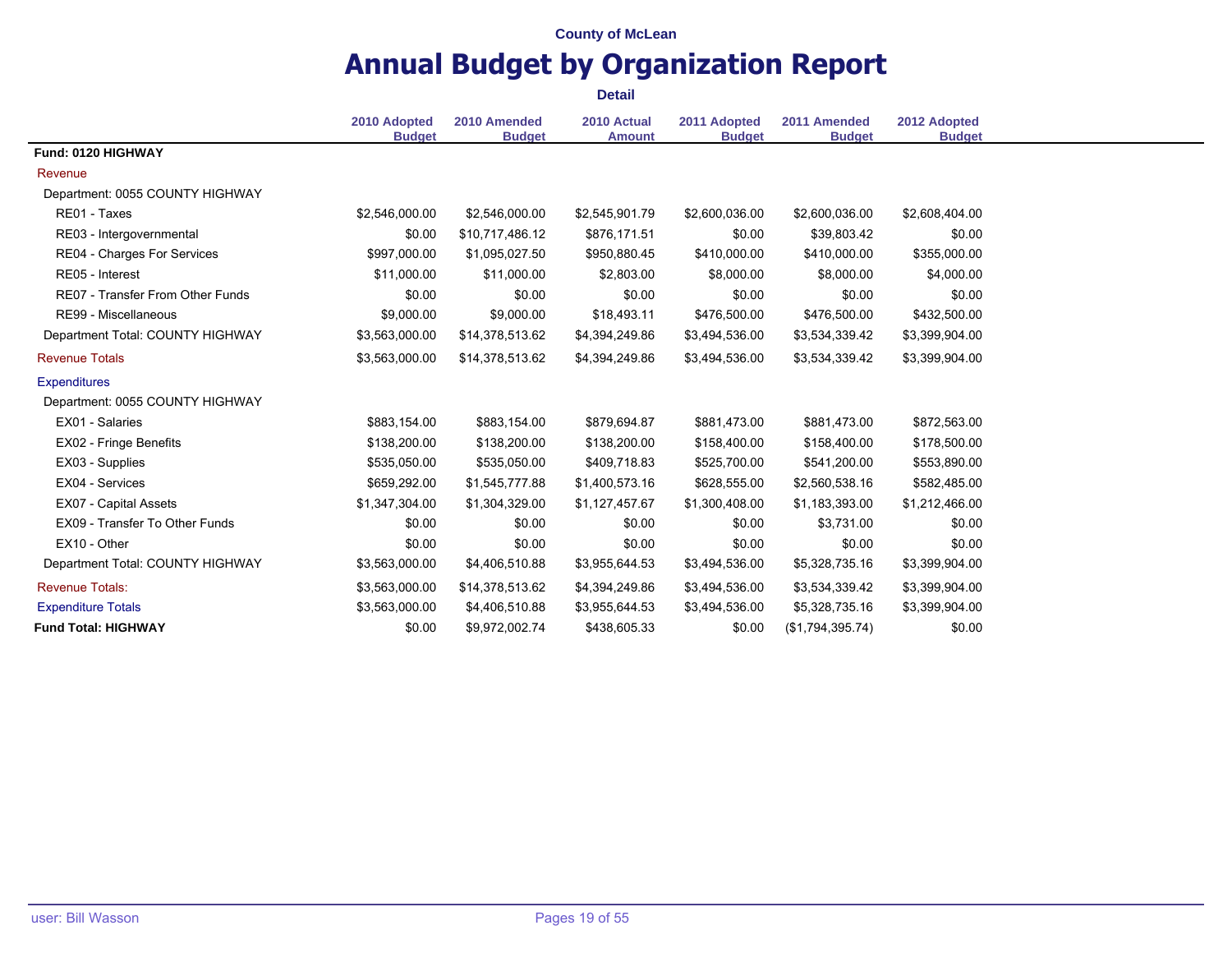|                                         | 2010 Adopted   | 2010 Amended   | 2010 Actual    | 2011 Adopted   | 2011 Amended   | 2012 Adopted   |
|-----------------------------------------|----------------|----------------|----------------|----------------|----------------|----------------|
| <b>Fund: 0121 BRIDGE MATCHING FUND</b>  | <b>Budget</b>  | <b>Budget</b>  | <b>Amount</b>  | <b>Budget</b>  | <b>Budget</b>  | <b>Budget</b>  |
| Revenue                                 |                |                |                |                |                |                |
| RE04 - Charges For Services             | \$0.00         | \$0.00         | \$0.00         | \$0.00         | \$0.00         | \$0.00         |
| Department: 0055 COUNTY HIGHWAY         |                |                |                |                |                |                |
| RE01 - Taxes                            | \$1,693,000.00 | \$1,693,000.00 | \$1,691,937.34 | \$1,693,000.00 | \$1,693,000.00 | \$1,499,812.00 |
| RE03 - Intergovernmental                | \$0.00         | \$0.00         | \$0.00         | \$0.00         | \$0.00         | \$0.00         |
| RE04 - Charges For Services             | \$150,000.00   | \$150,000.00   | \$117,547.91   | \$150,000.00   | \$150,000.00   | \$150,000.00   |
| RE05 - Interest                         | \$15,000.00    | \$15,000.00    | \$4,078.00     | \$7,500.00     | \$7,500.00     | \$5,000.00     |
| RE07 - Transfer From Other Funds        | \$0.00         | \$0.00         | \$0.00         | \$0.00         | \$0.00         | \$0.00         |
| RE99 - Miscellaneous                    | \$2,000.00     | \$2,000.00     | \$0.00         | \$775,650.00   | \$775,650.00   | \$912,122.00   |
| Department Total: COUNTY HIGHWAY        | \$1,860,000.00 | \$1,860,000.00 | \$1,813,563.25 | \$2,626,150.00 | \$2,626,150.00 | \$2,566,934.00 |
| <b>Revenue Totals</b>                   | \$1,860,000.00 | \$1,860,000.00 | \$1,813,563.25 | \$2,626,150.00 | \$2,626,150.00 | \$2,566,934.00 |
| <b>Expenditures</b>                     |                |                |                |                |                |                |
| Department: 0055 COUNTY HIGHWAY         |                |                |                |                |                |                |
| EX01 - Salaries                         | \$283,242.00   | \$283,242.00   | \$234,815.69   | \$281,153.00   | \$281,153.00   | \$282,517.00   |
| EX02 - Fringe Benefits                  | \$0.00         | \$0.00         | \$0.00         | \$0.00         | \$0.00         | \$0.00         |
| EX03 - Supplies                         | \$0.00         | \$0.00         | \$0.00         | \$0.00         | \$0.00         | \$0.00         |
| EX04 - Services                         | \$272,208.00   | \$379,208.00   | \$376,402.95   | \$300,940.00   | \$300,940.00   | \$335,700.00   |
| EX07 - Capital Assets                   | \$1,304,550.00 | \$1,284,550.00 | \$549,655.66   | \$2,044,057.00 | \$2,044,057.00 | \$1,948,717.00 |
| EX09 - Transfer To Other Funds          | \$0.00         | \$0.00         | \$642.44       | \$0.00         | \$0.00         | \$0.00         |
| EX10 - Other                            | \$0.00         | \$0.00         | \$0.00         | \$0.00         | \$0.00         | \$0.00         |
| Department Total: COUNTY HIGHWAY        | \$1,860,000.00 | \$1,947,000.00 | \$1,161,516.74 | \$2,626,150.00 | \$2,626,150.00 | \$2,566,934.00 |
| <b>Revenue Totals:</b>                  | \$1,860,000.00 | \$1,860,000.00 | \$1,813,563.25 | \$2,626,150.00 | \$2,626,150.00 | \$2,566,934.00 |
| <b>Expenditure Totals</b>               | \$1,860,000.00 | \$1,947,000.00 | \$1,161,516.74 | \$2,626,150.00 | \$2,626,150.00 | \$2,566,934.00 |
| <b>Fund Total: BRIDGE MATCHING FUND</b> | \$0.00         | (\$87,000.00)  | \$652,046.51   | \$0.00         | \$0.00         | \$0.00         |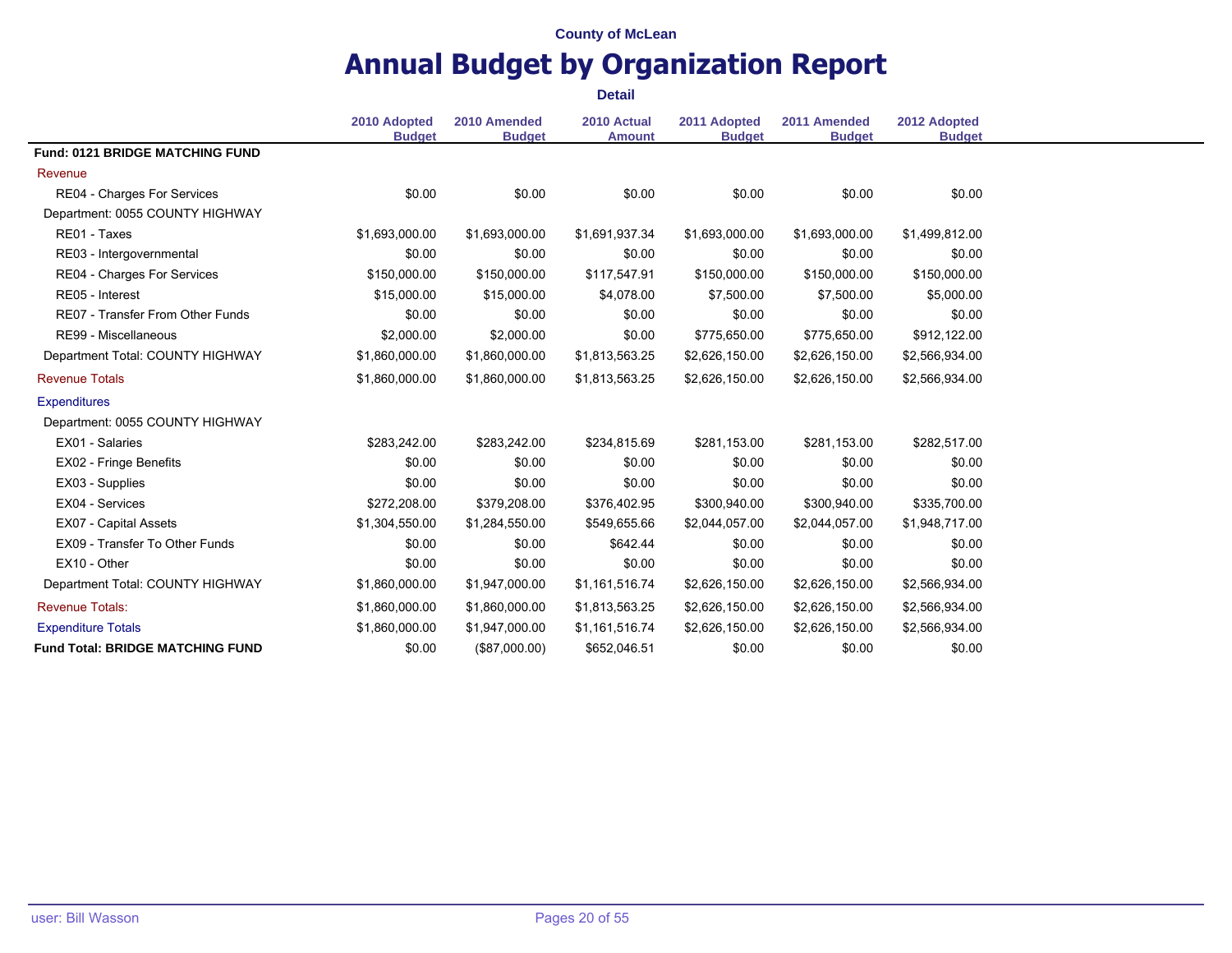|                                           | <b>Detail</b>                 |                               |                              |                               |                               |                               |  |  |
|-------------------------------------------|-------------------------------|-------------------------------|------------------------------|-------------------------------|-------------------------------|-------------------------------|--|--|
|                                           | 2010 Adopted<br><b>Budget</b> | 2010 Amended<br><b>Budget</b> | 2010 Actual<br><b>Amount</b> | 2011 Adopted<br><b>Budget</b> | 2011 Amended<br><b>Budget</b> | 2012 Adopted<br><b>Budget</b> |  |  |
| <b>Fund: 0122 MCLEAN COUNTY MATCHING</b>  |                               |                               |                              |                               |                               |                               |  |  |
| Revenue                                   |                               |                               |                              |                               |                               |                               |  |  |
| Department: 0055 COUNTY HIGHWAY           |                               |                               |                              |                               |                               |                               |  |  |
| RE01 - Taxes                              | \$1,260,000.00                | \$1,260,000.00                | \$1,260,157.37               | \$1.287.400.00                | \$1.287.400.00                | \$1,287,400.00                |  |  |
| RE03 - Intergovernmental                  | \$0.00                        | \$0.00                        | \$0.00                       | \$0.00                        | \$0.00                        | \$0.00                        |  |  |
| RE05 - Interest                           | \$5,000.00                    | \$5,000.00                    | \$1,966.00                   | \$5,000.00                    | \$5,000.00                    | \$2,000.00                    |  |  |
| RE07 - Transfer From Other Funds          | \$0.00                        | \$0.00                        | \$0.00                       | \$0.00                        | \$0.00                        | \$0.00                        |  |  |
| RE99 - Miscellaneous                      | \$1,000.00                    | \$1,000.00                    | \$0.00                       | \$500.00                      | \$500.00                      | \$200,250.00                  |  |  |
| Department Total: COUNTY HIGHWAY          | \$1,266,000.00                | \$1,266,000.00                | \$1,262,123.37               | \$1,292,900.00                | \$1,292,900.00                | \$1,489,650.00                |  |  |
| <b>Revenue Totals</b>                     | \$1,266,000.00                | \$1,266,000.00                | \$1,262,123.37               | \$1,292,900.00                | \$1,292,900.00                | \$1,489,650.00                |  |  |
| <b>Expenditures</b>                       |                               |                               |                              |                               |                               |                               |  |  |
| Department: 0055 COUNTY HIGHWAY           |                               |                               |                              |                               |                               |                               |  |  |
| EX04 - Services                           | \$29,600.00                   | \$29,600.00                   | \$28,674.74                  | \$29,400.00                   | \$29,400.00                   | \$29,800.00                   |  |  |
| EX07 - Capital Assets                     | \$1,236,400.00                | \$1,515,258.24                | \$1,503,264.42               | \$1,263,500.00                | \$1,408,500.00                | \$1,459,850.00                |  |  |
| EX09 - Transfer To Other Funds            | \$0.00                        | \$0.00                        | \$0.00                       | \$0.00                        | \$0.00                        | \$0.00                        |  |  |
| EX10 - Other                              | \$0.00                        | \$0.00                        | \$0.00                       | \$0.00                        | \$0.00                        | \$0.00                        |  |  |
| Department Total: COUNTY HIGHWAY          | \$1,266,000.00                | \$1,544,858.24                | \$1,531,939.16               | \$1,292,900.00                | \$1,437,900.00                | \$1,489,650.00                |  |  |
| <b>Revenue Totals:</b>                    | \$1,266,000.00                | \$1,266,000.00                | \$1,262,123.37               | \$1,292,900.00                | \$1,292,900.00                | \$1,489,650.00                |  |  |
| <b>Expenditure Totals</b>                 | \$1,266,000.00                | \$1,544,858.24                | \$1,531,939.16               | \$1,292,900.00                | \$1,437,900.00                | \$1,489,650.00                |  |  |
| <b>Fund Total: MCLEAN COUNTY MATCHING</b> | \$0.00                        | (\$278,858.24)                | (\$269, 815.79)              | \$0.00                        | (\$145,000.00)                | \$0.00                        |  |  |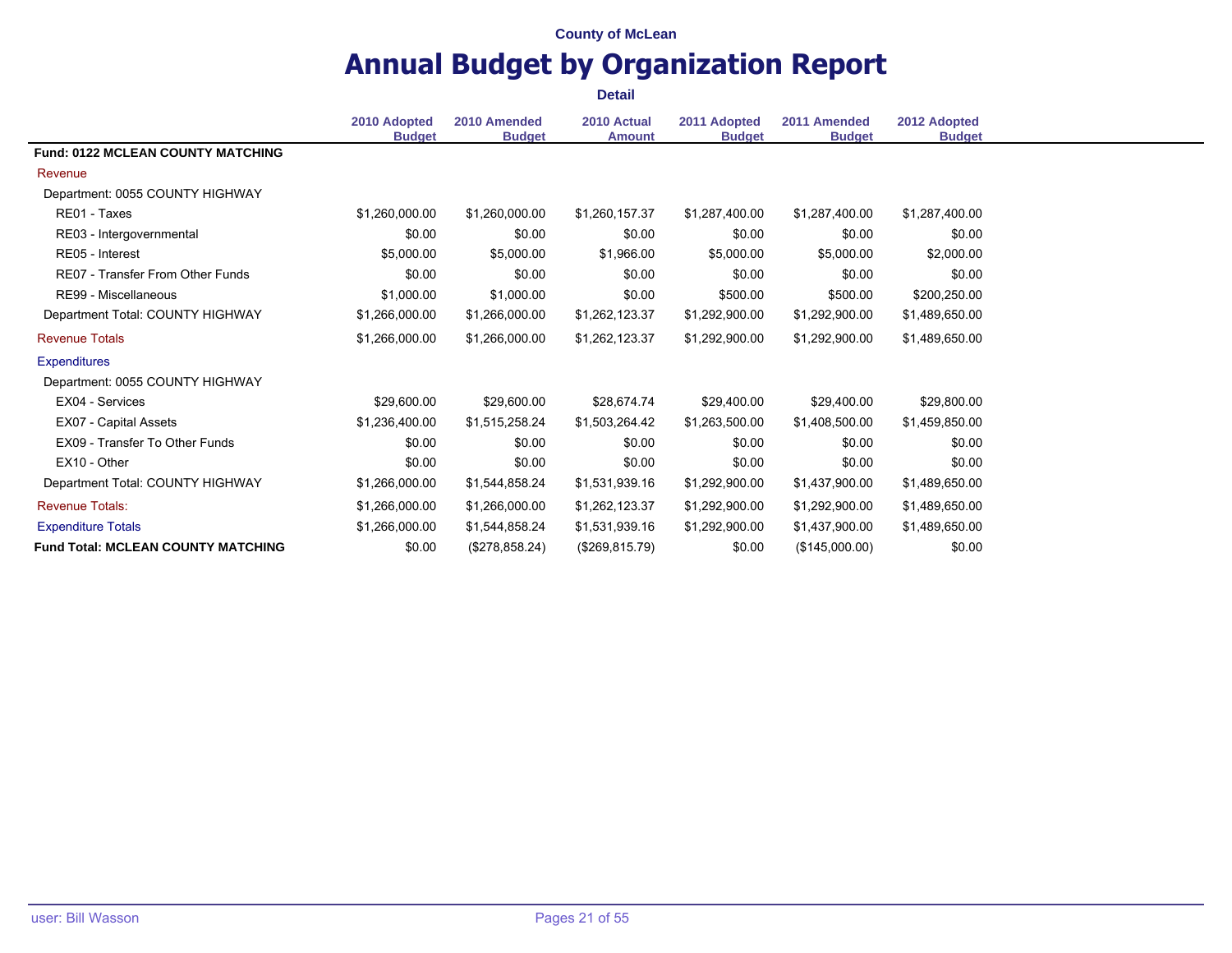|                                   |                               |                               | <b>Detail</b>                |                               |                               |                               |
|-----------------------------------|-------------------------------|-------------------------------|------------------------------|-------------------------------|-------------------------------|-------------------------------|
|                                   | 2010 Adopted<br><b>Budget</b> | 2010 Amended<br><b>Budget</b> | 2010 Actual<br><b>Amount</b> | 2011 Adopted<br><b>Budget</b> | 2011 Amended<br><b>Budget</b> | 2012 Adopted<br><b>Budget</b> |
| <b>Fund: 0123 MOTOR FUEL TAX</b>  |                               |                               |                              |                               |                               |                               |
| Revenue                           |                               |                               |                              |                               |                               |                               |
| Department: 0055 COUNTY HIGHWAY   |                               |                               |                              |                               |                               |                               |
| RE03 - Intergovernmental          | \$2,838,000.00                | \$2,838,000.00                | \$3,453,200.74               | \$2,664,000.00                | \$2,664,000.00                | \$2,735,950.00                |
| RE04 - Charges For Services       | \$0.00                        | \$0.00                        | \$0.00                       | \$0.00                        | \$0.00                        | \$0.00                        |
| RE05 - Interest                   | \$15,000.00                   | \$15,000.00                   | \$2,724.99                   | \$7,500.00                    | \$7,500.00                    | \$3,000.00                    |
| RE07 - Transfer From Other Funds  | \$0.00                        | \$0.00                        | \$642.44                     | \$0.00                        | \$0.00                        | \$0.00                        |
| RE99 - Miscellaneous              | \$5,000.00                    | \$5,000.00                    | \$0.00                       | \$500.00                      | \$500.00                      | \$400,500.00                  |
| Department Total: COUNTY HIGHWAY  | \$2,858,000.00                | \$2,858,000.00                | \$3,456,568.17               | \$2,672,000.00                | \$2,672,000.00                | \$3,139,450.00                |
| <b>Revenue Totals</b>             | \$2,858,000.00                | \$2,858,000.00                | \$3,456,568.17               | \$2,672,000.00                | \$2,672,000.00                | \$3,139,450.00                |
| <b>Expenditures</b>               |                               |                               |                              |                               |                               |                               |
| Department: 0055 COUNTY HIGHWAY   |                               |                               |                              |                               |                               |                               |
| EX01 - Salaries                   | \$867,085.00                  | \$867,085.00                  | \$822,725.72                 | \$876,776.00                  | \$876,776.00                  | \$859,239.00                  |
| EX03 - Supplies                   | \$0.00                        | \$0.00                        | \$0.00                       | \$0.00                        | \$0.00                        | \$0.00                        |
| EX04 - Services                   | \$1,116,820.00                | \$1,116,820.00                | \$991,880.90                 | \$1,106,680.00                | \$1,106,680.00                | \$1,346,410.00                |
| EX07 - Capital Assets             | \$874,095.00                  | \$874,095.00                  | \$1,135,837.34               | \$688,544.00                  | \$1,188,544.00                | \$933,801.00                  |
| EX09 - Transfer To Other Funds    | \$0.00                        | \$0.00                        | \$0.00                       | \$0.00                        | \$0.00                        | \$0.00                        |
| EX10 - Other                      | \$0.00                        | \$0.00                        | \$0.00                       | \$0.00                        | \$0.00                        | \$0.00                        |
| Department Total: COUNTY HIGHWAY  | \$2,858,000.00                | \$2,858,000.00                | \$2,950,443.96               | \$2,672,000.00                | \$3,172,000.00                | \$3,139,450.00                |
| <b>Revenue Totals:</b>            | \$2,858,000.00                | \$2,858,000.00                | \$3,456,568.17               | \$2,672,000.00                | \$2,672,000.00                | \$3,139,450.00                |
| <b>Expenditure Totals</b>         | \$2,858,000.00                | \$2,858,000.00                | \$2,950,443.96               | \$2,672,000.00                | \$3,172,000.00                | \$3,139,450.00                |
| <b>Fund Total: MOTOR FUEL TAX</b> | \$0.00                        | \$0.00                        | \$506,124.21                 | \$0.00                        | (\$500,000.00)                | \$0.00                        |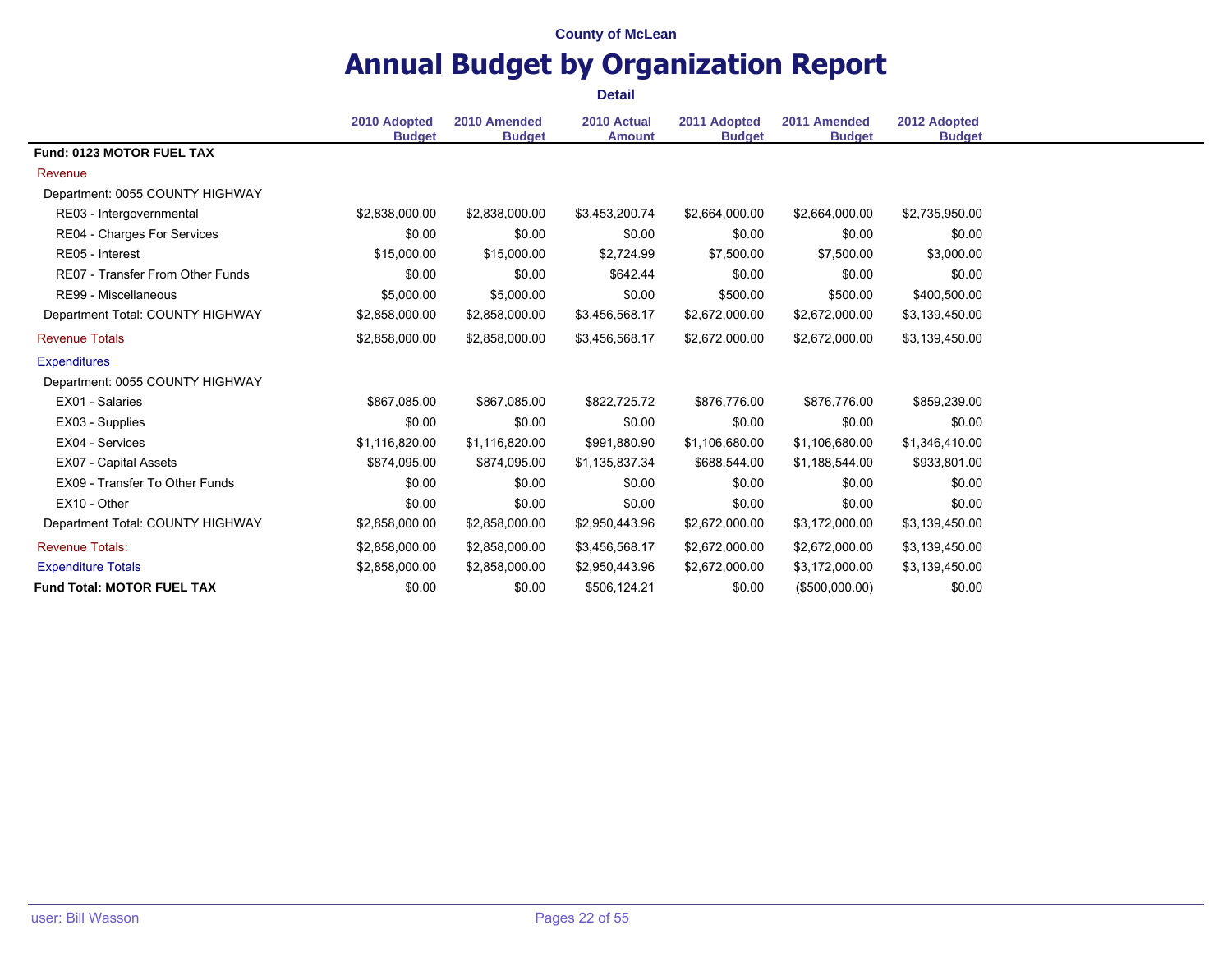|                                                |                               |                               | <b>Detail</b>                |                               |                               |                               |
|------------------------------------------------|-------------------------------|-------------------------------|------------------------------|-------------------------------|-------------------------------|-------------------------------|
|                                                | 2010 Adopted<br><b>Budget</b> | 2010 Amended<br><b>Budget</b> | 2010 Actual<br><b>Amount</b> | 2011 Adopted<br><b>Budget</b> | 2011 Amended<br><b>Budget</b> | 2012 Adopted<br><b>Budget</b> |
| Fund: 0129 CHILDREN'S ADVOCACY CNTR            |                               |                               |                              |                               |                               |                               |
| Revenue                                        |                               |                               |                              |                               |                               |                               |
| Department: 0062 CHILDREN'S ADVOCACY CNTR.     |                               |                               |                              |                               |                               |                               |
| RE01 - Taxes                                   | \$136,433.00                  | \$136,433.00                  | \$137,530.42                 | \$136,708.00                  | \$136,708.00                  | \$138,372.00                  |
| RE02 - Lic., Permits, Fees                     | \$95,000.00                   | \$95,000.00                   | \$85,772.98                  | \$95,000.00                   | \$95,000.00                   | \$75,000.00                   |
| RE03 - Intergovernmental                       | \$292,628.00                  | \$292,628.00                  | \$344,679.44                 | \$298,514.00                  | \$298,514.00                  | \$336,482.00                  |
| RE09 - Contributions                           | \$0.00                        | \$0.00                        | \$0.00                       | \$0.00                        | \$0.00                        | \$0.00                        |
| RE99 - Miscellaneous                           | \$0.00                        | \$0.00                        | \$0.00                       | \$0.00                        | \$0.00                        | \$14,356.00                   |
| Department Total: CHILDREN'S ADVOCACY<br>CNTR. | \$524,061.00                  | \$524,061.00                  | \$567,982.84                 | \$530,222.00                  | \$530,222.00                  | \$564,210.00                  |
| <b>Revenue Totals</b>                          | \$524,061.00                  | \$524,061.00                  | \$567,982.84                 | \$530,222.00                  | \$530,222.00                  | \$564,210.00                  |
| <b>Expenditures</b>                            |                               |                               |                              |                               |                               |                               |
| Department: 0062 CHILDREN'S ADVOCACY CNTR.     |                               |                               |                              |                               |                               |                               |
| EX01 - Salaries                                | \$360,747.00                  | \$360,747.00                  | \$352,241.09                 | \$364,982.00                  | \$364,982.00                  | \$372,436.00                  |
| EX02 - Fringe Benefits                         | \$69,465.00                   | \$69,465.00                   | \$87,440.56                  | \$81,038.00                   | \$81,038.00                   | \$115,234.00                  |
| EX03 - Supplies                                | \$6,468.00                    | \$6,468.00                    | \$4,348.76                   | \$6,338.00                    | \$8,838.00                    | \$8,658.00                    |
| EX04 - Services                                | \$86,401.00                   | \$86,401.00                   | \$72,312.84                  | \$76,904.00                   | \$72,222.00                   | \$67,882.00                   |
| <b>EX07 - Capital Assets</b>                   | \$980.00                      | \$980.00                      | \$0.00                       | \$960.00                      | \$0.00                        | \$0.00                        |
| EX09 - Transfer To Other Funds                 | \$0.00                        | \$0.00                        | \$0.00                       | \$0.00                        | \$3,142.00                    | \$0.00                        |
| EX10 - Other                                   | \$0.00                        | \$0.00                        | \$0.00                       | \$0.00                        | \$0.00                        | \$0.00                        |
| Department Total: CHILDREN'S ADVOCACY<br>CNTR. | \$524,061.00                  | \$524,061.00                  | \$516,343.25                 | \$530,222.00                  | \$530,222.00                  | \$564,210.00                  |
| <b>Revenue Totals:</b>                         | \$524,061.00                  | \$524,061.00                  | \$567,982.84                 | \$530,222.00                  | \$530,222.00                  | \$564,210.00                  |
| <b>Expenditure Totals</b>                      | \$524,061.00                  | \$524,061.00                  | \$516,343.25                 | \$530,222.00                  | \$530,222.00                  | \$564,210.00                  |
| <b>Fund Total: CHILDREN'S ADVOCACY CNTR</b>    | \$0.00                        | \$0.00                        | \$51,639.59                  | \$0.00                        | \$0.00                        | \$0.00                        |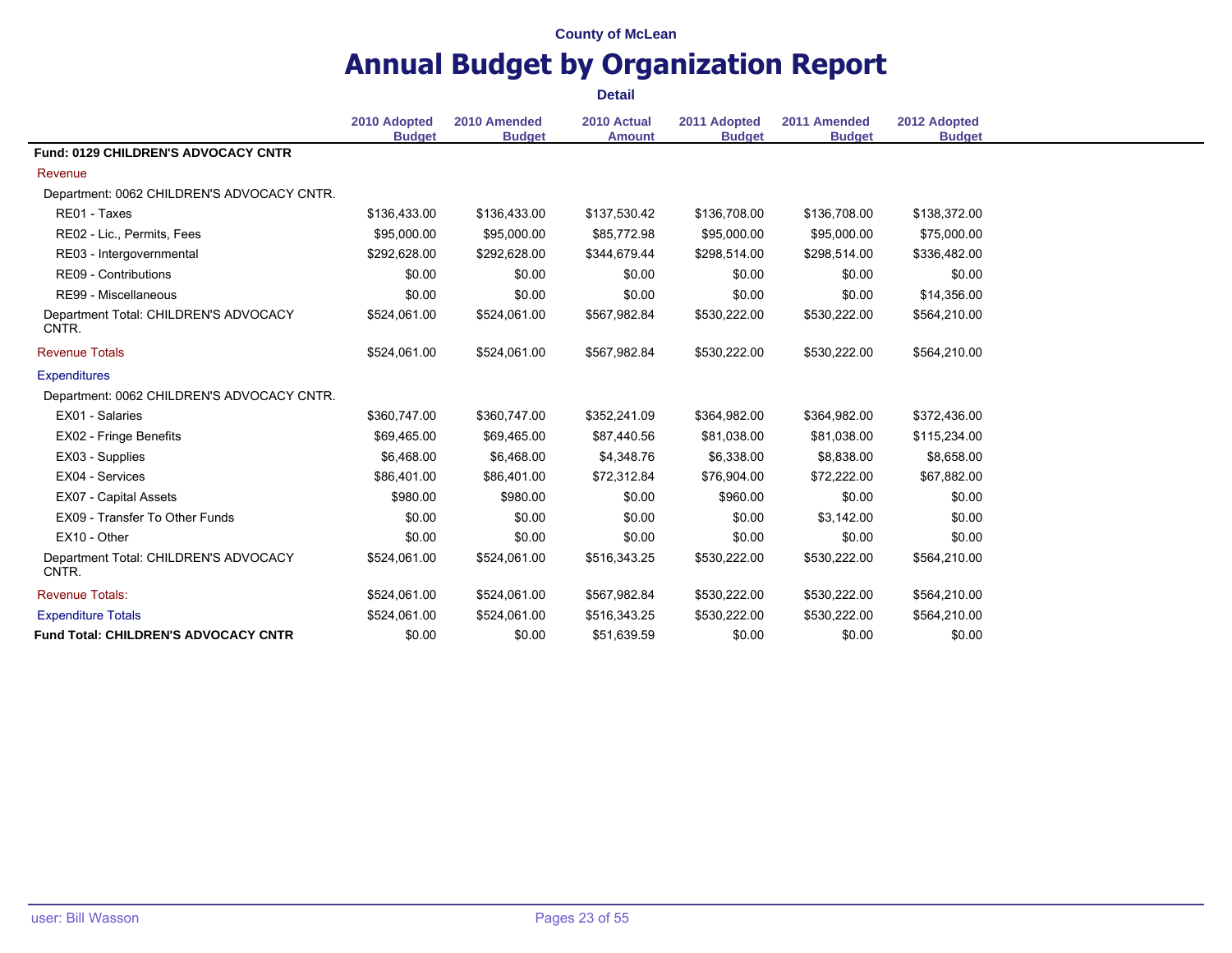|                                            |                |                | <b>Detail</b>  |                |                |                |
|--------------------------------------------|----------------|----------------|----------------|----------------|----------------|----------------|
|                                            | 2010 Adopted   | 2010 Amended   | 2010 Actual    | 2011 Adopted   | 2011 Amended   | 2012 Adopted   |
| <b>Fund: 0130 SOCIAL SECURITY EXPENSE</b>  | <b>Budget</b>  | <b>Budget</b>  | <b>Amount</b>  | <b>Budget</b>  | <b>Budget</b>  | <b>Budget</b>  |
|                                            |                |                |                |                |                |                |
| Revenue                                    |                |                |                |                |                |                |
| Department: 0069 SOCIAL SECURITY/IMRF      |                |                |                |                |                |                |
| RE01 - Taxes                               | \$2,409,000.00 | \$2,409,000.00 | \$2,408,371.92 | \$2,321,731.00 | \$2,321,731.00 | \$2,493,153.00 |
| RE03 - Intergovernmental                   | \$0.00         | \$0.00         | \$0.00         | \$0.00         | \$0.00         | \$0.00         |
| RE07 - Transfer From Other Funds           | \$0.00         | \$0.00         | \$0.00         | \$0.00         | \$0.00         | \$0.00         |
| RE99 - Miscellaneous                       | \$0.00         | \$0.00         | \$0.00         | \$0.00         | \$0.00         | \$0.00         |
| Department Total: SOCIAL SECURITY/IMRF     | \$2,409,000.00 | \$2,409,000.00 | \$2,408,371.92 | \$2,321,731.00 | \$2,321,731.00 | \$2,493,153.00 |
| <b>Revenue Totals</b>                      | \$2,409,000.00 | \$2,409,000.00 | \$2,408,371.92 | \$2,321,731.00 | \$2,321,731.00 | \$2,493,153.00 |
| <b>Expenditures</b>                        |                |                |                |                |                |                |
| Department: 0069 SOCIAL SECURITY/IMRF      |                |                |                |                |                |                |
| EX02 - Fringe Benefits                     | \$2,087,163.00 | \$2,087,163.00 | \$1,821,264.39 | \$1,998,170.00 | \$1,998,170.00 | \$2,163,568.00 |
| EX04 - Services                            | \$0.00         | \$0.00         | \$0.00         | \$0.00         | \$0.00         | \$0.00         |
| EX09 - Transfer To Other Funds             | \$321,837.00   | \$321,837.00   | \$327,229.85   | \$323,561.00   | \$323,561.00   | \$329,585.00   |
| EX10 - Other                               | \$0.00         | \$0.00         | \$0.00         | \$0.00         | \$0.00         | \$0.00         |
| Department Total: SOCIAL SECURITY/IMRF     | \$2,409,000.00 | \$2,409,000.00 | \$2,148,494.24 | \$2,321,731.00 | \$2,321,731.00 | \$2,493,153.00 |
| <b>Revenue Totals:</b>                     | \$2,409,000.00 | \$2,409,000.00 | \$2,408,371.92 | \$2,321,731.00 | \$2,321,731.00 | \$2,493,153.00 |
| <b>Expenditure Totals</b>                  | \$2,409,000.00 | \$2,409,000.00 | \$2,148,494.24 | \$2,321,731.00 | \$2,321,731.00 | \$2,493,153.00 |
| <b>Fund Total: SOCIAL SECURITY EXPENSE</b> | \$0.00         | \$0.00         | \$259,877.68   | \$0.00         | \$0.00         | \$0.00         |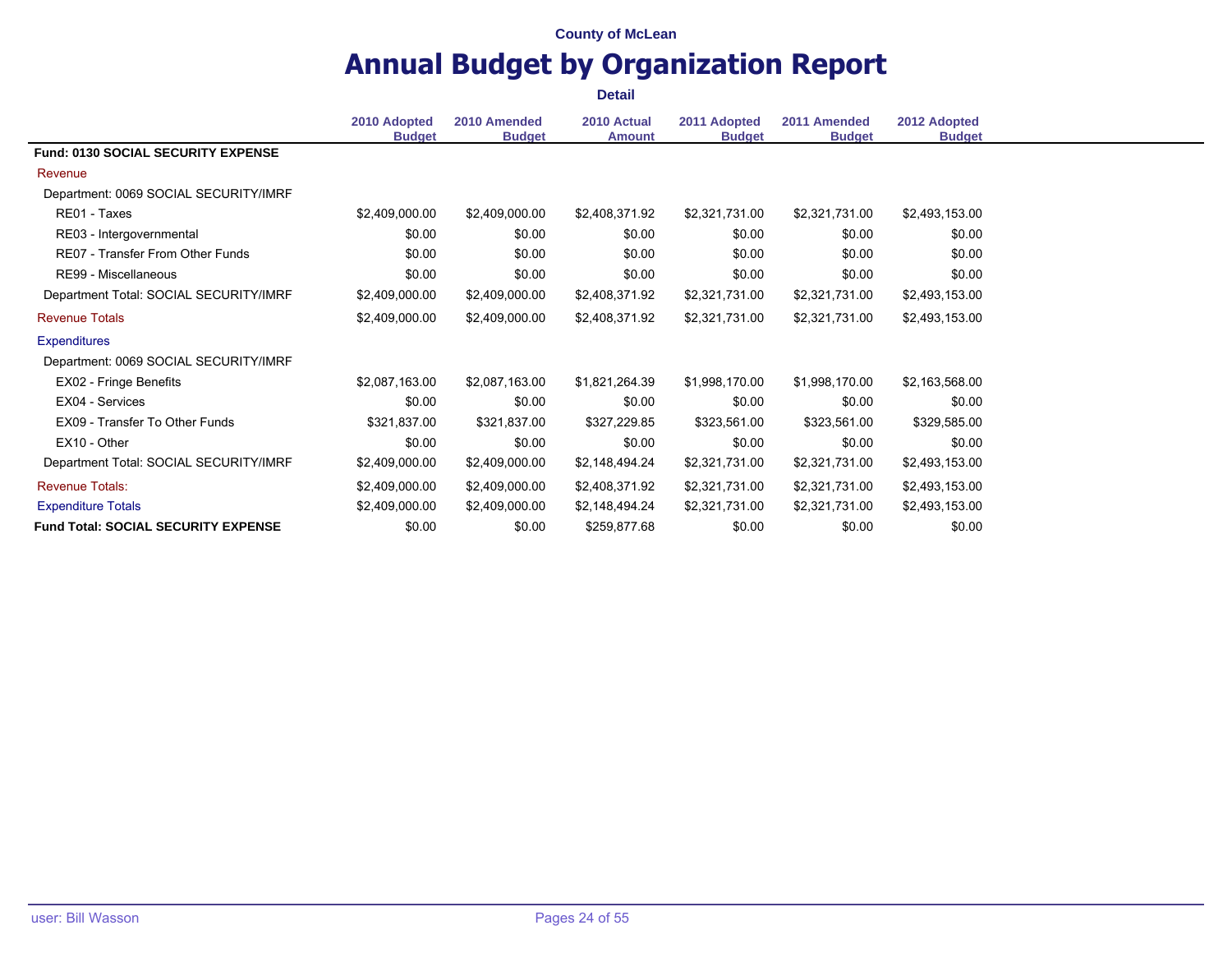|                                        | <b>Detail</b>  |                |                |                |                |                |  |  |
|----------------------------------------|----------------|----------------|----------------|----------------|----------------|----------------|--|--|
|                                        | 2010 Adopted   | 2010 Amended   | 2010 Actual    | 2011 Adopted   | 2011 Amended   | 2012 Adopted   |  |  |
| <b>Fund: 0131 I.M.R.F. FUND</b>        | <b>Budget</b>  | <b>Budget</b>  | <b>Amount</b>  | <b>Budget</b>  | <b>Budget</b>  | <b>Budget</b>  |  |  |
| Revenue                                |                |                |                |                |                |                |  |  |
| Department: 0069 SOCIAL SECURITY/IMRF  |                |                |                |                |                |                |  |  |
| RE01 - Taxes                           | \$3,180,000.00 | \$3,180,000.00 | \$3,179,178.91 | \$3,891,367.00 | \$3,891,367.00 | \$4,191,594.00 |  |  |
| RE03 - Intergovernmental               | \$100,000.00   | \$100,000.00   | \$100,000.00   | \$100,000.00   | \$100,000.00   | \$100,000.00   |  |  |
| RE07 - Transfer From Other Funds       | \$0.00         | \$0.00         | \$0.00         | \$0.00         | \$0.00         | \$0.00         |  |  |
|                                        |                |                |                |                |                |                |  |  |
| RE99 - Miscellaneous                   | \$0.00         | \$0.00         | \$0.00         | \$0.00         | \$0.00         | \$0.00         |  |  |
| Department Total: SOCIAL SECURITY/IMRF | \$3,280,000.00 | \$3,280,000.00 | \$3,279,178.91 | \$3,991,367.00 | \$3,991,367.00 | \$4,291,594.00 |  |  |
| <b>Revenue Totals</b>                  | \$3,280,000.00 | \$3,280,000.00 | \$3,279,178.91 | \$3,991,367.00 | \$3,991,367.00 | \$4,291,594.00 |  |  |
| <b>Expenditures</b>                    |                |                |                |                |                |                |  |  |
| Department: 0069 SOCIAL SECURITY/IMRF  |                |                |                |                |                |                |  |  |
| EX02 - Fringe Benefits                 | \$2.897.480.00 | \$2,897,480.00 | \$2,541,547.76 | \$3,489,310.00 | \$3,489,310.00 | \$3,741,746.00 |  |  |
| EX04 - Services                        | \$0.00         | \$0.00         | \$0.00         | \$0.00         | \$0.00         | \$0.00         |  |  |
| EX09 - Transfer To Other Funds         | \$382,520.00   | \$382,520.00   | \$387,820.75   | \$502,057.00   | \$502,057.00   | \$549,848.00   |  |  |
| EX10 - Other                           | \$0.00         | \$0.00         | \$0.00         | \$0.00         | \$0.00         | \$0.00         |  |  |
| Department Total: SOCIAL SECURITY/IMRF | \$3,280,000.00 | \$3,280,000.00 | \$2,929,368.51 | \$3,991,367.00 | \$3,991,367.00 | \$4,291,594.00 |  |  |
| <b>Revenue Totals:</b>                 | \$3,280,000.00 | \$3,280,000.00 | \$3,279,178.91 | \$3,991,367.00 | \$3,991,367.00 | \$4,291,594.00 |  |  |
| <b>Expenditure Totals</b>              | \$3,280,000.00 | \$3,280,000.00 | \$2,929,368.51 | \$3,991,367.00 | \$3,991,367.00 | \$4,291,594.00 |  |  |
| <b>Fund Total: I.M.R.F. FUND</b>       | \$0.00         | \$0.00         | \$349,810.40   | \$0.00         | \$0.00         | \$0.00         |  |  |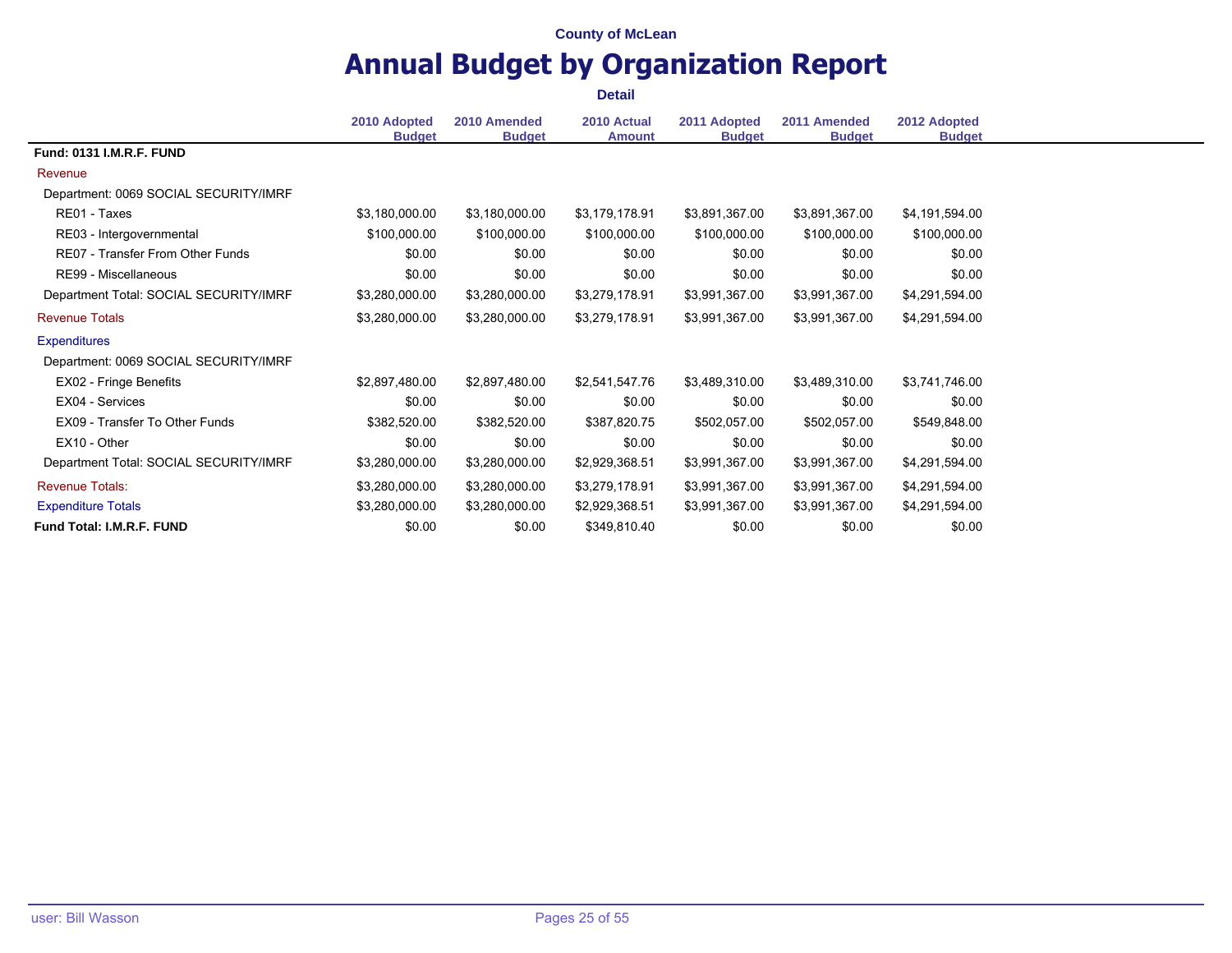|                                           | <b>Detail</b>                 |                               |                              |                               |                               |                               |  |  |
|-------------------------------------------|-------------------------------|-------------------------------|------------------------------|-------------------------------|-------------------------------|-------------------------------|--|--|
|                                           | 2010 Adopted<br><b>Budget</b> | 2010 Amended<br><b>Budget</b> | 2010 Actual<br><b>Amount</b> | 2011 Adopted<br><b>Budget</b> | 2011 Amended<br><b>Budget</b> | 2012 Adopted<br><b>Budget</b> |  |  |
| <b>Fund: 0133 CO-OPERATIVE EXTENSION</b>  |                               |                               |                              |                               |                               |                               |  |  |
| Revenue                                   |                               |                               |                              |                               |                               |                               |  |  |
| Department: 0088 CO-OPERATIVE EXTENSION   |                               |                               |                              |                               |                               |                               |  |  |
| RE01 - Taxes                              | \$538,000.00                  | \$538,000.00                  | \$537,326.03                 | \$538,000.00                  | \$538,000.00                  | \$538,000.00                  |  |  |
| RE03 - Intergovernmental                  | \$0.00                        | \$0.00                        | \$0.00                       | \$0.00                        | \$0.00                        | \$0.00                        |  |  |
| RE99 - Miscellaneous                      | \$0.00                        | \$0.00                        | \$0.00                       | \$0.00                        | \$0.00                        | \$0.00                        |  |  |
| Department Total: CO-OPERATIVE EXTENSION  | \$538,000.00                  | \$538,000.00                  | \$537,326.03                 | \$538,000.00                  | \$538,000.00                  | \$538,000.00                  |  |  |
| <b>Revenue Totals</b>                     | \$538,000.00                  | \$538,000.00                  | \$537,326.03                 | \$538,000.00                  | \$538,000.00                  | \$538,000.00                  |  |  |
| <b>Expenditures</b>                       |                               |                               |                              |                               |                               |                               |  |  |
| Department: 0088 CO-OPERATIVE EXTENSION   |                               |                               |                              |                               |                               |                               |  |  |
| EX04 - Services                           | \$538,000.00                  | \$538,000.00                  | \$537,326.03                 | \$538,000.00                  | \$538,000.00                  | \$538,000.00                  |  |  |
| EX10 - Other                              | \$0.00                        | \$0.00                        | \$0.00                       | \$0.00                        | \$0.00                        | \$0.00                        |  |  |
| Department Total: CO-OPERATIVE EXTENSION  | \$538,000.00                  | \$538,000.00                  | \$537,326.03                 | \$538,000.00                  | \$538,000.00                  | \$538,000.00                  |  |  |
| <b>Revenue Totals:</b>                    | \$538,000.00                  | \$538,000.00                  | \$537,326.03                 | \$538,000.00                  | \$538,000.00                  | \$538,000.00                  |  |  |
| <b>Expenditure Totals</b>                 | \$538,000.00                  | \$538,000.00                  | \$537,326.03                 | \$538,000.00                  | \$538,000.00                  | \$538,000.00                  |  |  |
| <b>Fund Total: CO-OPERATIVE EXTENSION</b> | \$0.00                        | \$0.00                        | \$0.00                       | \$0.00                        | \$0.00                        | \$0.00                        |  |  |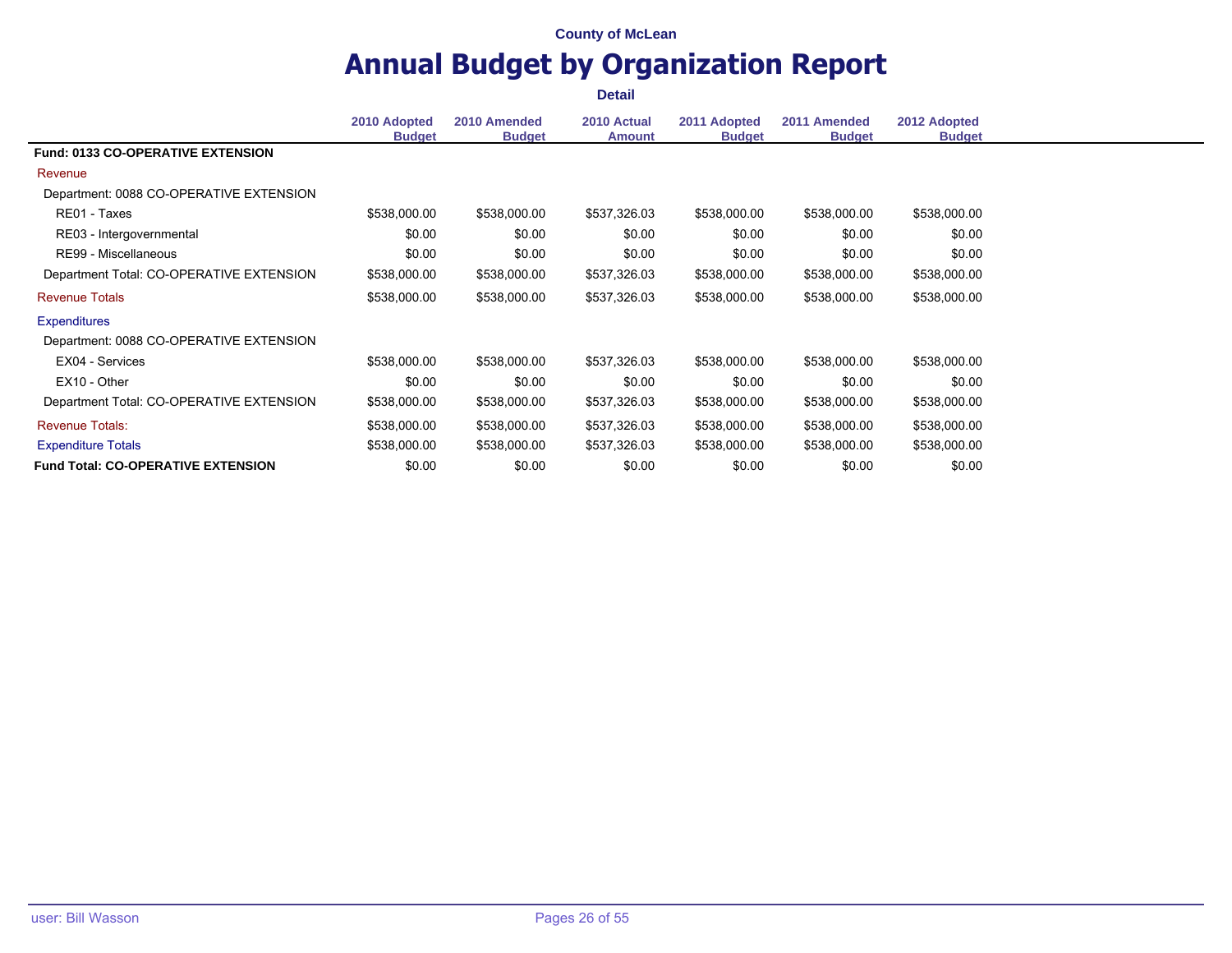|                                      | <b>Detail</b>                 |                               |                              |                               |                               |                               |  |  |
|--------------------------------------|-------------------------------|-------------------------------|------------------------------|-------------------------------|-------------------------------|-------------------------------|--|--|
|                                      | 2010 Adopted<br><b>Budget</b> | 2010 Amended<br><b>Budget</b> | 2010 Actual<br><b>Amount</b> | 2011 Adopted<br><b>Budget</b> | 2011 Amended<br><b>Budget</b> | 2012 Adopted<br><b>Budget</b> |  |  |
| Fund: 0134 HISTORICAL MUSEUM         |                               |                               |                              |                               |                               |                               |  |  |
| Revenue                              |                               |                               |                              |                               |                               |                               |  |  |
| Department: 0072 HISTORICAL MUSEUM   |                               |                               |                              |                               |                               |                               |  |  |
| RE01 - Taxes                         | \$66,216.00                   | \$66,216.00                   | \$67,165.62                  | \$66,216.00                   | \$66,216.00                   | \$66,216.00                   |  |  |
| RE03 - Intergovernmental             | \$0.00                        | \$0.00                        | \$0.00                       | \$0.00                        | \$0.00                        | \$0.00                        |  |  |
| RE99 - Miscellaneous                 | \$0.00                        | \$0.00                        | \$0.00                       | \$0.00                        | \$0.00                        | \$0.00                        |  |  |
| Department Total: HISTORICAL MUSEUM  | \$66,216.00                   | \$66,216.00                   | \$67,165.62                  | \$66,216.00                   | \$66,216.00                   | \$66,216.00                   |  |  |
| <b>Revenue Totals</b>                | \$66,216.00                   | \$66,216.00                   | \$67,165.62                  | \$66,216.00                   | \$66,216.00                   | \$66,216.00                   |  |  |
| <b>Expenditures</b>                  |                               |                               |                              |                               |                               |                               |  |  |
| Department: 0072 HISTORICAL MUSEUM   |                               |                               |                              |                               |                               |                               |  |  |
| EX04 - Services                      | \$66,216.00                   | \$66,216.00                   | \$67,165.62                  | \$66,216.00                   | \$66,216.00                   | \$66,216.00                   |  |  |
| EX10 - Other                         | \$0.00                        | \$0.00                        | \$0.00                       | \$0.00                        | \$0.00                        | \$0.00                        |  |  |
| Department Total: HISTORICAL MUSEUM  | \$66,216.00                   | \$66,216.00                   | \$67,165.62                  | \$66,216.00                   | \$66,216.00                   | \$66,216.00                   |  |  |
| <b>Revenue Totals:</b>               | \$66,216.00                   | \$66,216.00                   | \$67,165.62                  | \$66,216.00                   | \$66,216.00                   | \$66,216.00                   |  |  |
| <b>Expenditure Totals</b>            | \$66,216.00                   | \$66,216.00                   | \$67,165.62                  | \$66,216.00                   | \$66,216.00                   | \$66,216.00                   |  |  |
| <b>Fund Total: HISTORICAL MUSEUM</b> | \$0.00                        | \$0.00                        | \$0.00                       | \$0.00                        | \$0.00                        | \$0.00                        |  |  |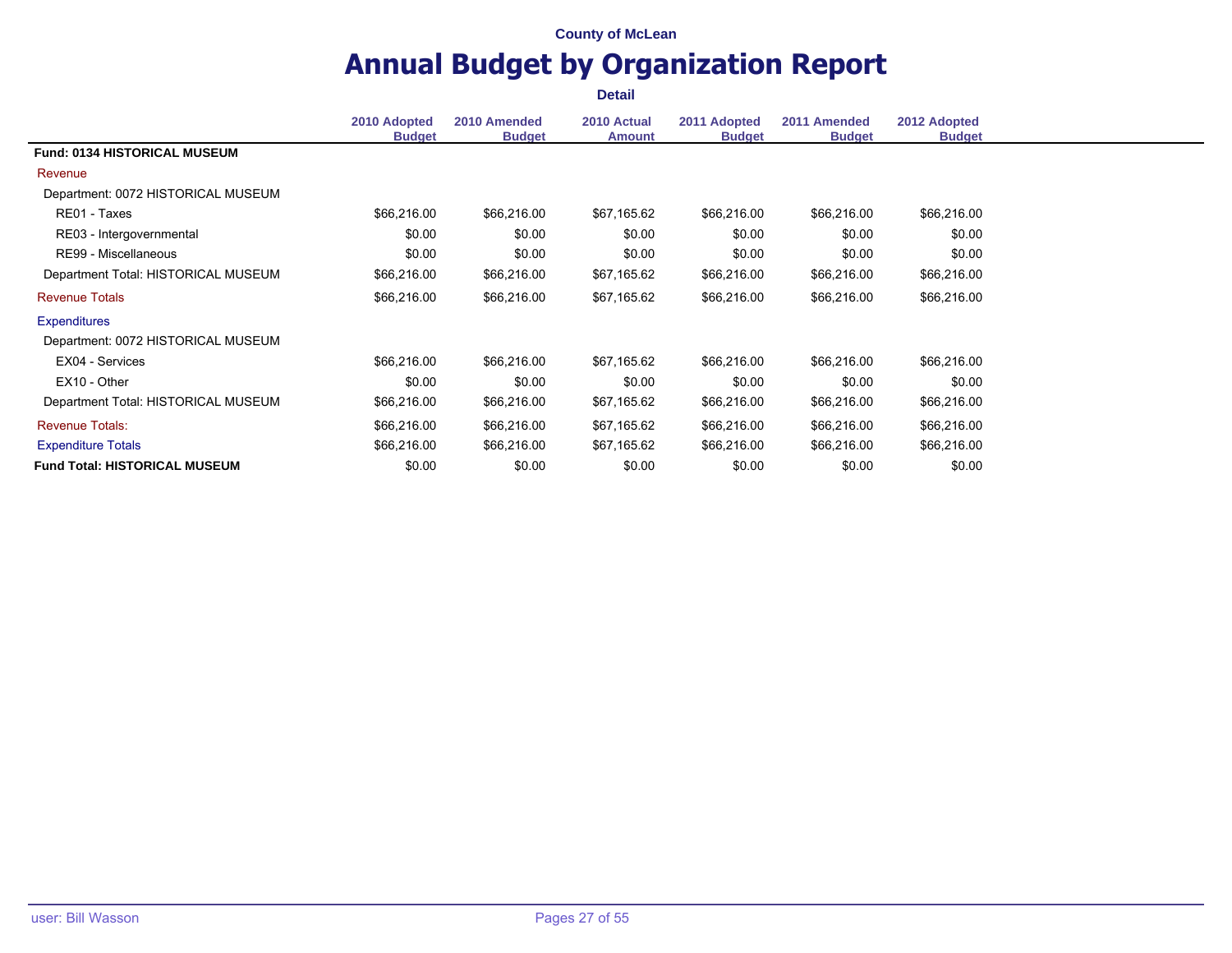|                                   |                               |                               | <b>Detail</b>                |                               |                               |                               |
|-----------------------------------|-------------------------------|-------------------------------|------------------------------|-------------------------------|-------------------------------|-------------------------------|
|                                   | 2010 Adopted<br><b>Budget</b> | 2010 Amended<br><b>Budget</b> | 2010 Actual<br><b>Amount</b> | 2011 Adopted<br><b>Budget</b> | 2011 Amended<br><b>Budget</b> | 2012 Adopted<br><b>Budget</b> |
| Fund: 0135 TORT JUDGEMENT         |                               |                               |                              |                               |                               |                               |
| Revenue                           |                               |                               |                              |                               |                               |                               |
| Department: 0077 TORT JUDGMENT    |                               |                               |                              |                               |                               |                               |
| RE01 - Taxes                      | \$2,571,547.00                | \$2,571,547.00                | \$2,574,686.99               | \$2,641,804.00                | \$2,641,804.00                | \$2,659,416.00                |
| RE02 - Lic., Permits, Fees        | \$0.00                        | \$0.00                        | \$0.00                       | \$0.00                        | \$0.00                        | \$0.00                        |
| RE03 - Intergovernmental          | \$0.00                        | \$0.00                        | \$0.00                       | \$0.00                        | \$0.00                        | \$0.00                        |
| RE04 - Charges For Services       | \$3,500.00                    | \$3,500.00                    | \$4,896.78                   | \$3,500.00                    | \$3,500.00                    | \$3,500.00                    |
| RE05 - Interest                   | \$0.00                        | \$0.00                        | \$0.00                       | \$0.00                        | \$0.00                        | \$0.00                        |
| RE07 - Transfer From Other Funds  | \$0.00                        | \$0.00                        | \$0.00                       | \$0.00                        | \$0.00                        | \$0.00                        |
| RE08 - Transfer From PBC          | \$0.00                        | \$0.00                        | \$0.00                       | \$0.00                        | \$0.00                        | \$0.00                        |
| RE99 - Miscellaneous              | \$0.00                        | \$0.00                        | \$14,032.91                  | \$0.00                        | \$0.00                        | \$0.00                        |
| Department Total: TORT JUDGMENT   | \$2,575,047.00                | \$2,575,047.00                | \$2,593,616.68               | \$2,645,304.00                | \$2,645,304.00                | \$2,662,916.00                |
| <b>Revenue Totals</b>             | \$2,575,047.00                | \$2,575,047.00                | \$2,593,616.68               | \$2,645,304.00                | \$2,645,304.00                | \$2,662,916.00                |
| <b>Expenditures</b>               |                               |                               |                              |                               |                               |                               |
| Department: 0077 TORT JUDGMENT    |                               |                               |                              |                               |                               |                               |
| EX01 - Salaries                   | \$835,408.00                  | \$835,408.00                  | \$820,959.22                 | \$848,316.00                  | \$848,316.00                  | \$832,339.00                  |
| EX02 - Fringe Benefits            | \$52,000.00                   | \$52,000.00                   | \$52,000.00                  | \$57,200.00                   | \$57,200.00                   | \$66,300.00                   |
| EX03 - Supplies                   | \$154,470.00                  | \$154,470.00                  | \$176,252.70                 | \$151,087.00                  | \$171,087.00                  | \$160,503.00                  |
| EX04 - Services                   | \$1,408,239.00                | \$1,408,239.00                | \$796,643.38                 | \$1,363,261.00                | \$1,611,886.00                | \$1,445,820.00                |
| EX07 - Capital Assets             | \$9,930.00                    | \$9,930.00                    | \$3,329.00                   | \$2,000.00                    | \$2,000.00                    | \$1,996.00                    |
| EX09 - Transfer To Other Funds    | \$115,000.00                  | \$115,000.00                  | \$369,895.61                 | \$223,440.00                  | \$224,815.00                  | \$156,336.00                  |
| EX10 - Other                      | \$0.00                        | \$0.00                        | \$0.00                       | \$0.00                        | \$0.00                        | \$0.00                        |
| Department Total: TORT JUDGMENT   | \$2,575,047.00                | \$2,575,047.00                | \$2,219,079.91               | \$2,645,304.00                | \$2,915,304.00                | \$2,663,294.00                |
| <b>Revenue Totals:</b>            | \$2,575,047.00                | \$2,575,047.00                | \$2,593,616.68               | \$2,645,304.00                | \$2,645,304.00                | \$2,662,916.00                |
| <b>Expenditure Totals</b>         | \$2,575,047.00                | \$2,575,047.00                | \$2,219,079.91               | \$2,645,304.00                | \$2,915,304.00                | \$2,663,294.00                |
| <b>Fund Total: TORT JUDGEMENT</b> | \$0.00                        | \$0.00                        | \$374,536.77                 | \$0.00                        | (\$270,000.00)                | (\$378.00)                    |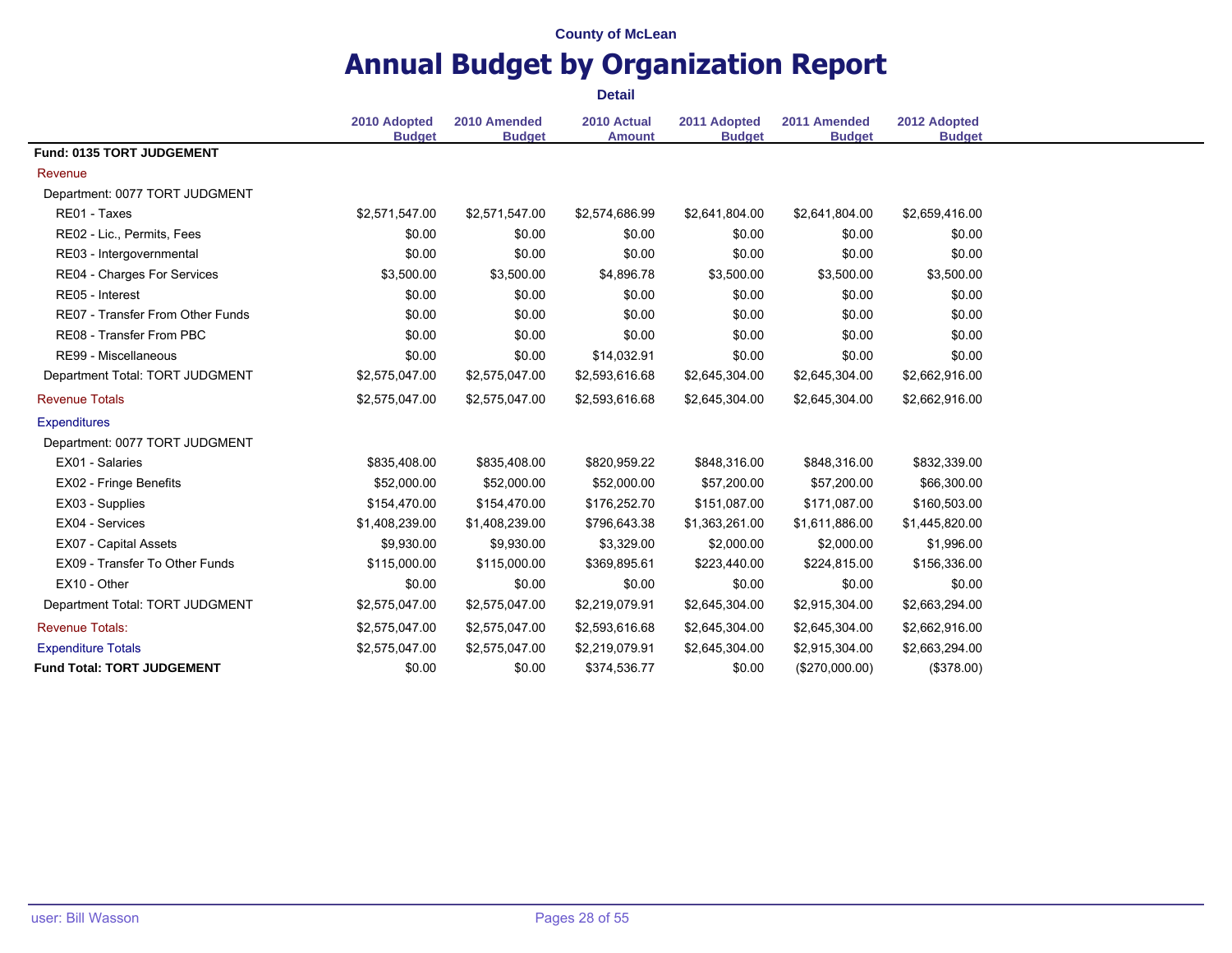|                                              |                               |                               | <b>Detail</b>                |                               |                               |                               |
|----------------------------------------------|-------------------------------|-------------------------------|------------------------------|-------------------------------|-------------------------------|-------------------------------|
|                                              | 2010 Adopted<br><b>Budget</b> | 2010 Amended<br><b>Budget</b> | 2010 Actual<br><b>Amount</b> | 2011 Adopted<br><b>Budget</b> | 2011 Amended<br><b>Budget</b> | 2012 Adopted<br><b>Budget</b> |
| <b>Fund: 0136 VETERANS ASSISTANCE COMM.</b>  |                               |                               |                              |                               |                               |                               |
| Revenue                                      |                               |                               |                              |                               |                               |                               |
| Department: 0065 VETERAN'S ASSISTANCE        |                               |                               |                              |                               |                               |                               |
| RE01 - Taxes                                 | \$169,256.00                  | \$169,256.00                  | \$169.513.43                 | \$169,533.00                  | \$169.533.00                  | \$169,283.00                  |
| RE07 - Transfer From Other Funds             | \$0.00                        | \$0.00                        | \$0.00                       | \$0.00                        | \$0.00                        | \$0.00                        |
| RE09 - Contributions                         | \$0.00                        | \$0.00                        | \$0.00                       | \$0.00                        | \$0.00                        | \$0.00                        |
| RE99 - Miscellaneous                         | \$22,000.00                   | \$22,000.00                   | \$0.00                       | \$16,100.00                   | \$16,100.00                   | \$18,727.00                   |
| Department Total: VETERAN'S ASSISTANCE       | \$191,256.00                  | \$191,256.00                  | \$169,513.43                 | \$185,633.00                  | \$185,633.00                  | \$188,010.00                  |
| <b>Revenue Totals</b>                        | \$191,256.00                  | \$191,256.00                  | \$169,513.43                 | \$185,633.00                  | \$185,633.00                  | \$188,010.00                  |
| <b>Expenditures</b>                          |                               |                               |                              |                               |                               |                               |
| Department: 0065 VETERAN'S ASSISTANCE        |                               |                               |                              |                               |                               |                               |
| EX01 - Salaries                              | \$75,922.00                   | \$75,922.00                   | \$76,257.91                  | \$77,061.00                   | \$77,061.00                   | \$78,217.00                   |
| EX02 - Fringe Benefits                       | \$8,000.00                    | \$8,000.00                    | \$20,477.47                  | \$23,850.00                   | \$23,850.00                   | \$26,024.00                   |
| EX03 - Supplies                              | \$5,363.00                    | \$5,363.00                    | \$3,278.82                   | \$5,063.00                    | \$5,063.00                    | \$4,930.00                    |
| EX04 - Services                              | \$78,171.00                   | \$78,171.00                   | \$62,249.53                  | \$77,895.00                   | \$77,305.00                   | \$77,075.00                   |
| EX07 - Capital Assets                        | \$23,800.00                   | \$23,800.00                   | \$18,988.38                  | \$1,764.00                    | \$1,764.00                    | \$1,764.00                    |
| EX09 - Transfer To Other Funds               | \$0.00                        | \$0.00                        | \$0.00                       | \$0.00                        | \$590.00                      | \$0.00                        |
| EX10 - Other                                 | \$0.00                        | \$0.00                        | \$0.00                       | \$0.00                        | \$0.00                        | \$0.00                        |
| Department Total: VETERAN'S ASSISTANCE       | \$191,256.00                  | \$191,256.00                  | \$181,252.11                 | \$185,633.00                  | \$185,633.00                  | \$188,010.00                  |
| <b>Revenue Totals:</b>                       | \$191,256.00                  | \$191,256.00                  | \$169,513.43                 | \$185,633.00                  | \$185,633.00                  | \$188,010.00                  |
| <b>Expenditure Totals</b>                    | \$191,256.00                  | \$191,256.00                  | \$181,252.11                 | \$185,633.00                  | \$185,633.00                  | \$188,010.00                  |
| <b>Fund Total: VETERANS ASSISTANCE COMM.</b> | \$0.00                        | \$0.00                        | (\$11,738.68)                | \$0.00                        | \$0.00                        | \$0.00                        |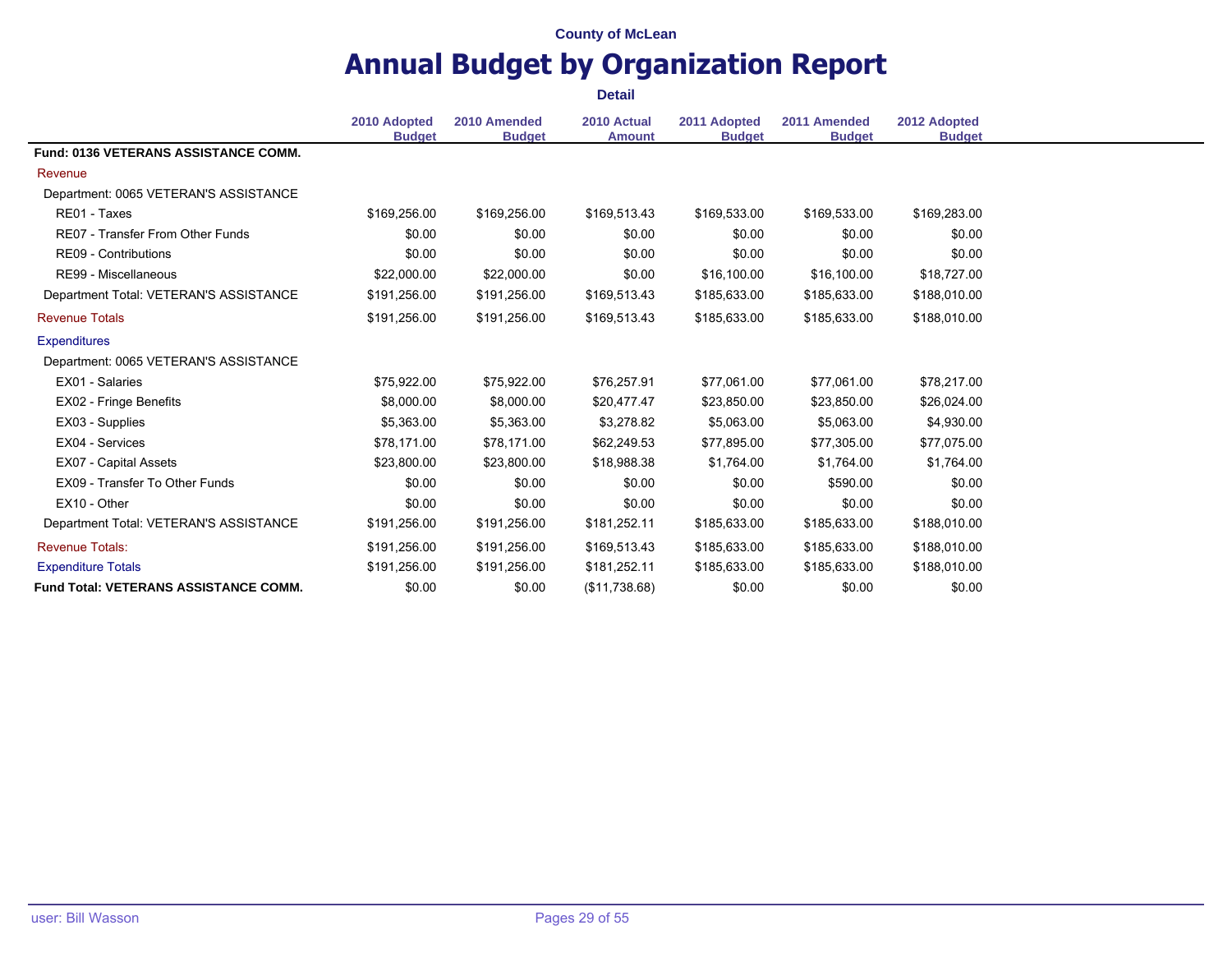|                                              |                               |                               | <b>Detail</b>                |                               |                               |                               |
|----------------------------------------------|-------------------------------|-------------------------------|------------------------------|-------------------------------|-------------------------------|-------------------------------|
|                                              | 2010 Adopted<br><b>Budget</b> | 2010 Amended<br><b>Budget</b> | 2010 Actual<br><b>Amount</b> | 2011 Adopted<br><b>Budget</b> | 2011 Amended<br><b>Budget</b> | 2012 Adopted<br><b>Budget</b> |
| <b>Fund: 0137 RECORDER DOCUMENT STORAGE</b>  |                               |                               |                              |                               |                               |                               |
| Revenue                                      |                               |                               |                              |                               |                               |                               |
| Department: 0006 COUNTY RECORDER             |                               |                               |                              |                               |                               |                               |
| RE02 - Lic., Permits, Fees                   | \$154,469.00                  | \$154,469.00                  | \$138,596.00                 | \$90,000.00                   | \$90,000.00                   | \$100,000.00                  |
| RE99 - Miscellaneous                         | \$28,077.00                   | \$28,077.00                   | \$0.00                       | \$0.00                        | \$0.00                        | \$0.00                        |
| Department Total: COUNTY RECORDER            | \$182,546.00                  | \$182,546.00                  | \$138,596.00                 | \$90,000.00                   | \$90,000.00                   | \$100,000.00                  |
| <b>Revenue Totals</b>                        | \$182,546.00                  | \$182,546.00                  | \$138,596.00                 | \$90,000.00                   | \$90,000.00                   | \$100,000.00                  |
| <b>Expenditures</b>                          |                               |                               |                              |                               |                               |                               |
| Department: 0006 COUNTY RECORDER             |                               |                               |                              |                               |                               |                               |
| EX01 - Salaries                              | \$56,910.00                   | \$56,910.00                   | \$56,941.68                  | \$0.00                        | \$0.00                        | \$0.00                        |
| EX02 - Fringe Benefits                       | \$16,987.00                   | \$16,987.00                   | \$14,296.87                  | \$0.00                        | \$0.00                        | \$0.00                        |
| EX03 - Supplies                              | \$1,500.00                    | \$1,500.00                    | \$1,369.74                   | \$3,400.00                    | \$3,400.00                    | \$3,332.00                    |
| EX04 - Services                              | \$72,680.00                   | \$59,400.00                   | \$28,400.33                  | \$86,600.00                   | \$86,600.00                   | \$94,918.00                   |
| <b>EX07 - Capital Assets</b>                 | \$0.00                        | \$13,280.00                   | \$8,643.03                   | \$0.00                        | \$0.00                        | \$0.00                        |
| EX09 - Transfer To Other Funds               | \$34,469.00                   | \$34,469.00                   | \$0.00                       | \$0.00                        | \$0.00                        | \$0.00                        |
| EX10 - Other                                 | \$0.00                        | \$0.00                        | \$0.00                       | \$0.00                        | \$0.00                        | \$1,750.00                    |
| Department Total: COUNTY RECORDER            | \$182,546.00                  | \$182,546.00                  | \$109,651.65                 | \$90,000.00                   | \$90,000.00                   | \$100,000.00                  |
| <b>Revenue Totals:</b>                       | \$182,546.00                  | \$182,546.00                  | \$138,596.00                 | \$90,000.00                   | \$90,000.00                   | \$100,000.00                  |
| <b>Expenditure Totals</b>                    | \$182,546.00                  | \$182,546.00                  | \$109,651.65                 | \$90,000.00                   | \$90,000.00                   | \$100,000.00                  |
| <b>Fund Total: RECORDER DOCUMENT STORAGE</b> | \$0.00                        | \$0.00                        | \$28,944.35                  | \$0.00                        | \$0.00                        | \$0.00                        |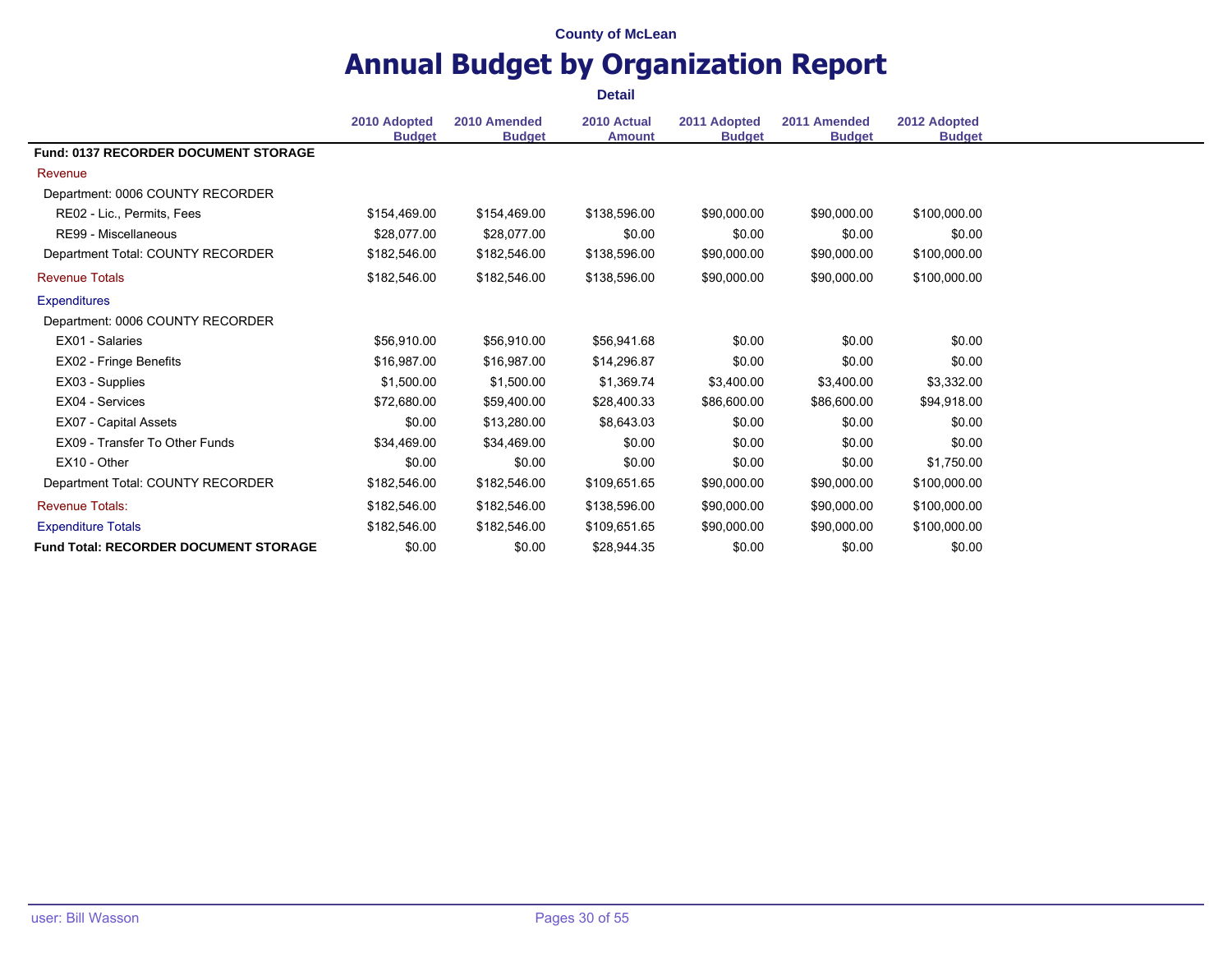|                                                 | <b>Detail</b>                 |                               |                              |                               |                               |                               |  |  |
|-------------------------------------------------|-------------------------------|-------------------------------|------------------------------|-------------------------------|-------------------------------|-------------------------------|--|--|
|                                                 | 2010 Adopted<br><b>Budget</b> | 2010 Amended<br><b>Budget</b> | 2010 Actual<br><b>Amount</b> | 2011 Adopted<br><b>Budget</b> | 2011 Amended<br><b>Budget</b> | 2012 Adopted<br><b>Budget</b> |  |  |
| <b>Fund: 0138 CIRCUIT CLK/OPER &amp; ADMIN</b>  |                               |                               |                              |                               |                               |                               |  |  |
| Revenue                                         |                               |                               |                              |                               |                               |                               |  |  |
| Department: 0015 CIRCUIT CLERK                  |                               |                               |                              |                               |                               |                               |  |  |
| RE02 - Lic., Permits, Fees                      | \$21,575.00                   | \$21,575.00                   | \$21,818.53                  | \$22,075.00                   | \$22,075.00                   | \$21,250.00                   |  |  |
| RE04 - Charges For Services                     | \$0.00                        | \$0.00                        | \$10.00                      | \$0.00                        | \$0.00                        | \$0.00                        |  |  |
| Department Total: CIRCUIT CLERK                 | \$21,575.00                   | \$21,575.00                   | \$21,828.53                  | \$22,075.00                   | \$22,075.00                   | \$21,250.00                   |  |  |
| <b>Revenue Totals</b>                           | \$21,575.00                   | \$21,575.00                   | \$21,828.53                  | \$22,075.00                   | \$22,075.00                   | \$21,250.00                   |  |  |
| <b>Expenditures</b>                             |                               |                               |                              |                               |                               |                               |  |  |
| Department: 0015 CIRCUIT CLERK                  |                               |                               |                              |                               |                               |                               |  |  |
| EX01 - Salaries                                 | \$0.00                        | \$0.00                        | \$0.00                       | \$0.00                        | \$0.00                        | \$0.00                        |  |  |
| EX02 - Fringe Benefits                          | \$0.00                        | \$0.00                        | \$0.00                       | \$0.00                        | \$0.00                        | \$0.00                        |  |  |
| EX03 - Supplies                                 | \$10,539.00                   | \$10,539.00                   | \$0.00                       | \$11,260.00                   | \$11,260.00                   | \$4,710.00                    |  |  |
| EX04 - Services                                 | \$7,136.00                    | \$7,136.00                    | \$0.00                       | \$6,993.00                    | \$6,993.00                    | \$12,740.00                   |  |  |
| EX07 - Capital Assets                           | \$3,900.00                    | \$3,900.00                    | \$0.00                       | \$3,822.00                    | \$3,822.00                    | \$3,800.00                    |  |  |
| EX10 - Other                                    | \$0.00                        | \$0.00                        | \$0.00                       | \$0.00                        | \$0.00                        | \$0.00                        |  |  |
| Department Total: CIRCUIT CLERK                 | \$21,575.00                   | \$21,575.00                   | \$0.00                       | \$22,075.00                   | \$22,075.00                   | \$21,250.00                   |  |  |
| <b>Revenue Totals:</b>                          | \$21,575.00                   | \$21,575.00                   | \$21,828.53                  | \$22,075.00                   | \$22,075.00                   | \$21,250.00                   |  |  |
| <b>Expenditure Totals</b>                       | \$21,575.00                   | \$21,575.00                   | \$0.00                       | \$22,075.00                   | \$22,075.00                   | \$21,250.00                   |  |  |
| <b>Fund Total: CIRCUIT CLK/OPER &amp; ADMIN</b> | \$0.00                        | \$0.00                        | \$21,828.53                  | \$0.00                        | \$0.00                        | \$0.00                        |  |  |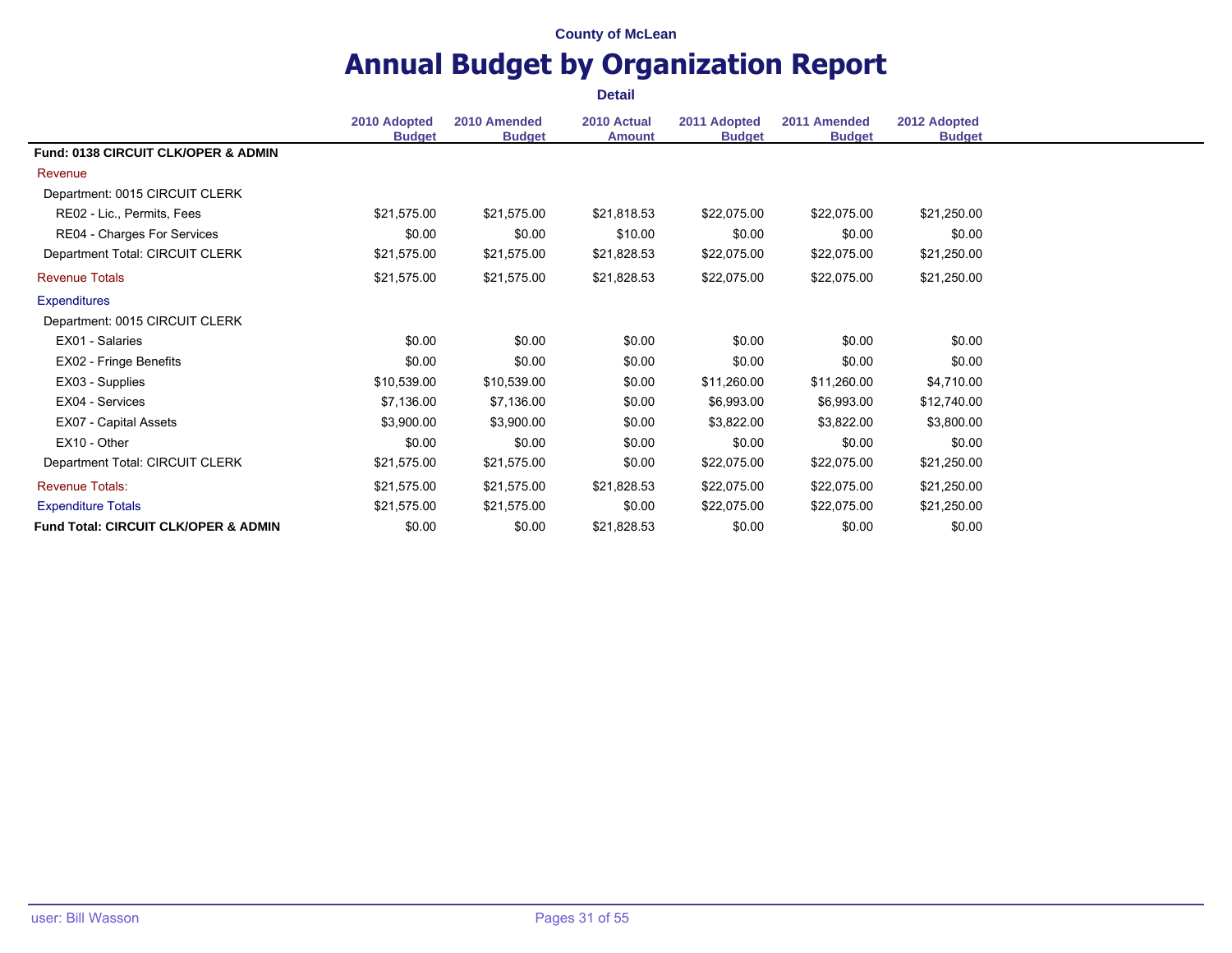|                                             | <b>Detail</b>                 |                               |                              |                               |                               |                               |  |  |
|---------------------------------------------|-------------------------------|-------------------------------|------------------------------|-------------------------------|-------------------------------|-------------------------------|--|--|
|                                             | 2010 Adopted<br><b>Budget</b> | 2010 Amended<br><b>Budget</b> | 2010 Actual<br><b>Amount</b> | 2011 Adopted<br><b>Budget</b> | 2011 Amended<br><b>Budget</b> | 2012 Adopted<br><b>Budget</b> |  |  |
| <b>Fund: 0140 CIRCUIT CLERK AUTOMATION</b>  |                               |                               |                              |                               |                               |                               |  |  |
| Revenue                                     |                               |                               |                              |                               |                               |                               |  |  |
| Department: 0015 CIRCUIT CLERK              |                               |                               |                              |                               |                               |                               |  |  |
| RE04 - Charges For Services                 | \$197,000.00                  | \$197,000.00                  | \$184,855.84                 | \$197,000.00                  | \$197,000.00                  | \$162,500.00                  |  |  |
| RE07 - Transfer From Other Funds            | \$0.00                        | \$0.00                        | \$0.00                       | \$0.00                        | \$0.00                        | \$0.00                        |  |  |
| RE99 - Miscellaneous                        | \$0.00                        | \$0.00                        | \$0.00                       | \$15,337.00                   | \$15,337.00                   | \$20,171.00                   |  |  |
| Department Total: CIRCUIT CLERK             | \$197,000.00                  | \$197,000.00                  | \$184,855.84                 | \$212,337.00                  | \$212,337.00                  | \$182,671.00                  |  |  |
| <b>Revenue Totals</b>                       | \$197,000.00                  | \$197,000.00                  | \$184,855.84                 | \$212,337.00                  | \$212,337.00                  | \$182,671.00                  |  |  |
| <b>Expenditures</b>                         |                               |                               |                              |                               |                               |                               |  |  |
| Department: 0015 CIRCUIT CLERK              |                               |                               |                              |                               |                               |                               |  |  |
| EX03 - Supplies                             | \$2,450.00                    | \$32,344.00                   | \$52,298.64                  | \$12,401.00                   | \$12,401.00                   | \$20,353.00                   |  |  |
| EX04 - Services                             | \$30,653.00                   | \$30,653.00                   | \$87,885.09                  | \$62,370.00                   | \$89,395.00                   | \$64,955.00                   |  |  |
| EX07 - Capital Assets                       | \$71,534.00                   | \$41,640.00                   | \$1,203.12                   | \$45,203.00                   | \$45,203.00                   | \$5,000.00                    |  |  |
| EX09 - Transfer To Other Funds              | \$92,363.00                   | \$92,363.00                   | \$92,363.00                  | \$92,363.00                   | \$92,363.00                   | \$92,363.00                   |  |  |
| EX10 - Other                                | \$0.00                        | \$0.00                        | \$0.00                       | \$0.00                        | \$0.00                        | \$0.00                        |  |  |
| Department Total: CIRCUIT CLERK             | \$197,000.00                  | \$197,000.00                  | \$233,749.85                 | \$212,337.00                  | \$239,362.00                  | \$182,671.00                  |  |  |
| <b>Revenue Totals:</b>                      | \$197,000.00                  | \$197,000.00                  | \$184,855.84                 | \$212,337.00                  | \$212,337.00                  | \$182,671.00                  |  |  |
| <b>Expenditure Totals</b>                   | \$197,000.00                  | \$197,000.00                  | \$233,749.85                 | \$212,337.00                  | \$239,362.00                  | \$182,671.00                  |  |  |
| <b>Fund Total: CIRCUIT CLERK AUTOMATION</b> | \$0.00                        | \$0.00                        | (\$48,894.01)                | \$0.00                        | (\$27,025.00)                 | \$0.00                        |  |  |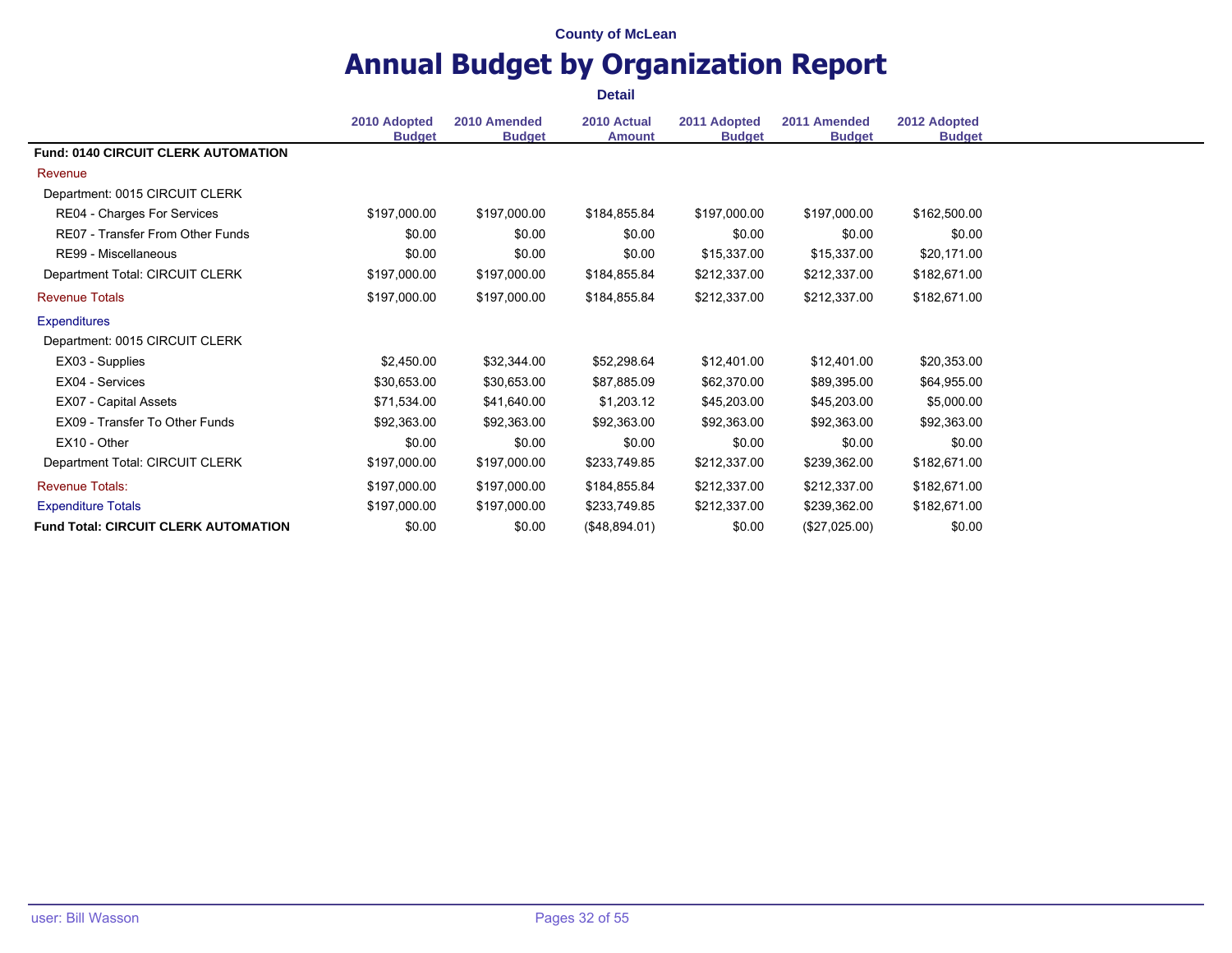|                                   |                               |                               | <b>Detail</b>                |                               |                               |                               |
|-----------------------------------|-------------------------------|-------------------------------|------------------------------|-------------------------------|-------------------------------|-------------------------------|
|                                   | 2010 Adopted<br><b>Budget</b> | 2010 Amended<br><b>Budget</b> | 2010 Actual<br><b>Amount</b> | 2011 Adopted<br><b>Budget</b> | 2011 Amended<br><b>Budget</b> | 2012 Adopted<br><b>Budget</b> |
| <b>Fund: 0141 COURT SECURITY</b>  |                               |                               |                              |                               |                               |                               |
| Revenue                           |                               |                               |                              |                               |                               |                               |
| Department: 0029 SHERIFF          |                               |                               |                              |                               |                               |                               |
| RE02 - Lic., Permits, Fees        | \$400,000.00                  | \$400,000.00                  | \$360,667.17                 | \$400,000.00                  | \$400,000.00                  | \$400,000.00                  |
| RE04 - Charges For Services       | \$0.00                        | \$0.00                        | \$0.00                       | \$0.00                        | \$0.00                        | \$0.00                        |
| RE07 - Transfer From Other Funds  | \$0.00                        | \$0.00                        | \$0.00                       | \$0.00                        | \$0.00                        | \$0.00                        |
| RE99 - Miscellaneous              | \$49,049.00                   | \$49,049.00                   | \$0.00                       | \$33,276.00                   | \$33,276.00                   | \$27,936.00                   |
| Department Total: SHERIFF         | \$449,049.00                  | \$449,049.00                  | \$360,667.17                 | \$433,276.00                  | \$433,276.00                  | \$427,936.00                  |
| <b>Revenue Totals</b>             | \$449,049.00                  | \$449,049.00                  | \$360,667.17                 | \$433,276.00                  | \$433,276.00                  | \$427,936.00                  |
| <b>Expenditures</b>               |                               |                               |                              |                               |                               |                               |
| Department: 0029 SHERIFF          |                               |                               |                              |                               |                               |                               |
| EX01 - Salaries                   | \$393,252.00                  | \$393,252.00                  | \$333,576.14                 | \$375,171.00                  | \$375,171.00                  | \$370,545.00                  |
| EX02 - Fringe Benefits            | \$28,000.00                   | \$28,000.00                   | \$28,000.00                  | \$30,800.00                   | \$30,800.00                   | \$30,600.00                   |
| EX03 - Supplies                   | \$5,703.00                    | \$5,703.00                    | \$2,118.08                   | \$5,603.00                    | \$5,603.00                    | \$6,503.00                    |
| EX04 - Services                   | \$20,894.00                   | \$20,894.00                   | \$18,547.00                  | \$20,502.00                   | \$20,502.00                   | \$20,288.00                   |
| EX07 - Capital Assets             | \$1,200.00                    | \$1,200.00                    | \$0.00                       | \$1,200.00                    | \$1,200.00                    | \$0.00                        |
| EX10 - Other                      | \$0.00                        | \$0.00                        | \$0.00                       | \$0.00                        | \$0.00                        | \$0.00                        |
| Department Total: SHERIFF         | \$449,049.00                  | \$449,049.00                  | \$382,241.22                 | \$433,276.00                  | \$433,276.00                  | \$427,936.00                  |
| <b>Revenue Totals:</b>            | \$449,049.00                  | \$449,049.00                  | \$360,667.17                 | \$433,276.00                  | \$433,276.00                  | \$427,936.00                  |
| <b>Expenditure Totals</b>         | \$449,049.00                  | \$449,049.00                  | \$382,241.22                 | \$433,276.00                  | \$433,276.00                  | \$427,936.00                  |
| <b>Fund Total: COURT SECURITY</b> | \$0.00                        | \$0.00                        | (\$21,574.05)                | \$0.00                        | \$0.00                        | \$0.00                        |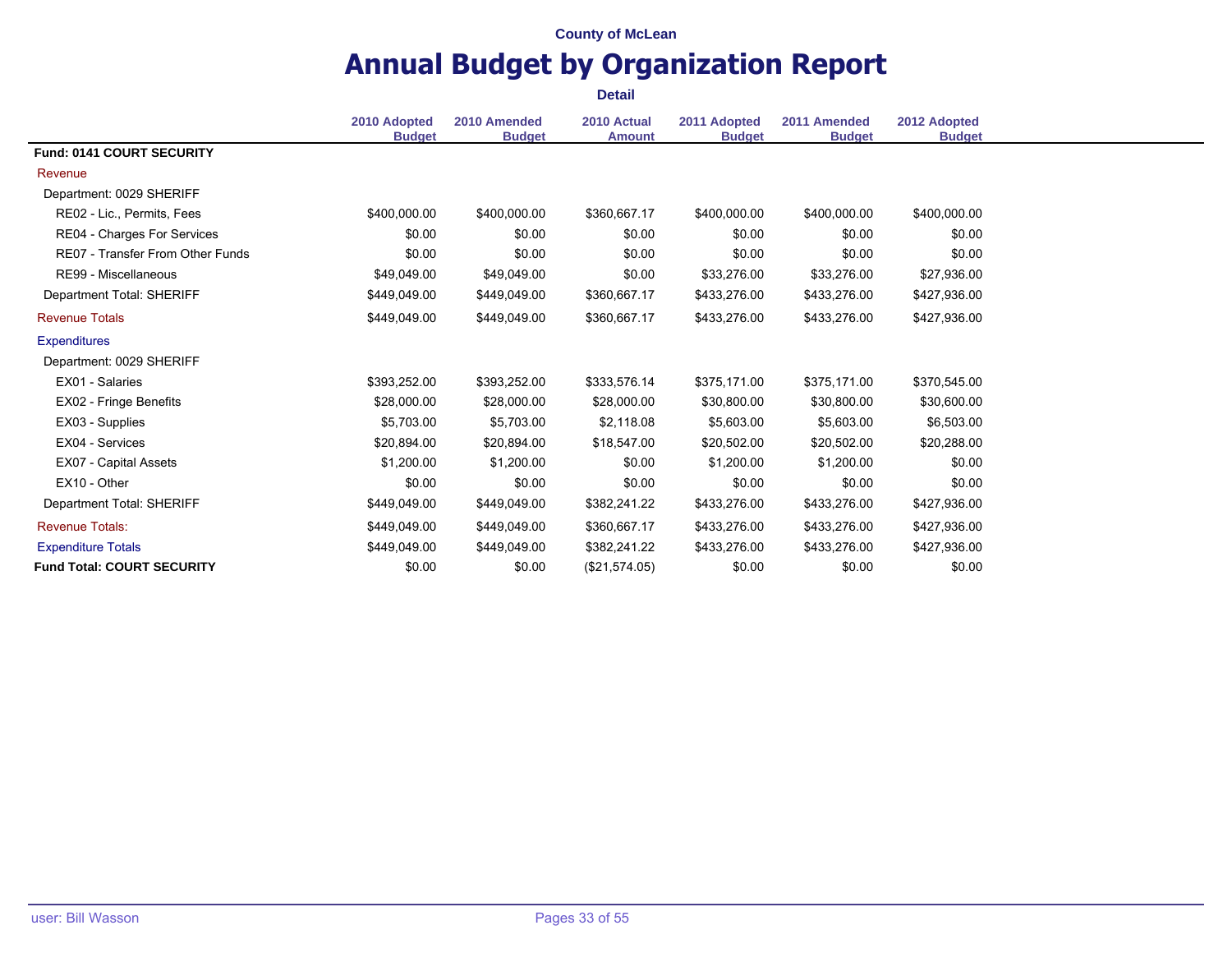|                                           |                               |                               | <b>Detail</b>                |                               |                               |                               |
|-------------------------------------------|-------------------------------|-------------------------------|------------------------------|-------------------------------|-------------------------------|-------------------------------|
|                                           | 2010 Adopted<br><b>Budget</b> | 2010 Amended<br><b>Budget</b> | 2010 Actual<br><b>Amount</b> | 2011 Adopted<br><b>Budget</b> | 2011 Amended<br><b>Budget</b> | 2012 Adopted<br><b>Budget</b> |
| Fund: 0142 COURT DOCUMENT STORAGE         |                               |                               |                              |                               |                               |                               |
| Revenue                                   |                               |                               |                              |                               |                               |                               |
| Department: 0015 CIRCUIT CLERK            |                               |                               |                              |                               |                               |                               |
| RE02 - Lic., Permits, Fees                | \$197,000.00                  | \$197,000.00                  | \$182,365.69                 | \$197,000.00                  | \$197,000.00                  | \$162,500.00                  |
| RE99 - Miscellaneous                      | \$88,329.00                   | \$88,329.00                   | \$0.00                       | \$65,407.00                   | \$65,407.00                   | \$73,313.00                   |
| Department Total: CIRCUIT CLERK           | \$285,329.00                  | \$285,329.00                  | \$182,365.69                 | \$262,407.00                  | \$262,407.00                  | \$235,813.00                  |
| <b>Revenue Totals</b>                     | \$285,329.00                  | \$285,329.00                  | \$182,365.69                 | \$262,407.00                  | \$262,407.00                  | \$235,813.00                  |
| <b>Expenditures</b>                       |                               |                               |                              |                               |                               |                               |
| Department: 0015 CIRCUIT CLERK            |                               |                               |                              |                               |                               |                               |
| EX01 - Salaries                           | \$103,692.00                  | \$103,692.00                  | \$91,480.11                  | \$94,721.00                   | \$94,721.00                   | \$96,127.00                   |
| EX02 - Fringe Benefits                    | \$28,357.00                   | \$28,357.00                   | \$26,216.52                  | \$31,699.00                   | \$31,699.00                   | \$34,747.00                   |
| EX03 - Supplies                           | \$51,975.00                   | \$51,975.00                   | \$21,516.40                  | \$50,936.00                   | \$46,963.00                   | \$42,500.00                   |
| EX04 - Services                           | \$89,055.00                   | \$89,055.00                   | \$24,168.56                  | \$73,046.00                   | \$73,046.00                   | \$54,939.00                   |
| EX07 - Capital Assets                     | \$12,250.00                   | \$12,250.00                   | \$0.00                       | \$12,005.00                   | \$12,005.00                   | \$7,500.00                    |
| EX09 - Transfer To Other Funds            | \$0.00                        | \$0.00                        | \$0.00                       | \$0.00                        | \$0.00                        | \$0.00                        |
| EX10 - Other                              | \$0.00                        | \$0.00                        | \$0.00                       | \$0.00                        | \$0.00                        | \$0.00                        |
| Department Total: CIRCUIT CLERK           | \$285,329.00                  | \$285,329.00                  | \$163,381.59                 | \$262,407.00                  | \$258,434.00                  | \$235,813.00                  |
| <b>Revenue Totals:</b>                    | \$285,329.00                  | \$285,329.00                  | \$182,365.69                 | \$262,407.00                  | \$262,407.00                  | \$235,813.00                  |
| <b>Expenditure Totals</b>                 | \$285,329.00                  | \$285,329.00                  | \$163,381.59                 | \$262,407.00                  | \$258,434.00                  | \$235,813.00                  |
| <b>Fund Total: COURT DOCUMENT STORAGE</b> | \$0.00                        | \$0.00                        | \$18,984.10                  | \$0.00                        | \$3,973.00                    | \$0.00                        |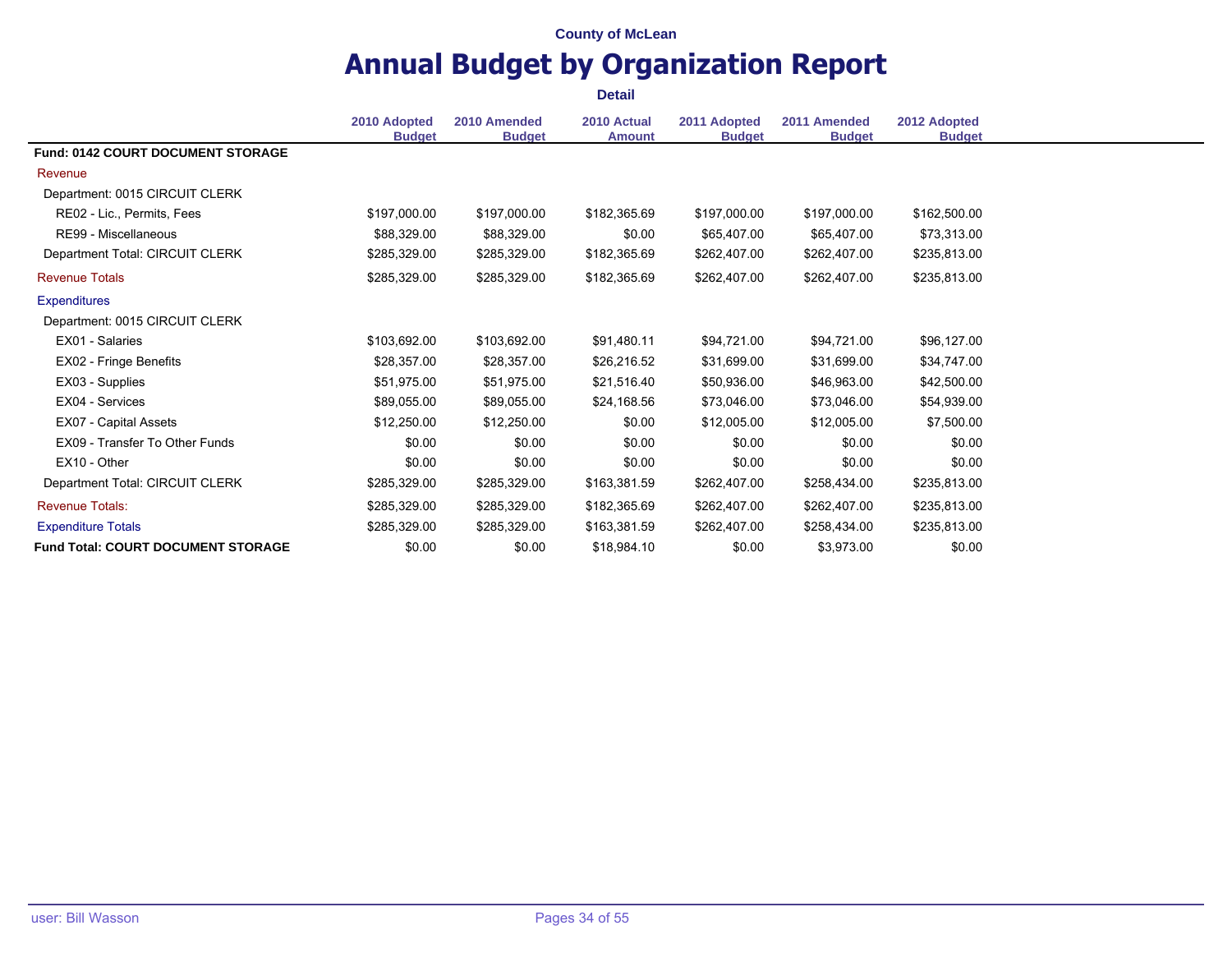|                                             | <b>Detail</b>                 |                               |                              |                               |                               |                               |  |  |
|---------------------------------------------|-------------------------------|-------------------------------|------------------------------|-------------------------------|-------------------------------|-------------------------------|--|--|
|                                             | 2010 Adopted<br><b>Budget</b> | 2010 Amended<br><b>Budget</b> | 2010 Actual<br><b>Amount</b> | 2011 Adopted<br><b>Budget</b> | 2011 Amended<br><b>Budget</b> | 2012 Adopted<br><b>Budget</b> |  |  |
| <b>Fund: 0143 CHILD SUPPORT COLLECTION</b>  |                               |                               |                              |                               |                               |                               |  |  |
| Revenue                                     |                               |                               |                              |                               |                               |                               |  |  |
| Department: 0015 CIRCUIT CLERK              |                               |                               |                              |                               |                               |                               |  |  |
| RE02 - Lic., Permits, Fees                  | \$56,500.00                   | \$56,500.00                   | \$64,091.42                  | \$56,500.00                   | \$56,500.00                   | \$56,500.00                   |  |  |
| RE99 - Miscellaneous                        | \$14,433.00                   | \$14,433.00                   | \$0.00                       | \$16,574.00                   | \$16,574.00                   | \$23,496.00                   |  |  |
| Department Total: CIRCUIT CLERK             | \$70,933.00                   | \$70,933.00                   | \$64,091.42                  | \$73,074.00                   | \$73,074.00                   | \$79,996.00                   |  |  |
| <b>Revenue Totals</b>                       | \$70,933.00                   | \$70,933.00                   | \$64,091.42                  | \$73,074.00                   | \$73,074.00                   | \$79,996.00                   |  |  |
| <b>Expenditures</b>                         |                               |                               |                              |                               |                               |                               |  |  |
| Department: 0015 CIRCUIT CLERK              |                               |                               |                              |                               |                               |                               |  |  |
| EX01 - Salaries                             | \$47,008.00                   | \$47,008.00                   | \$48,157.93                  | \$48,154.00                   | \$48,154.00                   | \$52,925.00                   |  |  |
| EX02 - Fringe Benefits                      | \$13,674.00                   | \$13,674.00                   | \$12,934.74                  | \$15,775.00                   | \$15,775.00                   | \$18,102.00                   |  |  |
| EX03 - Supplies                             | \$2,450.00                    | \$2,450.00                    | \$2,993.74                   | \$1,500.00                    | \$1,500.00                    | \$1,470.00                    |  |  |
| EX04 - Services                             | \$7,801.00                    | \$7,801.00                    | \$301.00                     | \$7,645.00                    | \$7.645.00                    | \$7,499.00                    |  |  |
| EX07 - Capital Assets                       | \$0.00                        | \$0.00                        | \$0.00                       | \$0.00                        | \$0.00                        | \$0.00                        |  |  |
| EX10 - Other                                | \$0.00                        | \$0.00                        | \$0.00                       | \$0.00                        | \$0.00                        | \$0.00                        |  |  |
| Department Total: CIRCUIT CLERK             | \$70,933.00                   | \$70,933.00                   | \$64,387.41                  | \$73,074.00                   | \$73,074.00                   | \$79,996.00                   |  |  |
| <b>Revenue Totals:</b>                      | \$70,933.00                   | \$70,933.00                   | \$64,091.42                  | \$73,074.00                   | \$73,074.00                   | \$79,996.00                   |  |  |
| <b>Expenditure Totals</b>                   | \$70,933.00                   | \$70,933.00                   | \$64,387.41                  | \$73,074.00                   | \$73,074.00                   | \$79,996.00                   |  |  |
| <b>Fund Total: CHILD SUPPORT COLLECTION</b> | \$0.00                        | \$0.00                        | (\$295.99)                   | \$0.00                        | \$0.00                        | \$0.00                        |  |  |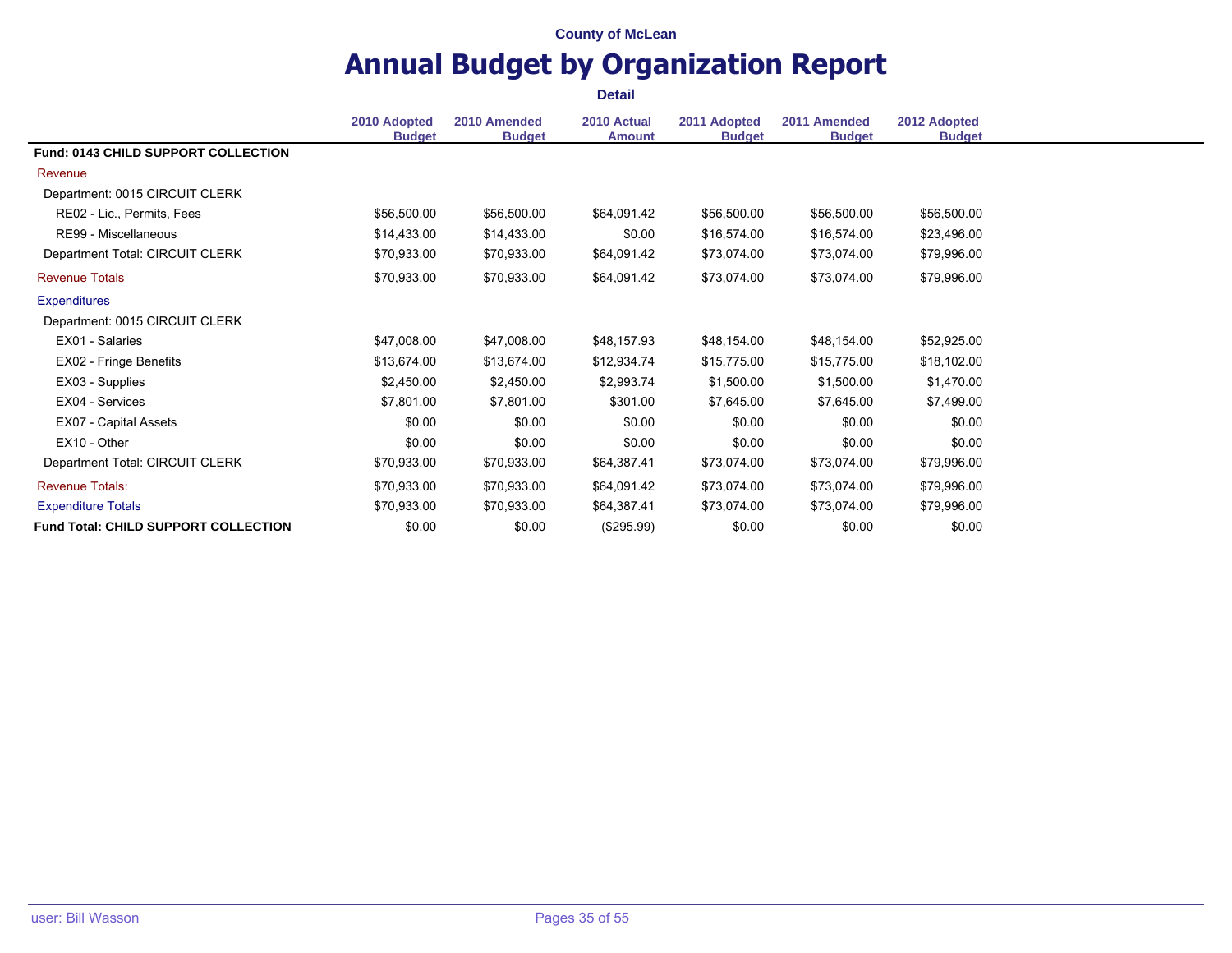|                                             |                               |                               | <b>Detail</b>                |                               |                               |                               |
|---------------------------------------------|-------------------------------|-------------------------------|------------------------------|-------------------------------|-------------------------------|-------------------------------|
|                                             | 2010 Adopted<br><b>Budget</b> | 2010 Amended<br><b>Budget</b> | 2010 Actual<br><b>Amount</b> | 2011 Adopted<br><b>Budget</b> | 2011 Amended<br><b>Budget</b> | 2012 Adopted<br><b>Budget</b> |
| <b>Fund: 0146 ADULT PROBATION SERVICES</b>  |                               |                               |                              |                               |                               |                               |
| Revenue                                     |                               |                               |                              |                               |                               |                               |
| Department: 0022 COURT SERVICES             |                               |                               |                              |                               |                               |                               |
| RE02 - Lic., Permits, Fees                  | \$301,678.00                  | \$301,678.00                  | \$202,421.60                 | \$249,395.00                  | \$249,395.00                  | \$212,252.00                  |
| RE03 - Intergovernmental                    | \$9,600.00                    | \$9,600.00                    | \$0.00                       | \$0.00                        | \$0.00                        | \$0.00                        |
| RE07 - Transfer From Other Funds            | \$0.00                        | \$0.00                        | \$10,779.09                  | \$0.00                        | \$0.00                        | \$0.00                        |
| RE99 - Miscellaneous                        | \$0.00                        | \$0.00                        | \$0.00                       | \$57,448.00                   | \$57,448.00                   | \$69,056.00                   |
| Department Total: COURT SERVICES            | \$311,278.00                  | \$311,278.00                  | \$213,200.69                 | \$306,843.00                  | \$306,843.00                  | \$281,308.00                  |
| <b>Revenue Totals</b>                       | \$311,278.00                  | \$311,278.00                  | \$213,200.69                 | \$306,843.00                  | \$306,843.00                  | \$281,308.00                  |
| <b>Expenditures</b>                         |                               |                               |                              |                               |                               |                               |
| Department: 0022 COURT SERVICES             |                               |                               |                              |                               |                               |                               |
| EX01 - Salaries                             | \$0.00                        | \$0.00                        | \$0.00                       | \$0.00                        | \$0.00                        | \$0.00                        |
| EX02 - Fringe Benefits                      | \$0.00                        | \$0.00                        | \$0.00                       | \$0.00                        | \$0.00                        | \$0.00                        |
| EX03 - Supplies                             | \$42,000.00                   | \$42,000.00                   | \$20,090.43                  | \$40,950.00                   | \$40,950.00                   | \$21,636.00                   |
| EX04 - Services                             | \$69,278.00                   | \$69,278.00                   | \$19,556.35                  | \$65,893.00                   | \$65,893.00                   | \$39,672.00                   |
| EX07 - Capital Assets                       | \$0.00                        | \$0.00                        | \$0.00                       | \$0.00                        | \$0.00                        | \$20,000.00                   |
| EX09 - Transfer To Other Funds              | \$200,000.00                  | \$200,000.00                  | \$200,000.00                 | \$200,000.00                  | \$200,000.00                  | \$200,000.00                  |
| EX10 - Other                                | \$0.00                        | \$0.00                        | \$0.00                       | \$0.00                        | \$0.00                        | \$0.00                        |
| Department Total: COURT SERVICES            | \$311,278.00                  | \$311,278.00                  | \$239,646.78                 | \$306,843.00                  | \$306,843.00                  | \$281,308.00                  |
| <b>Revenue Totals:</b>                      | \$311,278.00                  | \$311,278.00                  | \$213,200.69                 | \$306,843.00                  | \$306,843.00                  | \$281,308.00                  |
| <b>Expenditure Totals</b>                   | \$311,278.00                  | \$311,278.00                  | \$239,646.78                 | \$306,843.00                  | \$306,843.00                  | \$281,308.00                  |
| <b>Fund Total: ADULT PROBATION SERVICES</b> | \$0.00                        | \$0.00                        | (\$26,446.09)                | \$0.00                        | \$0.00                        | \$0.00                        |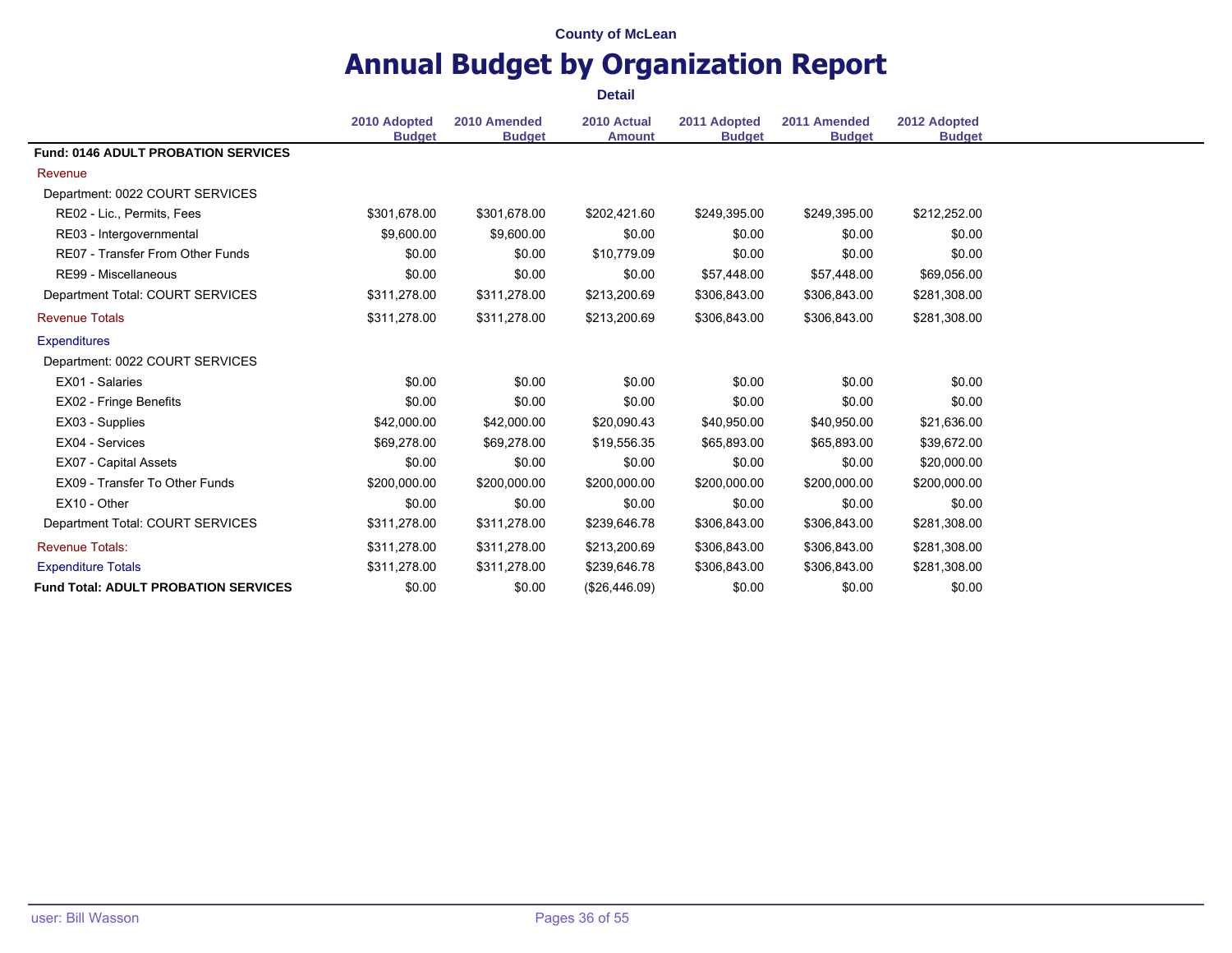|                                         | <b>Detail</b>                 |                               |                              |                               |                               |                               |  |
|-----------------------------------------|-------------------------------|-------------------------------|------------------------------|-------------------------------|-------------------------------|-------------------------------|--|
|                                         | 2010 Adopted<br><b>Budget</b> | 2010 Amended<br><b>Budget</b> | 2010 Actual<br><b>Amount</b> | 2011 Adopted<br><b>Budget</b> | 2011 Amended<br><b>Budget</b> | 2012 Adopted<br><b>Budget</b> |  |
| <b>Fund: 0147 EVERGREEN LAKE LEASE</b>  |                               |                               |                              |                               |                               |                               |  |
| Revenue                                 |                               |                               |                              |                               |                               |                               |  |
| Department: 0040 PARKS & RECREATION     |                               |                               |                              |                               |                               |                               |  |
| RE03 - Intergovernmental                | \$0.00                        | \$0.00                        | \$0.00                       | \$0.00                        | \$0.00                        | \$0.00                        |  |
| RE04 - Charges For Services             | \$0.00                        | \$0.00                        | \$0.00                       | \$0.00                        | \$0.00                        | \$0.00                        |  |
| RE99 - Miscellaneous                    | \$12,356.00                   | \$12,356.00                   | \$0.00                       | \$12,311.00                   | \$12,311.00                   | \$12,311.00                   |  |
| Department Total: PARKS & RECREATION    | \$12,356.00                   | \$12,356.00                   | \$0.00                       | \$12,311.00                   | \$12,311.00                   | \$12,311.00                   |  |
| <b>Revenue Totals</b>                   | \$12,356.00                   | \$12,356.00                   | \$0.00                       | \$12,311.00                   | \$12,311.00                   | \$12,311.00                   |  |
| <b>Expenditures</b>                     |                               |                               |                              |                               |                               |                               |  |
| Department: 0040 PARKS & RECREATION     |                               |                               |                              |                               |                               |                               |  |
| EX01 - Salaries                         | \$5,888.00                    | \$5,888.00                    | \$0.00                       | \$5,976.00                    | \$5,976.00                    | \$5,976.00                    |  |
| EX02 - Fringe Benefits                  | \$0.00                        | \$0.00                        | \$0.00                       | \$0.00                        | \$0.00                        | \$0.00                        |  |
| EX03 - Supplies                         | \$5,978.00                    | \$5,978.00                    | \$4,936.18                   | \$5,855.00                    | \$5,855.00                    | \$5,855.00                    |  |
| EX04 - Services                         | \$490.00                      | \$490.00                      | \$0.00                       | \$480.00                      | \$480.00                      | \$480.00                      |  |
| EX07 - Capital Assets                   | \$0.00                        | \$0.00                        | \$0.00                       | \$0.00                        | \$0.00                        | \$0.00                        |  |
| EX10 - Other                            | \$0.00                        | \$0.00                        | \$0.00                       | \$0.00                        | \$0.00                        | \$0.00                        |  |
| Department Total: PARKS & RECREATION    | \$12,356.00                   | \$12,356.00                   | \$4,936.18                   | \$12,311.00                   | \$12,311.00                   | \$12,311.00                   |  |
| <b>Revenue Totals:</b>                  | \$12,356.00                   | \$12,356.00                   | \$0.00                       | \$12,311.00                   | \$12,311.00                   | \$12,311.00                   |  |
| <b>Expenditure Totals</b>               | \$12,356.00                   | \$12,356.00                   | \$4,936.18                   | \$12,311.00                   | \$12,311.00                   | \$12,311.00                   |  |
| <b>Fund Total: EVERGREEN LAKE LEASE</b> | \$0.00                        | \$0.00                        | (\$4,936.18)                 | \$0.00                        | \$0.00                        | \$0.00                        |  |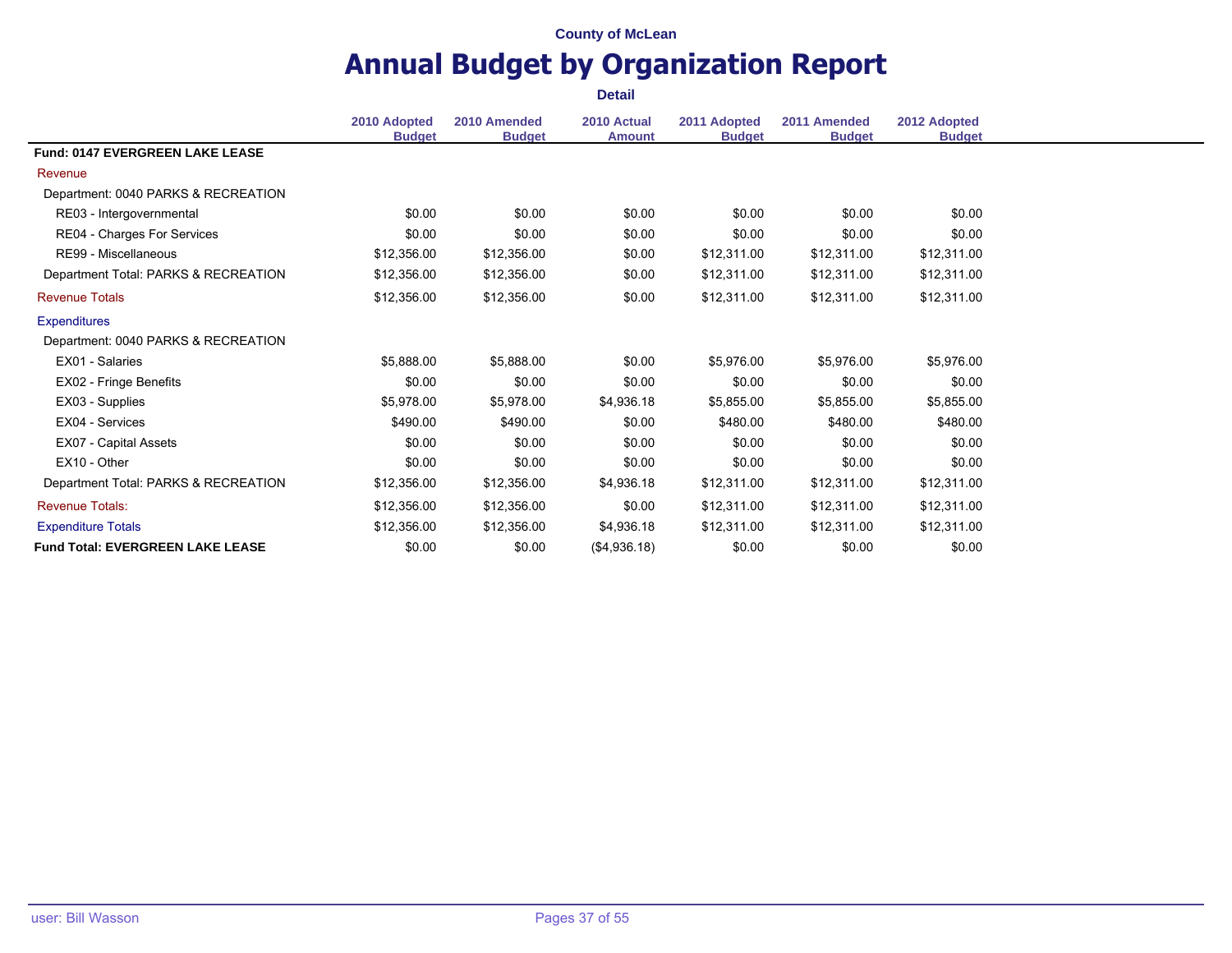### **Annual Budget by Organization Report**

**Detail**

**2010 Adopted Budget 2010 Amended Budget 2010 Actual Amount 2011 Adopted Budget 2011 Amended Budget 2012 Adopted Budget Fund: 0156 IDPA IV-D PROJECT** Revenue Department: 0015 CIRCUIT CLERK RE03 - Intergovernmental  $$35,948.00$   $$35,948.00$   $$35,948.00$   $$35,948.00$   $$35,948.00$   $$35,948.00$   $$35,948.00$ Department Total: CIRCUIT CLERK \$35,948.00 \$35,948.00 \$40,174.82 \$35,948.00 \$35,948.00 \$35,948.00 Department: 0016 CIRCUIT COURT RE03 - Intergovernmental  $$33,400.00$   $$33,400.00$   $$33,400.00$   $$33,400.00$   $$33,400.00$   $$33,400.00$   $$33,400.00$ Department Total: CIRCUIT COURT \$33,400.00 \$33,400.00 \$33,562.70 \$33,400.00 \$33,400.00 \$33,400.00 Department: 0020 STATE'S ATTORNEY RE03 - Intergovernmental **5274,782.00** \$299,304.00 \$283,882.82 \$299,304.00 \$299,304.00 \$299,304.00 \$299,304.00 RE99 - Miscellaneous 60.00 \$0.00 \$0.00 \$0.00 \$0.00 \$0.00 \$0.00 \$0.00 \$0.00 \$0.00 Department Total: STATE'S ATTORNEY \$274,782.00 \$299,304.00 \$283,882.82 \$299,304.00 \$299,304.00 \$299,304.00 Revenue Totals \$344,130.00 \$368,652.00 \$357,620.34 \$368,652.00 \$368,652.00 \$368,652.00 **Expenditures** Department: 0015 CIRCUIT CLERK EX01 - Salaries \$25,972.00 \$25,972.00 \$23,039.87 \$26,361.00 \$26,361.00 \$24,253.00 EX02 - Fringe Benefits \$7,350.00 \$7,350.00 \$6,345.03 \$8,449.00 \$8,449.00 \$5,288.00 EX03 - Supplies \$1,136.00 \$1,136.00 \$0.00 \$658.00 \$658.00 \$645.00 EX04 - Services \$1,490.00 \$1,490.00 \$311.08 \$480.00 \$283.00 \$480.00 EX07 - Capital Assets \$0.00 \$0.00 \$0.00 \$0.00 \$0.00 \$0.00 EX09 - Transfer To Other Funds \$0.00 \$0.00 \$0.00 \$0.00 \$0.00 \$0.00 \$0.00 \$0.00 \$ Department Total: CIRCUIT CLERK  $$35,948.00$   $$35,948.00$   $$29,695.98$   $$35,948.00$   $$35,948.00$   $$35,948.00$ Department: 0016 CIRCUIT COURT EX03 - Supplies \$0.00 \$0.00 \$0.00 \$0.00 \$0.00 \$0.00 EX04 - Services \$33,400.00 \$33,400.00 \$33,421.98 \$33,400.00 \$33,203.00 \$32,740.00 EX07 - Capital Assets **60.00** \$0.00 \$0.00 \$0.00 \$0.00 \$0.00 \$0.00 \$0.00 \$0.00 \$0.00 EX09 - Transfer To Other Funds \$0.00 \$0.00 \$0.00 \$0.00 \$0.00 \$0.00 \$0.00 \$0.00 \$0.00 Department Total: CIRCUIT COURT \$33,400.00 \$33,400.00 \$33,421.98 \$33,400.00 \$33,400.00 \$32,740.00 Department: 0020 STATE'S ATTORNEY EX01 - Salaries \$200,632.00 \$200,632.00 \$189,001.17 \$203,690.00 \$203,690.00 \$180,775.00 EX02 - Fringe Benefits 643,142.00 \$20,000.00 \$44,522.00 \$48,417.47 \$42,547.00 \$42,547.00 \$43,142.00 EX03 - Supplies \$13,000.00 \$13,000.00 \$16,079.25 \$12,740.00 \$12,740.00 \$12,485.00 EX04 - Services \$40,150.00 \$40,150.00 \$38,071.66 \$39,347.00 \$37,972.00 \$38,837.00 EX07 - Capital Assets **600 Capital Assets** \$1,000 Capital Assets \$980.00 \$980.00 \$980.00 \$980.00 \$980.00 \$0.00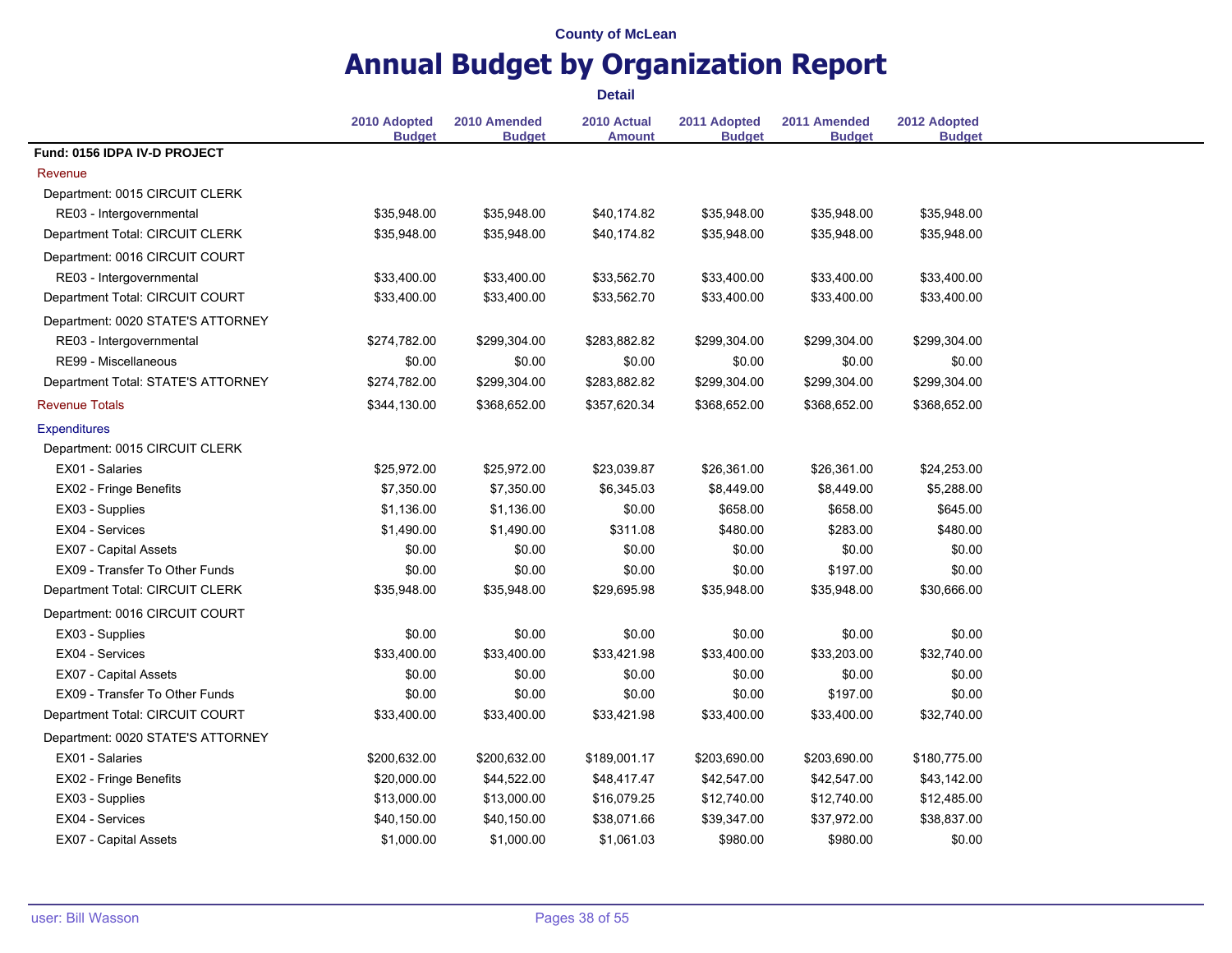# **Annual Budget by Organization Report**

|                                      | 2010 Adopted<br><b>Budget</b> | 2010 Amended<br><b>Budget</b> | 2010 Actual<br><b>Amount</b> | 2011 Adopted<br><b>Budget</b> | 2011 Amended<br><b>Budget</b> | 2012 Adopted<br><b>Budget</b> |
|--------------------------------------|-------------------------------|-------------------------------|------------------------------|-------------------------------|-------------------------------|-------------------------------|
| EX09 - Transfer To Other Funds       | \$0.00                        | \$0.00                        | \$0.00                       | \$0.00                        | \$1,375.00                    | \$0.00                        |
| Department Total: STATE'S ATTORNEY   | \$274,782.00                  | \$299.304.00                  | \$292,630.58                 | \$299.304.00                  | \$299.304.00                  | \$275,239.00                  |
| <b>Revenue Totals:</b>               | \$344,130.00                  | \$368,652.00                  | \$357,620.34                 | \$368,652.00                  | \$368,652.00                  | \$368,652.00                  |
| <b>Expenditure Totals</b>            | \$344,130.00                  | \$368.652.00                  | \$355.748.54                 | \$368.652.00                  | \$368.652.00                  | \$338,645.00                  |
| <b>Fund Total: IDPA IV-D PROJECT</b> | \$0.00                        | \$0.00                        | \$1,871.80                   | \$0.00                        | \$0.00                        | \$30,007.00                   |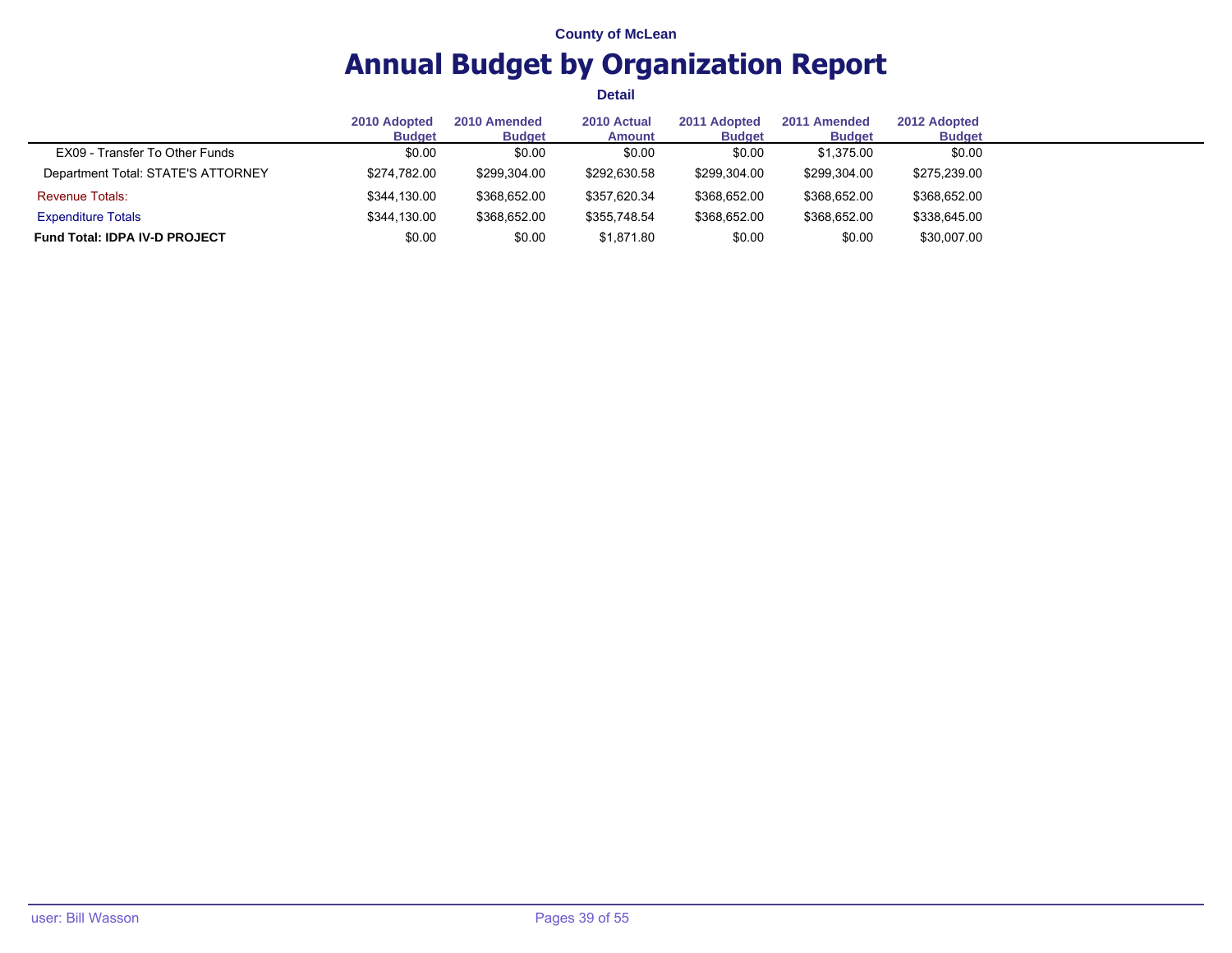|                                          |                               |                               | <b>Detail</b>                |                               |                               |                               |
|------------------------------------------|-------------------------------|-------------------------------|------------------------------|-------------------------------|-------------------------------|-------------------------------|
|                                          | 2010 Adopted<br><b>Budget</b> | 2010 Amended<br><b>Budget</b> | 2010 Actual<br><b>Amount</b> | 2011 Adopted<br><b>Budget</b> | 2011 Amended<br><b>Budget</b> | 2012 Adopted<br><b>Budget</b> |
| Fund: 0159 WASTE MANAGEMENT FUND         |                               |                               |                              |                               |                               |                               |
| Revenue                                  |                               |                               |                              |                               |                               |                               |
| Department: 0001 COUNTY BOARD            |                               |                               |                              |                               |                               |                               |
| RE02 - Lic., Permits, Fees               | \$170,000.00                  | \$170,000.00                  | \$114,977.98                 | \$170,000.00                  | \$170,000.00                  | \$170,000.00                  |
| RE03 - Intergovernmental                 | \$0.00                        | \$0.00                        | \$0.00                       | \$0.00                        | \$0.00                        | \$0.00                        |
| RE04 - Charges For Services              | \$0.00                        | \$0.00                        | \$0.00                       | \$0.00                        | \$0.00                        | \$0.00                        |
| RE05 - Interest                          | \$0.00                        | \$0.00                        | \$0.00                       | \$0.00                        | \$0.00                        | \$0.00                        |
| RE07 - Transfer From Other Funds         | \$0.00                        | \$0.00                        | \$0.00                       | \$0.00                        | \$0.00                        | \$0.00                        |
| RE09 - Contributions                     | \$0.00                        | \$0.00                        | \$0.00                       | \$0.00                        | \$0.00                        | \$0.00                        |
| RE99 - Miscellaneous                     | \$0.00                        | \$0.00                        | \$0.00                       | \$0.00                        | \$0.00                        | \$0.00                        |
| Department Total: COUNTY BOARD           | \$170,000.00                  | \$170,000.00                  | \$114,977.98                 | \$170,000.00                  | \$170,000.00                  | \$170,000.00                  |
| <b>Revenue Totals</b>                    | \$170,000.00                  | \$170,000.00                  | \$114,977.98                 | \$170,000.00                  | \$170,000.00                  | \$170,000.00                  |
| <b>Expenditures</b>                      |                               |                               |                              |                               |                               |                               |
| Department: 0001 COUNTY BOARD            |                               |                               |                              |                               |                               |                               |
| EX01 - Salaries                          | \$0.00                        | \$0.00                        | \$0.00                       | \$0.00                        | \$0.00                        | \$0.00                        |
| EX02 - Fringe Benefits                   | \$0.00                        | \$0.00                        | \$0.00                       | \$0.00                        | \$0.00                        | \$0.00                        |
| EX03 - Supplies                          | \$0.00                        | \$0.00                        | \$0.00                       | \$0.00                        | \$0.00                        | \$0.00                        |
| EX04 - Services                          | \$150,000.00                  | \$150,000.00                  | \$177,881.30                 | \$150,000.00                  | \$150,000.00                  | \$150,000.00                  |
| <b>EX07 - Capital Assets</b>             | \$0.00                        | \$0.00                        | \$0.00                       | \$0.00                        | \$0.00                        | \$0.00                        |
| EX09 - Transfer To Other Funds           | \$20,000.00                   | \$20,000.00                   | \$20,000.00                  | \$20,000.00                   | \$20,000.00                   | \$20,000.00                   |
| Department Total: COUNTY BOARD           | \$170,000.00                  | \$170,000.00                  | \$197,881.30                 | \$170,000.00                  | \$170,000.00                  | \$170,000.00                  |
| <b>Revenue Totals:</b>                   | \$170,000.00                  | \$170,000.00                  | \$114,977.98                 | \$170,000.00                  | \$170,000.00                  | \$170,000.00                  |
| <b>Expenditure Totals</b>                | \$170,000.00                  | \$170,000.00                  | \$197,881.30                 | \$170,000.00                  | \$170,000.00                  | \$170,000.00                  |
| <b>Fund Total: WASTE MANAGEMENT FUND</b> | \$0.00                        | \$0.00                        | (\$82,903.32)                | \$0.00                        | \$0.00                        | \$0.00                        |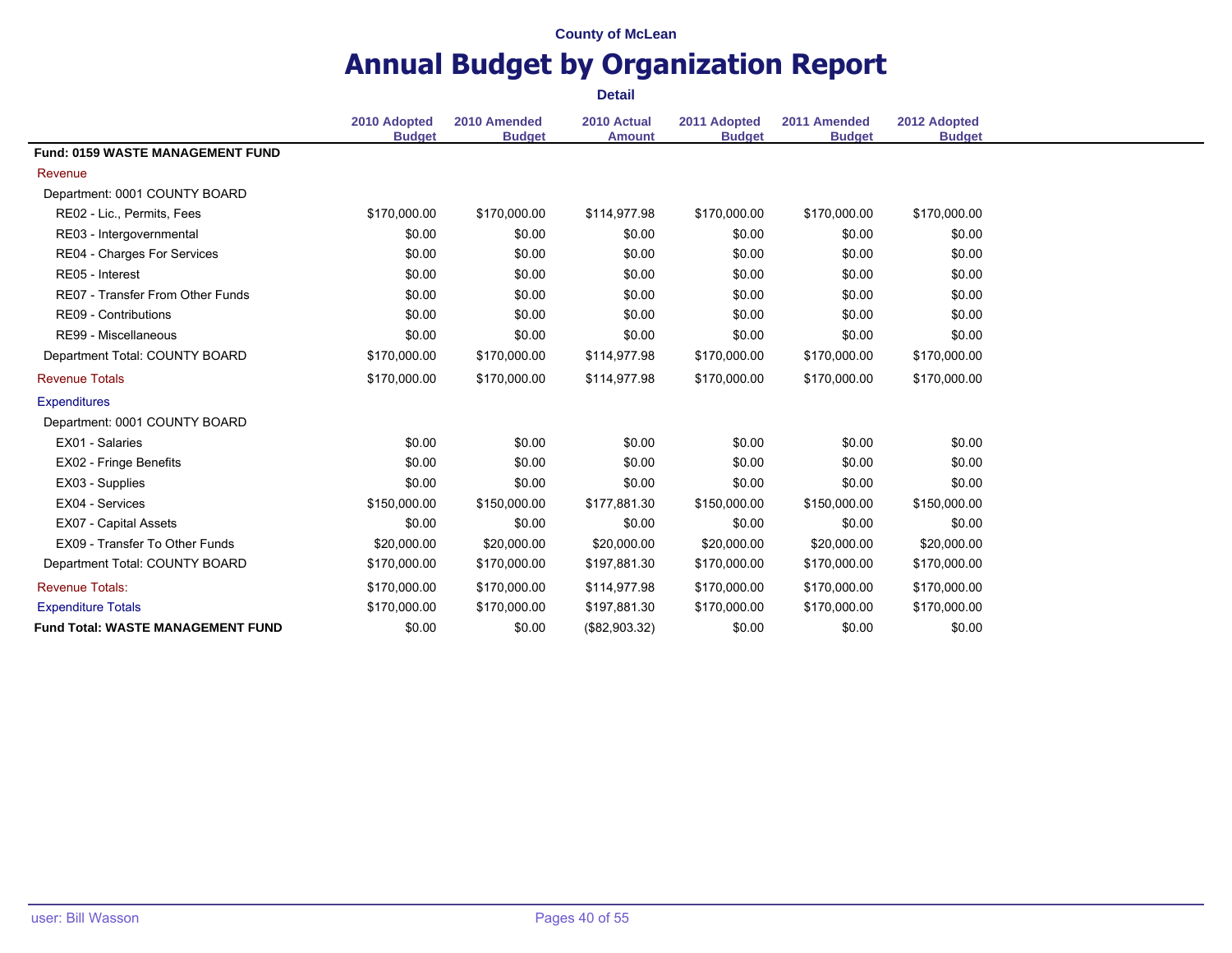### **Annual Budget by Organization Report**

**Detail**

**2010 Adopted Budget 2010 Amended Budget 2010 Actual Amount 2011 Adopted Budget 2011 Amended Budget 2012 Adopted Budget Fund: 0160 MULTIDISCIPLINARY DV GRNT** Revenue Department: 0020 STATE'S ATTORNEY RE03 - Intergovernmental  $$50,924.00$   $$72,624.00$   $$73,637.64$   $$50,924.00$   $$50,924.00$   $$50,924.00$ RE99 - Miscellaneous \$0.00 \$0.00 \$0.00 \$0.00 \$0.00 \$0.00 Department Total: STATE'S ATTORNEY \$50,924.00 \$72,624.00 \$73,637.64 \$50,924.00 \$50,924.00 \$50,924.00 Department: 0022 COURT SERVICES RE03 - Intergovernmental  $$33,948.00$   $$50,348.00$   $$47,634.88$   $$39,277.00$   $$39,277.00$   $$39,277.00$ RE99 - Miscellaneous \$0.00 \$0.00 \$0.00 \$0.00 \$0.00 \$0.00 Department Total: COURT SERVICES  $$33,948.00$   $$50,348.00$   $$47,634.88$   $$39,277.00$   $$39,277.00$   $$39,277.00$ Department: 0029 SHERIFF RE03 - Intergovernmental  $$89,347.00$   $$132,347.00$   $$127,153.38$   $$89,347.00$   $$89,347.00$   $$89,347.00$ RE99 - Miscellaneous \$0.00 \$0.00 \$0.00 \$0.00 \$0.00 \$0.00 Department Total: SHERIFF 689,347.00 \$89,347.00 \$132,347.00 \$127,153.38 \$89,347.00 \$89,347.00 \$89,347.00 Revenue Totals \$174,219.00 \$255,319.00 \$248,425.90 \$179,548.00 \$179,548.00 \$179,548.00 **Expenditures** Department: 0020 STATE'S ATTORNEY EX01 - Salaries \$36,012.00 \$52,012.00 \$50,392.14 \$32,328.00 \$32,328.00 \$32,812.00 EX02 - Fringe Benefits 68,735.00 \$11,735.00 \$11,735.00 \$10,596.63 \$9,218.00 \$9,218.00 \$10,004.00 EX03 - Supplies \$0.00 \$0.00 \$304.85 \$7,354.00 \$7,354.00 \$5,198.00 EX04 - Services \$6,177.00 \$6,177.00 \$2,621.28 \$2,024.00 \$2,024.00 \$2,910.00 EX07 - Capital Assets **60.00** \$0.00 \$2,700.00 \$2,489.06 \$0.00 \$0.00 \$0.00 \$0.00 Department Total: STATE'S ATTORNEY \$50,924.00 \$50,924.00 \$72,624.00 \$66,403.96 \$50,924.00 \$50,924.00 \$50,924.00 Department: 0022 COURT SERVICES EX01 - Salaries \$22,750.00 \$36,750.00 \$35,451.54 \$23,644.00 \$23,644.00 \$23,999.00 EX02 - Fringe Benefits 68,221.00 \$6,450.00 \$8,850.00 \$8,850.00 \$8,286.17 \$7,522.00 \$7,522.00 \$8,221.00 EX03 - Supplies \$0.00 \$0.00 \$0.00 \$0.00 \$750.00 \$0.00 EX04 - Services \$4,748.00 \$4,748.00 \$2,428.02 \$8,111.00 \$7,361.00 \$7,057.00 Department Total: COURT SERVICES  $$33,948.00$   $$50,348.00$   $$46,165.73$   $$39,277.00$   $$39,277.00$   $$39,277.00$ Department: 0029 SHERIFF EX01 - Salaries \$35,537.00 \$61,537.00 \$57,178.21 \$35,537.00 \$35,537.00 \$39,622.00 EX02 - Fringe Benefits \$13,537.00 \$15,537.00 \$12,984.59 \$14,875.00 \$14,875.00 \$16,714.00 EX03 - Supplies \$353.00 \$353.00 \$251.25 \$280.00 \$280.00 \$280.00 EX04 - Services \$39,920.00 \$54,920.00 \$51,052.03 \$38,655.00 \$38,655.00 \$32,731.00 EX07 - Capital Assets **60.00** \$0.00 \$0.00 \$0.00 \$0.00 \$0.00 \$0.00 \$0.00 \$0.00 \$0.00 Department Total: SHERIFF 689,347.00 \$89,347.00 \$132,347.00 \$121,466.08 \$89,347.00 \$89,347.00 \$89,347.00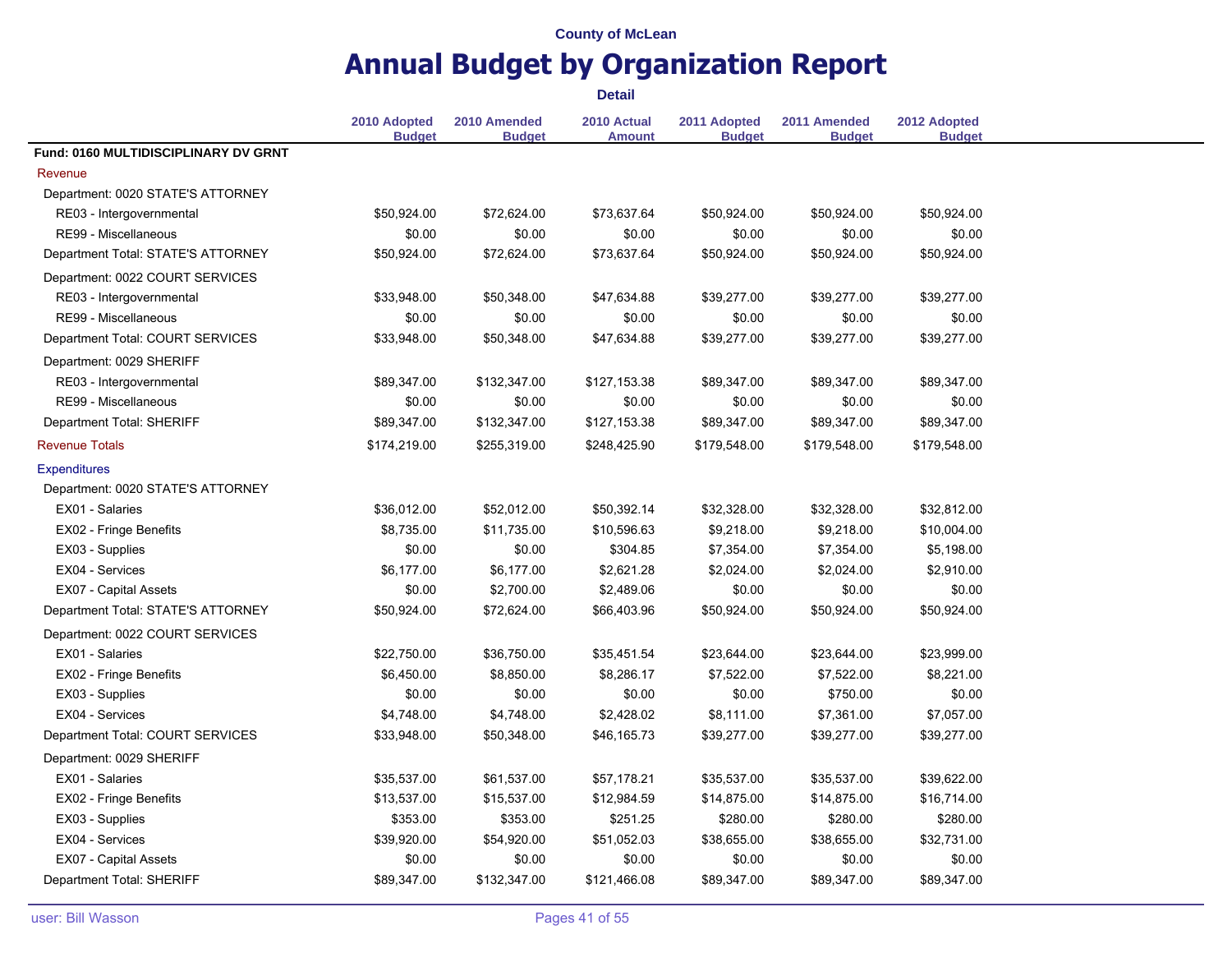# **Annual Budget by Organization Report**

|                                              | 2010 Adopted<br><b>Budget</b> | 2010 Amended<br><b>Budget</b> | 2010 Actual<br><b>Amount</b> | 2011 Adopted<br><b>Budget</b> | 2011 Amended<br><b>Budget</b> | 2012 Adopted<br><b>Budget</b> |
|----------------------------------------------|-------------------------------|-------------------------------|------------------------------|-------------------------------|-------------------------------|-------------------------------|
| <b>Revenue Totals:</b>                       | \$174,219.00                  | \$255.319.00                  | \$248,425.90                 | \$179.548.00                  | \$179.548.00                  | \$179,548.00                  |
| <b>Expenditure Totals</b>                    | \$174.219.00                  | \$255.319.00                  | \$234.035.77                 | \$179.548.00                  | \$179.548.00                  | \$179.548.00                  |
| <b>Fund Total: MULTIDISCIPLINARY DV GRNT</b> | \$0.00                        | \$0.00                        | \$14,390.13                  | \$0.00                        | \$0.00                        | \$0.00                        |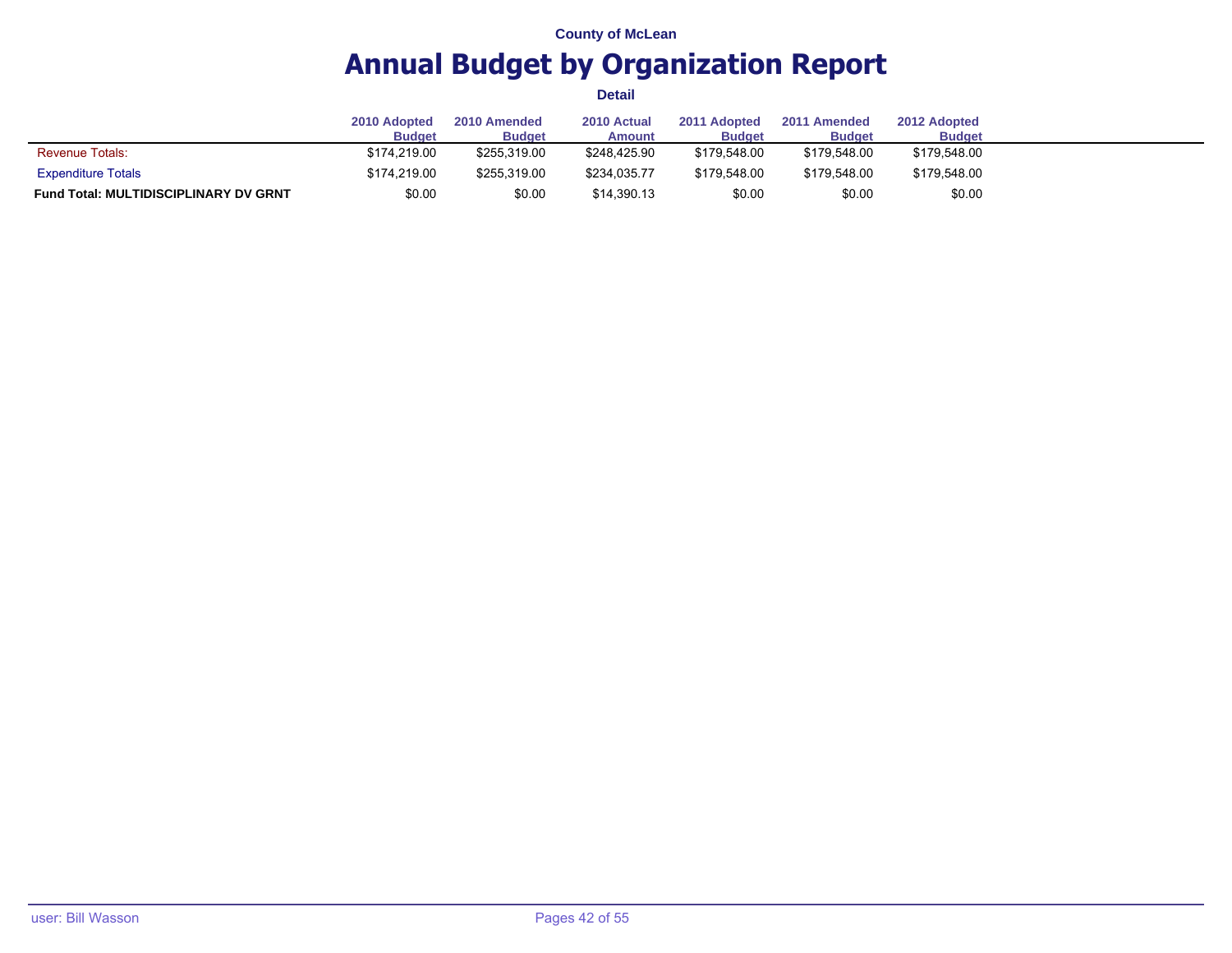|                                          |                               |                               | <b>Detail</b>                |                               |                               |                               |
|------------------------------------------|-------------------------------|-------------------------------|------------------------------|-------------------------------|-------------------------------|-------------------------------|
|                                          | 2010 Adopted<br><b>Budget</b> | 2010 Amended<br><b>Budget</b> | 2010 Actual<br><b>Amount</b> | 2011 Adopted<br><b>Budget</b> | 2011 Amended<br><b>Budget</b> | 2012 Adopted<br><b>Budget</b> |
| Fund: 0161 PBC LEASE                     |                               |                               |                              |                               |                               |                               |
| Revenue                                  |                               |                               |                              |                               |                               |                               |
| Department: 0045 LAW & JUSTICE BUILDING  |                               |                               |                              |                               |                               |                               |
| RE01 - Taxes                             | \$1,685,000.00                | \$1,685,000.00                | \$1,685,540.47               | \$1,685,000.00                | \$1,685,000.00                | \$1,685,000.00                |
| RE03 - Intergovernmental                 | \$0.00                        | \$0.00                        | \$0.00                       | \$0.00                        | \$0.00                        | \$0.00                        |
| RE07 - Transfer From Other Funds         | \$0.00                        | \$0.00                        | \$0.00                       | \$0.00                        | \$0.00                        | \$0.00                        |
| RE99 - Miscellaneous                     | \$0.00                        | \$0.00                        | \$0.00                       | \$0.00                        | \$0.00                        | \$0.00                        |
| Department Total: LAW & JUSTICE BUILDING | \$1,685,000.00                | \$1,685,000.00                | \$1,685,540.47               | \$1,685,000.00                | \$1,685,000.00                | \$1,685,000.00                |
| Department: 0115 GOVERNMENT BUILDING     |                               |                               |                              |                               |                               |                               |
| RE01 - Taxes                             | \$429,176.00                  | \$429,176.00                  | \$428,581.48                 | \$429,176.00                  | \$429,176.00                  | \$429,176.00                  |
| RE03 - Intergovernmental                 | \$0.00                        | \$0.00                        | \$0.00                       | \$0.00                        | \$0.00                        | \$0.00                        |
| RE07 - Transfer From Other Funds         | \$0.00                        | \$0.00                        | \$0.00                       | \$0.00                        | \$0.00                        | \$0.00                        |
| RE99 - Miscellaneous                     | \$0.00                        | \$0.00                        | \$0.00                       | \$0.00                        | \$0.00                        | \$0.00                        |
| Department Total: GOVERNMENT BUILDING    | \$429,176.00                  | \$429,176.00                  | \$428,581.48                 | \$429,176.00                  | \$429,176.00                  | \$429,176.00                  |
| <b>Revenue Totals</b>                    | \$2,114,176.00                | \$2,114,176.00                | \$2,114,121.95               | \$2,114,176.00                | \$2,114,176.00                | \$2,114,176.00                |
| <b>Expenditures</b>                      |                               |                               |                              |                               |                               |                               |
| Department: 0045 LAW & JUSTICE BUILDING  |                               |                               |                              |                               |                               |                               |
| EX04 - Services                          | \$271,230.00                  | \$271,230.00                  | \$386,890.50                 | \$442,954.00                  | \$442,954.00                  | \$496,290.00                  |
| EX07 - Capital Assets                    | \$1,413,770.00                | \$1,413,770.00                | \$1,298,109.50               | \$1,242,046.00                | \$1,242,046.00                | \$1,188,710.00                |
| EX10 - Other                             | \$0.00                        | \$0.00                        | \$0.00                       | \$0.00                        | \$0.00                        | \$0.00                        |
| Department Total: LAW & JUSTICE BUILDING | \$1,685,000.00                | \$1,685,000.00                | \$1,685,000.00               | \$1,685,000.00                | \$1,685,000.00                | \$1,685,000.00                |
| Department: 0115 GOVERNMENT BUILDING     |                               |                               |                              |                               |                               |                               |
| EX04 - Services                          | \$229,176.00                  | \$229,176.00                  | \$209,176.00                 | \$201,676.00                  | \$201,676.00                  | \$146,676.00                  |
| EX07 - Capital Assets                    | \$200,000.00                  | \$200,000.00                  | \$220,000.00                 | \$227,500.00                  | \$227,500.00                  | \$282,500.00                  |
| EX10 - Other                             | \$0.00                        | \$0.00                        | \$0.00                       | \$0.00                        | \$0.00                        | \$0.00                        |
| Department Total: GOVERNMENT BUILDING    | \$429,176.00                  | \$429,176.00                  | \$429,176.00                 | \$429,176.00                  | \$429,176.00                  | \$429,176.00                  |
| <b>Revenue Totals:</b>                   | \$2,114,176.00                | \$2,114,176.00                | \$2,114,121.95               | \$2,114,176.00                | \$2,114,176.00                | \$2,114,176.00                |
| <b>Expenditure Totals</b>                | \$2,114,176.00                | \$2,114,176.00                | \$2,114,176.00               | \$2,114,176.00                | \$2,114,176.00                | \$2,114,176.00                |
| <b>Fund Total: PBC LEASE</b>             | \$0.00                        | \$0.00                        | (\$54.05)                    | \$0.00                        | \$0.00                        | \$0.00                        |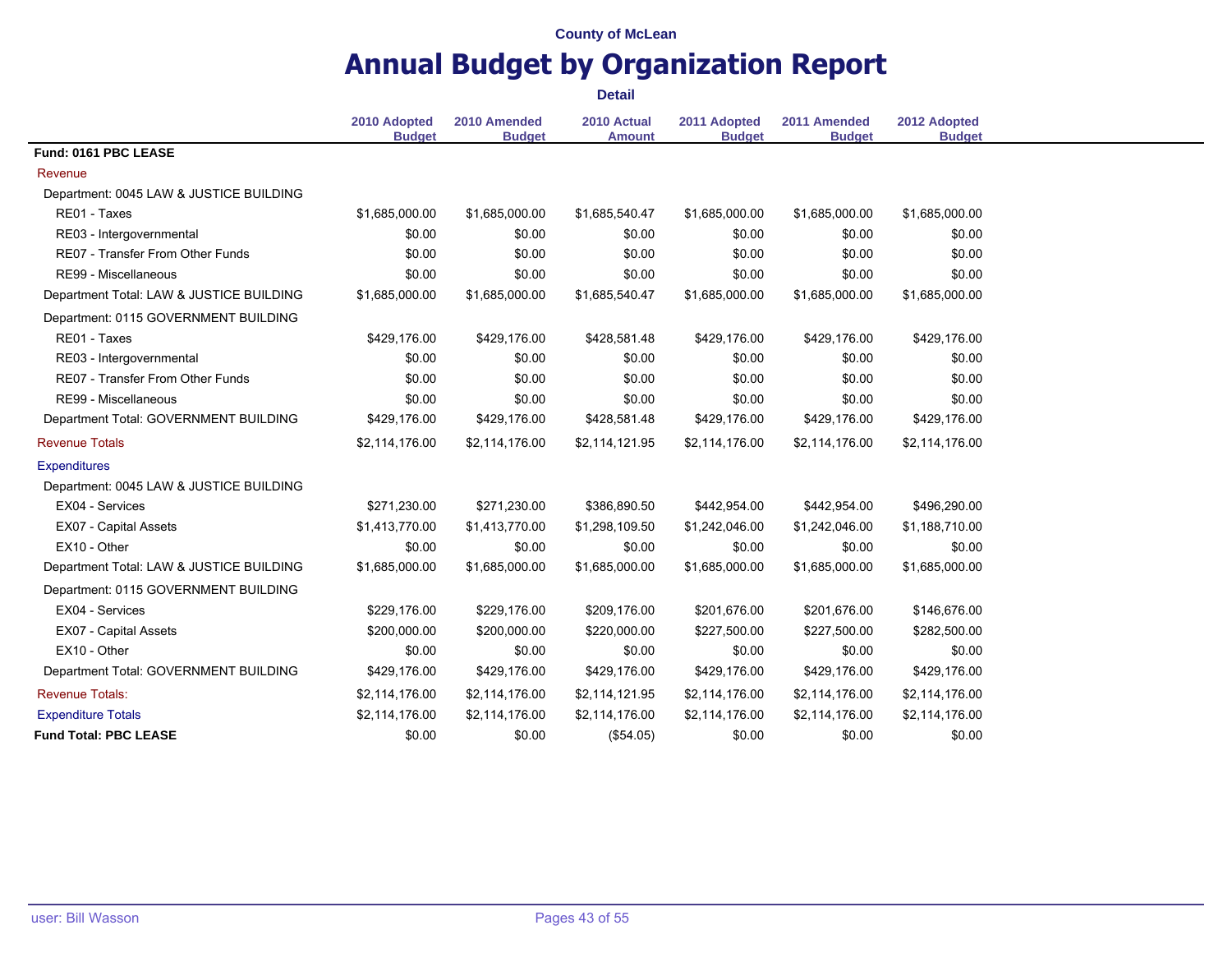|                                          | <b>Detail</b>                 |                               |                              |                               |                               |                               |  |
|------------------------------------------|-------------------------------|-------------------------------|------------------------------|-------------------------------|-------------------------------|-------------------------------|--|
|                                          | 2010 Adopted<br><b>Budget</b> | 2010 Amended<br><b>Budget</b> | 2010 Actual<br><b>Amount</b> | 2011 Adopted<br><b>Budget</b> | 2011 Amended<br><b>Budget</b> | 2012 Adopted<br><b>Budget</b> |  |
| Fund: 0162 PBC RENT/O & M                |                               |                               |                              |                               |                               |                               |  |
| Revenue                                  |                               |                               |                              |                               |                               |                               |  |
| Department: 0041 FACILITIES MANAGEMENT   |                               |                               |                              |                               |                               |                               |  |
| RE01 - Taxes                             | \$175,724.00                  | \$175,724.00                  | \$175,910.32                 | \$148,074.00                  | \$148,074.00                  | \$150,538.00                  |  |
| RE03 - Intergovernmental                 | \$0.00                        | \$0.00                        | \$0.00                       | \$0.00                        | \$0.00                        | \$0.00                        |  |
| RE07 - Transfer From Other Funds         | \$0.00                        | \$0.00                        | \$0.00                       | \$0.00                        | \$0.00                        | \$0.00                        |  |
| RE99 - Miscellaneous                     | \$0.00                        | \$0.00                        | \$0.00                       | \$0.00                        | \$0.00                        | \$0.00                        |  |
| Department Total: FACILITIES MANAGEMENT  | \$175,724.00                  | \$175,724.00                  | \$175.910.32                 | \$148,074.00                  | \$148,074.00                  | \$150,538.00                  |  |
| Department: 0045 LAW & JUSTICE BUILDING  |                               |                               |                              |                               |                               |                               |  |
| RE01 - Taxes                             | \$1,979,855.00                | \$1,979,855.00                | \$1,963,799.26               | \$1,888,070.00                | \$1,888,070.00                | \$1,890,113.00                |  |
| RE03 - Intergovernmental                 | \$0.00                        | \$0.00                        | \$0.00                       | \$0.00                        | \$0.00                        | \$0.00                        |  |
| RE07 - Transfer From Other Funds         | \$0.00                        | \$0.00                        | \$0.00                       | \$0.00                        | \$0.00                        | \$0.00                        |  |
| RE99 - Miscellaneous                     | \$0.00                        | \$0.00                        | \$0.00                       | \$0.00                        | \$0.00                        | \$0.00                        |  |
| Department Total: LAW & JUSTICE BUILDING | \$1,979,855.00                | \$1,979,855.00                | \$1,963,799.26               | \$1,888,070.00                | \$1,888,070.00                | \$1,890,113.00                |  |
| Department: 0115 GOVERNMENT BUILDING     |                               |                               |                              |                               |                               |                               |  |
| RE01 - Taxes                             | \$412,305.00                  | \$412,305.00                  | \$412,589.50                 | \$383,635.00                  | \$383,635.00                  | \$383,635.00                  |  |
| RE03 - Intergovernmental                 | \$0.00                        | \$0.00                        | \$0.00                       | \$0.00                        | \$0.00                        | \$0.00                        |  |
| RE07 - Transfer From Other Funds         | \$0.00                        | \$0.00                        | \$0.00                       | \$0.00                        | \$0.00                        | \$0.00                        |  |
| RE99 - Miscellaneous                     | \$0.00                        | \$0.00                        | \$0.00                       | \$0.00                        | \$0.00                        | \$0.00                        |  |
| Department Total: GOVERNMENT BUILDING    | \$412,305.00                  | \$412,305.00                  | \$412,589.50                 | \$383,635.00                  | \$383,635.00                  | \$383,635.00                  |  |
| <b>Revenue Totals</b>                    | \$2,567,884.00                | \$2,567,884.00                | \$2,552,299.08               | \$2,419,779.00                | \$2,419,779.00                | \$2,424,286.00                |  |
| <b>Expenditures</b>                      |                               |                               |                              |                               |                               |                               |  |
| Department: 0041 FACILITIES MANAGEMENT   |                               |                               |                              |                               |                               |                               |  |
| EX04 - Services                          | \$175,724.00                  | \$175,724.00                  | \$175,724.00                 | \$148,074.00                  | \$148,074.00                  | \$150,538.00                  |  |
| EX10 - Other                             | \$0.00                        | \$0.00                        | \$0.00                       | \$0.00                        | \$0.00                        | \$0.00                        |  |
| Department Total: FACILITIES MANAGEMENT  | \$175,724.00                  | \$175,724.00                  | \$175,724.00                 | \$148,074.00                  | \$148,074.00                  | \$150,538.00                  |  |
| Department: 0045 LAW & JUSTICE BUILDING  |                               |                               |                              |                               |                               |                               |  |
| EX04 - Services                          | \$1,979,855.00                | \$1,979,855.00                | \$1,979,855.00               | \$1,888,070.00                | \$1,888,070.00                | \$1,890,113.00                |  |
| EX10 - Other                             | \$0.00                        | \$0.00                        | \$0.00                       | \$0.00                        | \$0.00                        | \$0.00                        |  |
| Department Total: LAW & JUSTICE BUILDING | \$1,979,855.00                | \$1,979,855.00                | \$1,979,855.00               | \$1,888,070.00                | \$1,888,070.00                | \$1,890,113.00                |  |
| Department: 0115 GOVERNMENT BUILDING     |                               |                               |                              |                               |                               |                               |  |
| EX04 - Services                          | \$412,305.00                  | \$412,305.00                  | \$412,305.00                 | \$383,635.00                  | \$383,635.00                  | \$383,635.00                  |  |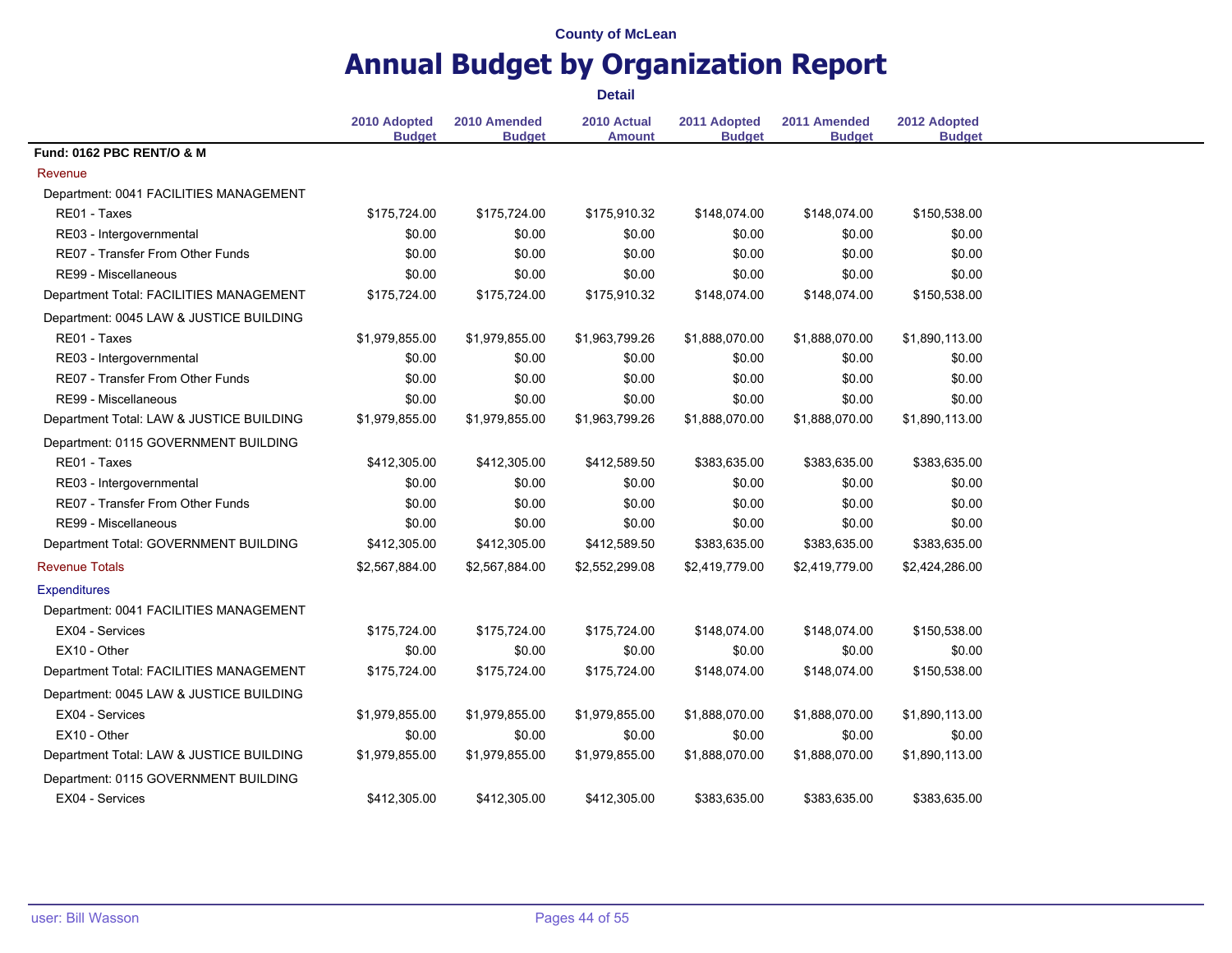# **Annual Budget by Organization Report**

|                                       | 2010 Adopted<br><b>Budget</b> | 2010 Amended<br><b>Budget</b> | 2010 Actual<br><b>Amount</b> | 2011 Adopted<br><b>Budget</b> | 2011 Amended<br><b>Budget</b> | 2012 Adopted<br><b>Budget</b> |
|---------------------------------------|-------------------------------|-------------------------------|------------------------------|-------------------------------|-------------------------------|-------------------------------|
| EX10 - Other                          | \$0.00                        | \$0.00                        | \$0.00                       | \$0.00                        | \$0.00                        | \$0.00                        |
| Department Total: GOVERNMENT BUILDING | \$412,305.00                  | \$412,305.00                  | \$412,305.00                 | \$383,635.00                  | \$383,635.00                  | \$383,635.00                  |
| <b>Revenue Totals:</b>                | \$2.567.884.00                | \$2.567.884.00                | \$2,552,299.08               | \$2,419,779.00                | \$2.419.779.00                | \$2.424.286.00                |
| <b>Expenditure Totals</b>             | \$2,567,884.00                | \$2.567.884.00                | \$2.567.884.00               | \$2.419.779.00                | \$2.419.779.00                | \$2,424,286.00                |
| Fund Total: PBC RENT/O & M            | \$0.00                        | \$0.00                        | (\$15,584.92)                | \$0.00                        | \$0.00                        | \$0.00                        |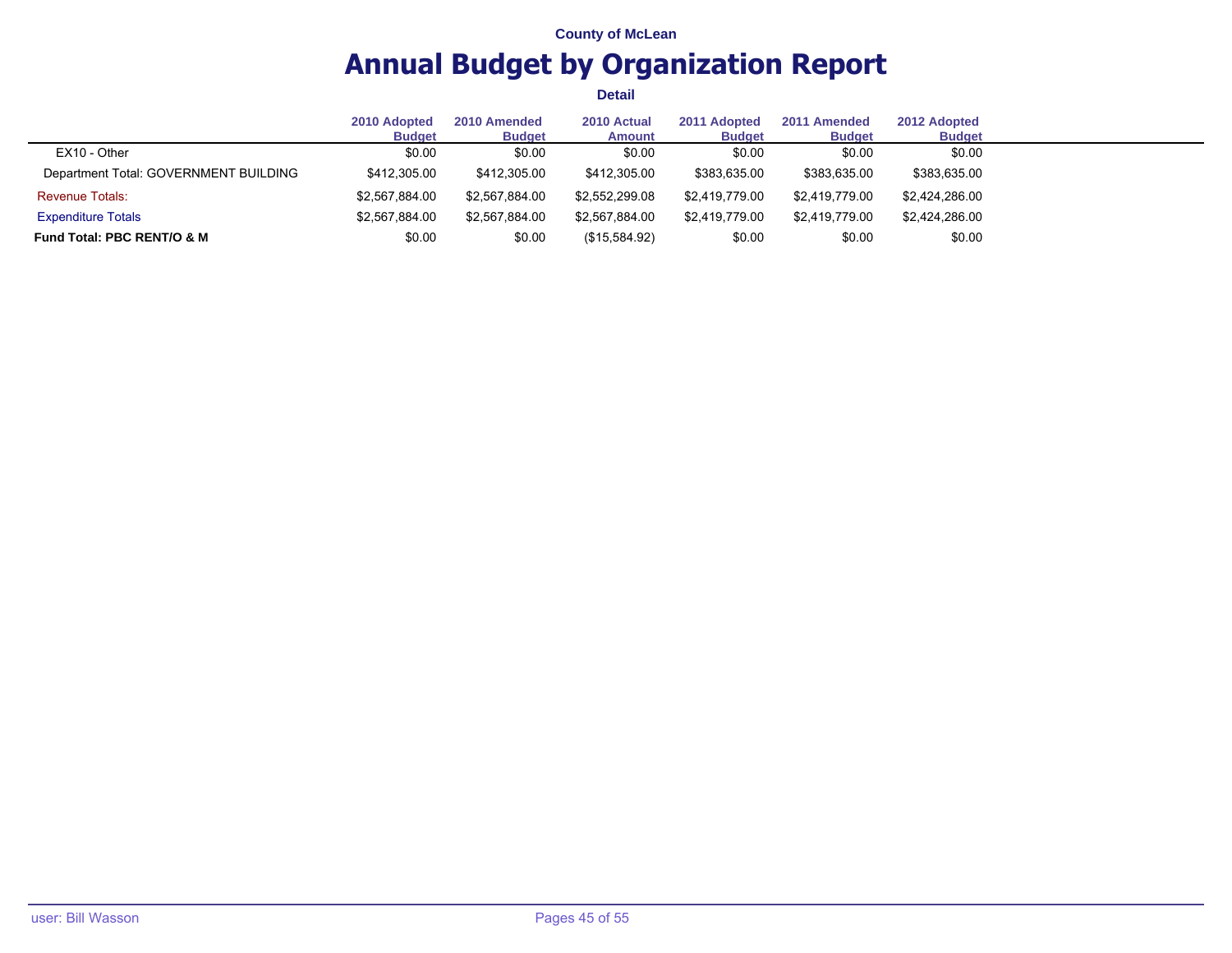|                                         |                               |                               | <b>Detail</b>                |                               |                               |                               |
|-----------------------------------------|-------------------------------|-------------------------------|------------------------------|-------------------------------|-------------------------------|-------------------------------|
|                                         | 2010 Adopted<br><b>Budget</b> | 2010 Amended<br><b>Budget</b> | 2010 Actual<br><b>Amount</b> | 2011 Adopted<br><b>Budget</b> | 2011 Amended<br><b>Budget</b> | 2012 Adopted<br><b>Budget</b> |
| Fund: 0164 CO CLERK DOC STORAGE         |                               |                               |                              |                               |                               |                               |
| Revenue                                 |                               |                               |                              |                               |                               |                               |
| Department: 0005 COUNTY CLERK           |                               |                               |                              |                               |                               |                               |
| RE02 - Lic., Permits, Fees              | \$25,000.00                   | \$25,000.00                   | \$25,029.00                  | \$25,000.00                   | \$25,000.00                   | \$21,875.00                   |
| RE99 - Miscellaneous                    | \$22,817.00                   | \$22,817.00                   | \$0.00                       | \$14,552.00                   | \$14,552.00                   | \$0.00                        |
| Department Total: COUNTY CLERK          | \$47,817.00                   | \$47,817.00                   | \$25,029.00                  | \$39,552.00                   | \$39,552.00                   | \$21,875.00                   |
| <b>Revenue Totals</b>                   | \$47,817.00                   | \$47,817.00                   | \$25,029.00                  | \$39,552.00                   | \$39,552.00                   | \$21,875.00                   |
| <b>Expenditures</b>                     |                               |                               |                              |                               |                               |                               |
| Department: 0005 COUNTY CLERK           |                               |                               |                              |                               |                               |                               |
| EX01 - Salaries                         | \$28,991.00                   | \$28,991.00                   | \$28,166.78                  | \$29,512.00                   | \$29,512.00                   | \$16,292.00                   |
| EX02 - Fringe Benefits                  | \$8,567.00                    | \$8,567.00                    | \$8,572.80                   | \$9,786.00                    | \$9,786.00                    | \$5,324.00                    |
| EX03 - Supplies                         | \$0.00                        | \$0.00                        | \$0.00                       | \$0.00                        | \$0.00                        | \$0.00                        |
| EX04 - Services                         | \$10,259.00                   | \$10,259.00                   | \$965.74                     | \$254.00                      | \$254.00                      | \$259.00                      |
| EX07 - Capital Assets                   | \$0.00                        | \$0.00                        | \$0.00                       | \$0.00                        | \$0.00                        | \$0.00                        |
| EX09 - Transfer To Other Funds          | \$0.00                        | \$0.00                        | \$0.00                       | \$0.00                        | \$0.00                        | \$0.00                        |
| EX10 - Other                            | \$0.00                        | \$0.00                        | \$0.00                       | \$0.00                        | \$0.00                        | \$0.00                        |
| Department Total: COUNTY CLERK          | \$47,817.00                   | \$47,817.00                   | \$37,705.32                  | \$39,552.00                   | \$39,552.00                   | \$21,875.00                   |
| <b>Revenue Totals:</b>                  | \$47,817.00                   | \$47,817.00                   | \$25,029.00                  | \$39,552.00                   | \$39,552.00                   | \$21,875.00                   |
| <b>Expenditure Totals</b>               | \$47,817.00                   | \$47,817.00                   | \$37,705.32                  | \$39,552.00                   | \$39,552.00                   | \$21,875.00                   |
| <b>Fund Total: CO CLERK DOC STORAGE</b> | \$0.00                        | \$0.00                        | (\$12,676.32)                | \$0.00                        | \$0.00                        | \$0.00                        |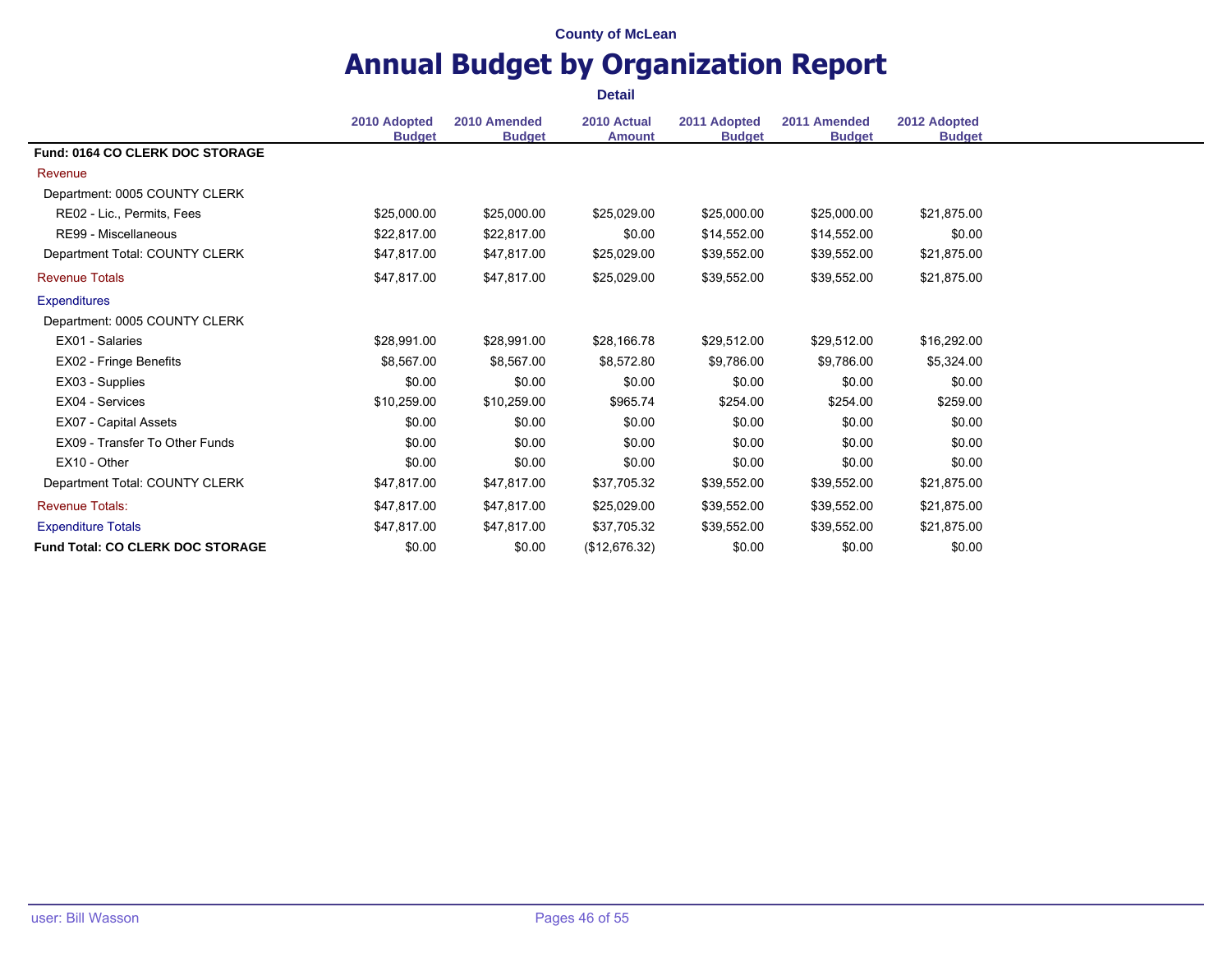### **Annual Budget by Organization Report**

**Detail**

**2010 Adopted Budget 2010 Amended Budget 2010 Actual Amount 2011 Adopted Budget 2011 Amended Budget 2012 Adopted Budget Fund: 0167 GIS FEES (Recorders Off)** Revenue Department: 0006 COUNTY RECORDER RE02 - Lic., Permits, Fees **\$180,000.00** \$180,000.00 \$180,000.00 \$170,299.00 \$162,000.00 \$162,000.00 \$162,000.00 Department Total: COUNTY RECORDER \$180,000.00 \$180,000.00 \$170,299.00 \$162,000.00 \$162,000.00 \$162,000.00 Revenue Totals \$180,000.00 \$180,000.00 \$170,299.00 \$162,000.00 \$162,000.00 \$162,000.00 **Expenditures** Department: 0006 COUNTY RECORDER EX09 - Transfer To Other Funds  $$50,600.00$   $$50,600.00$   $$0.00$  \$0.00 \$0.00 \$0.00 \$0.00 EX10 - Other \$129,400.00 \$129,400.00 \$167,204.00 \$162,000.00 \$162,000.00 \$162,000.00 Department Total: COUNTY RECORDER \$180,000.00 \$180,000.00 \$167,204.00 \$162,000.00 \$162,000.00 \$162,000.00 Department: 0099 NON-DEPARTMENTAL EX10 - Other \$0.00 \$0.00 \$0.00 \$0.00 \$0.00 \$0.00 Department Total: NON-DEPARTMENTAL \$0.00 \$0.00 \$0.00 \$0.00 \$0.00 \$0.00 Revenue Totals: \$180,000.00 \$180,000.00 \$170,299.00 \$162,000.00 \$162,000.00 \$162,000.00 Expenditure Totals \$180,000.00 \$180,000.00 \$167,204.00 \$162,000.00 \$162,000.00 \$162,000.00 **Fund Total: GIS FEES (Recorders Off)**  $$0.00$   $$3,095.00$   $$0.00$   $$0.00$   $$0.00$   $$0.00$   $$0.00$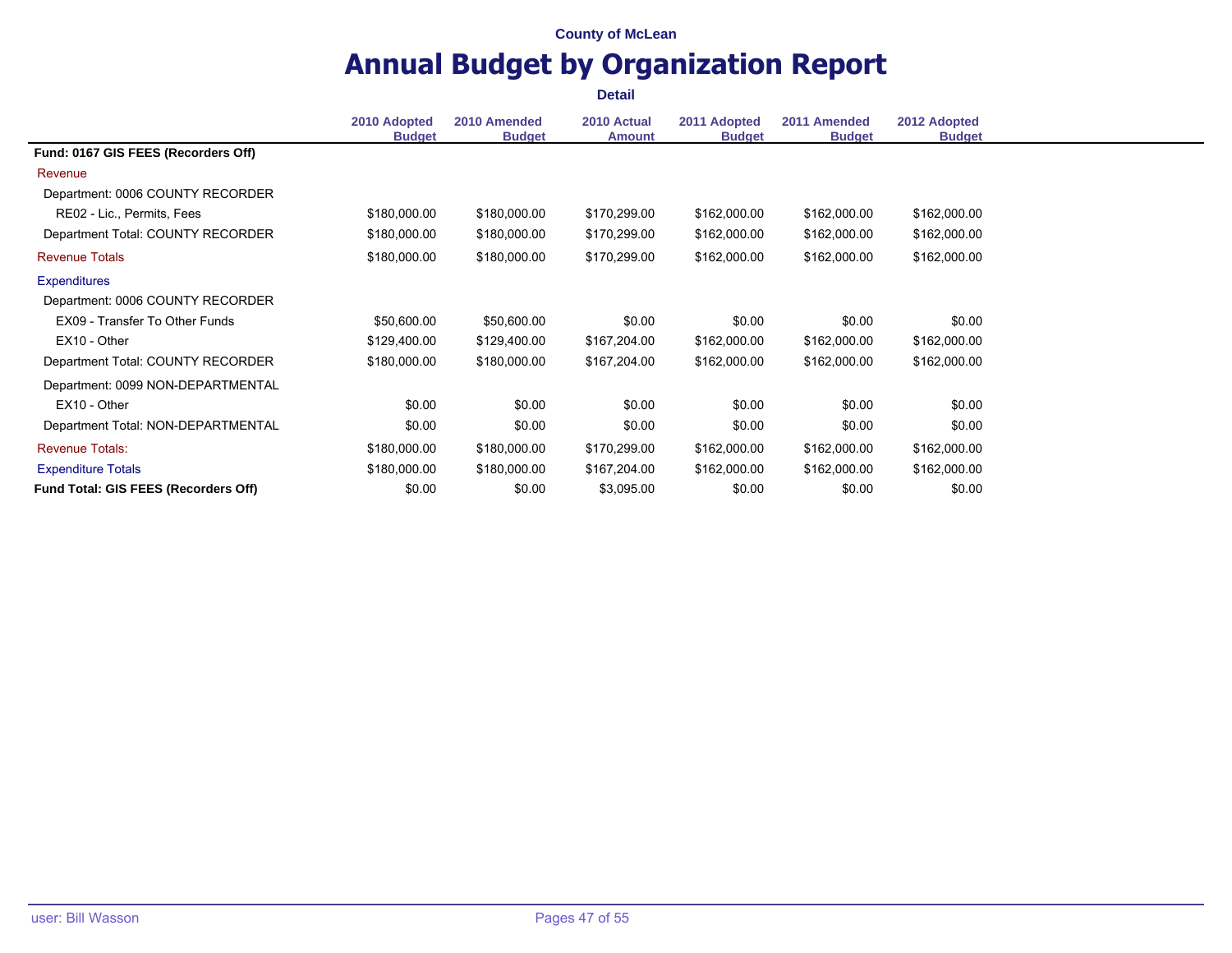|                                              | <b>Detail</b>                 |                               |                              |                               |                               |                               |  |  |
|----------------------------------------------|-------------------------------|-------------------------------|------------------------------|-------------------------------|-------------------------------|-------------------------------|--|--|
|                                              | 2010 Adopted<br><b>Budget</b> | 2010 Amended<br><b>Budget</b> | 2010 Actual<br><b>Amount</b> | 2011 Adopted<br><b>Budget</b> | 2011 Amended<br><b>Budget</b> | 2012 Adopted<br><b>Budget</b> |  |  |
| <b>Fund: 0168 COLLECTOR AUTOMATION FUND</b>  |                               |                               |                              |                               |                               |                               |  |  |
| Revenue                                      |                               |                               |                              |                               |                               |                               |  |  |
| Department: 0004 COUNTY TREASURER            |                               |                               |                              |                               |                               |                               |  |  |
| RE02 - Lic., Permits, Fees                   | \$20,000.00                   | \$20,000.00                   | \$22,120.00                  | \$20,000.00                   | \$20,000.00                   | \$20,000.00                   |  |  |
| RE99 - Miscellaneous                         | \$0.00                        | \$0.00                        | \$0.00                       | \$0.00                        | \$0.00                        | \$0.00                        |  |  |
| Department Total: COUNTY TREASURER           | \$20,000.00                   | \$20,000.00                   | \$22,120.00                  | \$20,000.00                   | \$20,000.00                   | \$20,000.00                   |  |  |
| <b>Revenue Totals</b>                        | \$20,000.00                   | \$20,000.00                   | \$22,120.00                  | \$20,000.00                   | \$20,000.00                   | \$20,000.00                   |  |  |
| <b>Expenditures</b>                          |                               |                               |                              |                               |                               |                               |  |  |
| Department: 0004 COUNTY TREASURER            |                               |                               |                              |                               |                               |                               |  |  |
| EX04 - Services                              | \$0.00                        | \$0.00                        | \$0.00                       | \$0.00                        | \$0.00                        | \$5,000.00                    |  |  |
| EX07 - Capital Assets                        | \$0.00                        | \$0.00                        | \$0.00                       | \$0.00                        | \$0.00                        | \$0.00                        |  |  |
| EX09 - Transfer To Other Funds               | \$20,000.00                   | \$20,000.00                   | \$20,000.00                  | \$20,000.00                   | \$20,000.00                   | \$15,000.00                   |  |  |
| Department Total: COUNTY TREASURER           | \$20,000.00                   | \$20,000.00                   | \$20,000.00                  | \$20,000.00                   | \$20,000.00                   | \$20,000.00                   |  |  |
| <b>Revenue Totals:</b>                       | \$20,000.00                   | \$20,000.00                   | \$22,120.00                  | \$20,000.00                   | \$20,000.00                   | \$20,000.00                   |  |  |
| <b>Expenditure Totals</b>                    | \$20,000.00                   | \$20,000.00                   | \$20,000.00                  | \$20,000.00                   | \$20,000.00                   | \$20,000.00                   |  |  |
| <b>Fund Total: COLLECTOR AUTOMATION FUND</b> | \$0.00                        | \$0.00                        | \$2,120.00                   | \$0.00                        | \$0.00                        | \$0.00                        |  |  |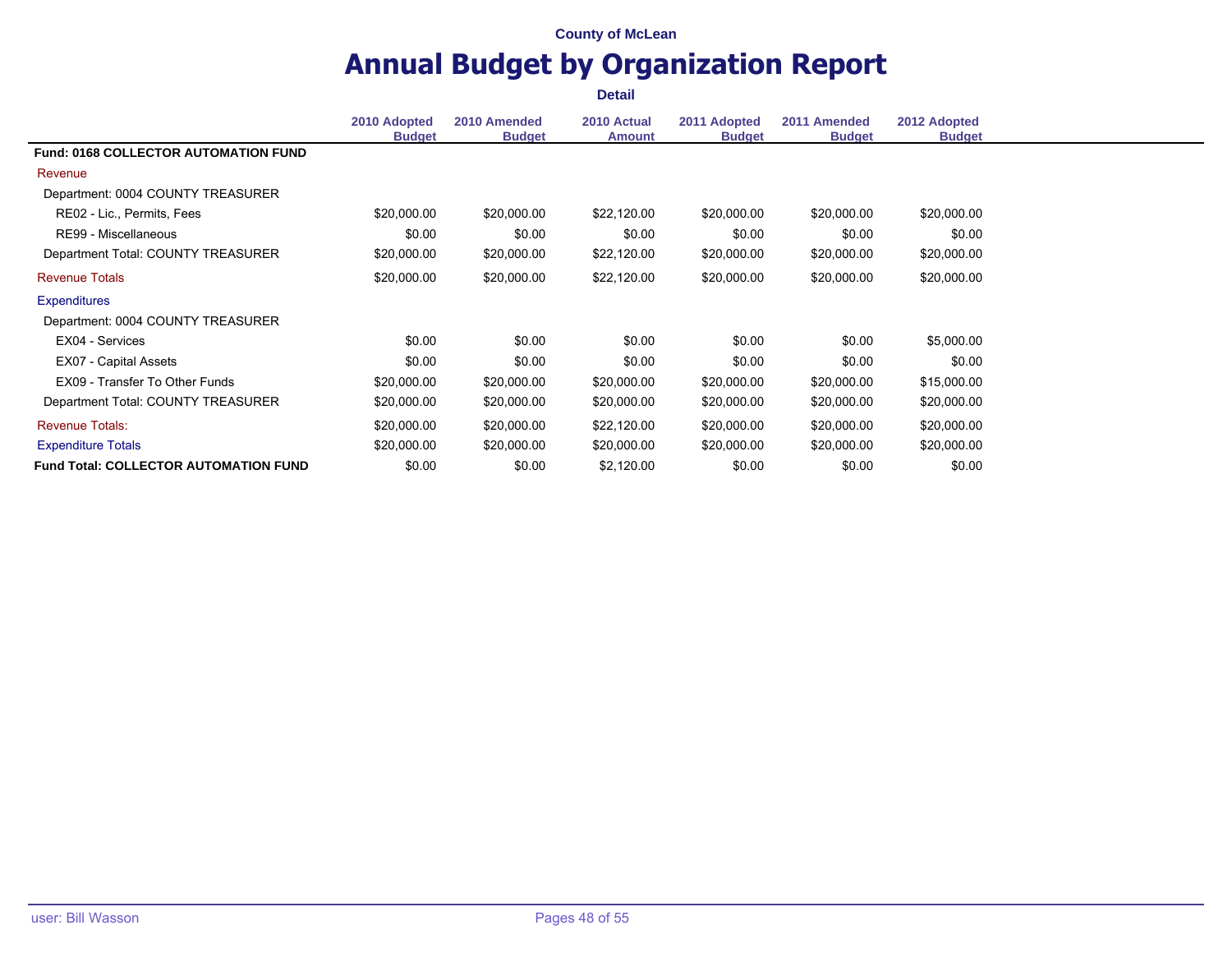|                                              | <b>Detail</b>                 |                               |                              |                               |                               |                               |  |
|----------------------------------------------|-------------------------------|-------------------------------|------------------------------|-------------------------------|-------------------------------|-------------------------------|--|
|                                              | 2010 Adopted<br><b>Budget</b> | 2010 Amended<br><b>Budget</b> | 2010 Actual<br><b>Amount</b> | 2011 Adopted<br><b>Budget</b> | 2011 Amended<br><b>Budget</b> | 2012 Adopted<br><b>Budget</b> |  |
| Fund: 0170 NEUTRAL SITE CUSTODY EXCH         |                               |                               |                              |                               |                               |                               |  |
| Revenue                                      |                               |                               |                              |                               |                               |                               |  |
| Department: 0016 CIRCUIT COURT               |                               |                               |                              |                               |                               |                               |  |
| RE02 - Lic., Permits, Fees                   | \$55,000.00                   | \$55,000.00                   | \$54,692.48                  | \$55,000.00                   | \$55,000.00                   | \$55,000.00                   |  |
| Department Total: CIRCUIT COURT              | \$55,000.00                   | \$55,000.00                   | \$54,692.48                  | \$55,000.00                   | \$55,000.00                   | \$55,000.00                   |  |
| <b>Revenue Totals</b>                        | \$55,000.00                   | \$55,000.00                   | \$54,692.48                  | \$55,000.00                   | \$55,000.00                   | \$55,000.00                   |  |
| <b>Expenditures</b>                          |                               |                               |                              |                               |                               |                               |  |
| Department: 0016 CIRCUIT COURT               |                               |                               |                              |                               |                               |                               |  |
| EX04 - Services                              | \$55,000.00                   | \$55,000.00                   | \$50,004.00                  | \$55,000.00                   | \$55,000.00                   | \$55,000.00                   |  |
| Department Total: CIRCUIT COURT              | \$55,000.00                   | \$55,000.00                   | \$50,004.00                  | \$55,000.00                   | \$55,000.00                   | \$55,000.00                   |  |
| <b>Revenue Totals:</b>                       | \$55,000.00                   | \$55,000.00                   | \$54,692.48                  | \$55,000.00                   | \$55,000.00                   | \$55,000.00                   |  |
| <b>Expenditure Totals</b>                    | \$55,000.00                   | \$55,000.00                   | \$50,004.00                  | \$55,000.00                   | \$55,000.00                   | \$55,000.00                   |  |
| <b>Fund Total: NEUTRAL SITE CUSTODY EXCH</b> | \$0.00                        | \$0.00                        | \$4,688.48                   | \$0.00                        | \$0.00                        | \$0.00                        |  |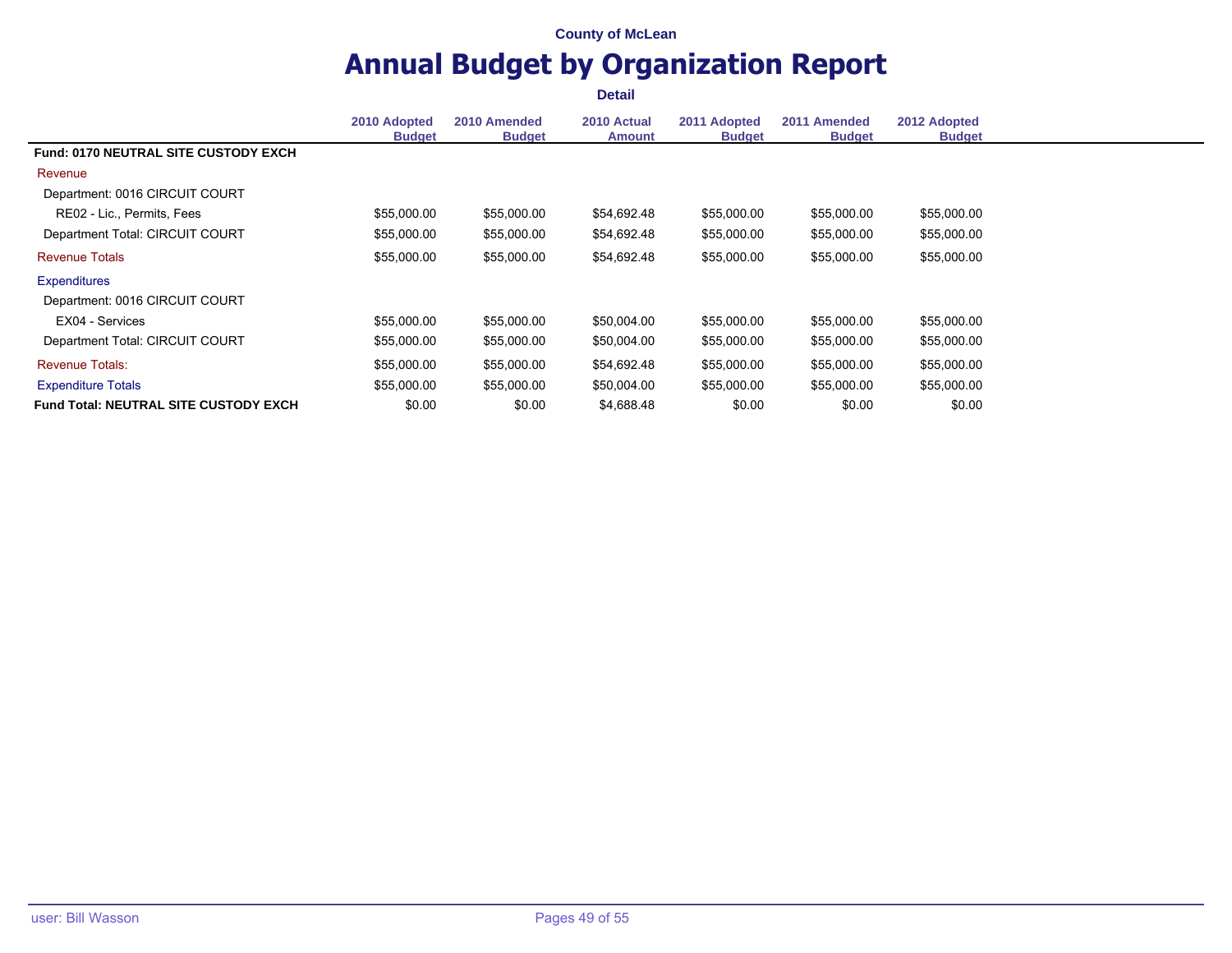|                                            | <b>Detail</b>                 |                               |                              |                               |                               |                               |  |  |
|--------------------------------------------|-------------------------------|-------------------------------|------------------------------|-------------------------------|-------------------------------|-------------------------------|--|--|
|                                            | 2010 Adopted<br><b>Budget</b> | 2010 Amended<br><b>Budget</b> | 2010 Actual<br><b>Amount</b> | 2011 Adopted<br><b>Budget</b> | 2011 Amended<br><b>Budget</b> | 2012 Adopted<br><b>Budget</b> |  |  |
| <b>Fund: 0171 CHILDREN'S WAITING ROOM</b>  |                               |                               |                              |                               |                               |                               |  |  |
| Revenue                                    |                               |                               |                              |                               |                               |                               |  |  |
| Department: 0016 CIRCUIT COURT             |                               |                               |                              |                               |                               |                               |  |  |
| RE02 - Lic., Permits, Fees                 | \$33,000.00                   | \$33,000.00                   | \$34,208.93                  | \$33,000.00                   | \$33,000.00                   | \$33,000.00                   |  |  |
| Department Total: CIRCUIT COURT            | \$33,000.00                   | \$33,000.00                   | \$34,208.93                  | \$33,000.00                   | \$33,000.00                   | \$33,000.00                   |  |  |
| <b>Revenue Totals</b>                      | \$33,000.00                   | \$33,000.00                   | \$34,208.93                  | \$33,000.00                   | \$33,000.00                   | \$33,000.00                   |  |  |
| <b>Expenditures</b>                        |                               |                               |                              |                               |                               |                               |  |  |
| Department: 0016 CIRCUIT COURT             |                               |                               |                              |                               |                               |                               |  |  |
| EX04 - Services                            | \$33,000.00                   | \$33,000.00                   | \$33,000.00                  | \$33,000.00                   | \$33,000.00                   | \$32,340.00                   |  |  |
| Department Total: CIRCUIT COURT            | \$33,000.00                   | \$33,000.00                   | \$33,000.00                  | \$33,000.00                   | \$33,000.00                   | \$32,340.00                   |  |  |
| <b>Revenue Totals:</b>                     | \$33,000.00                   | \$33,000.00                   | \$34,208.93                  | \$33,000.00                   | \$33,000.00                   | \$33,000.00                   |  |  |
| <b>Expenditure Totals</b>                  | \$33,000.00                   | \$33,000.00                   | \$33,000.00                  | \$33,000.00                   | \$33,000.00                   | \$32,340.00                   |  |  |
| <b>Fund Total: CHILDREN'S WAITING ROOM</b> | \$0.00                        | \$0.00                        | \$1,208.93                   | \$0.00                        | \$0.00                        | \$660.00                      |  |  |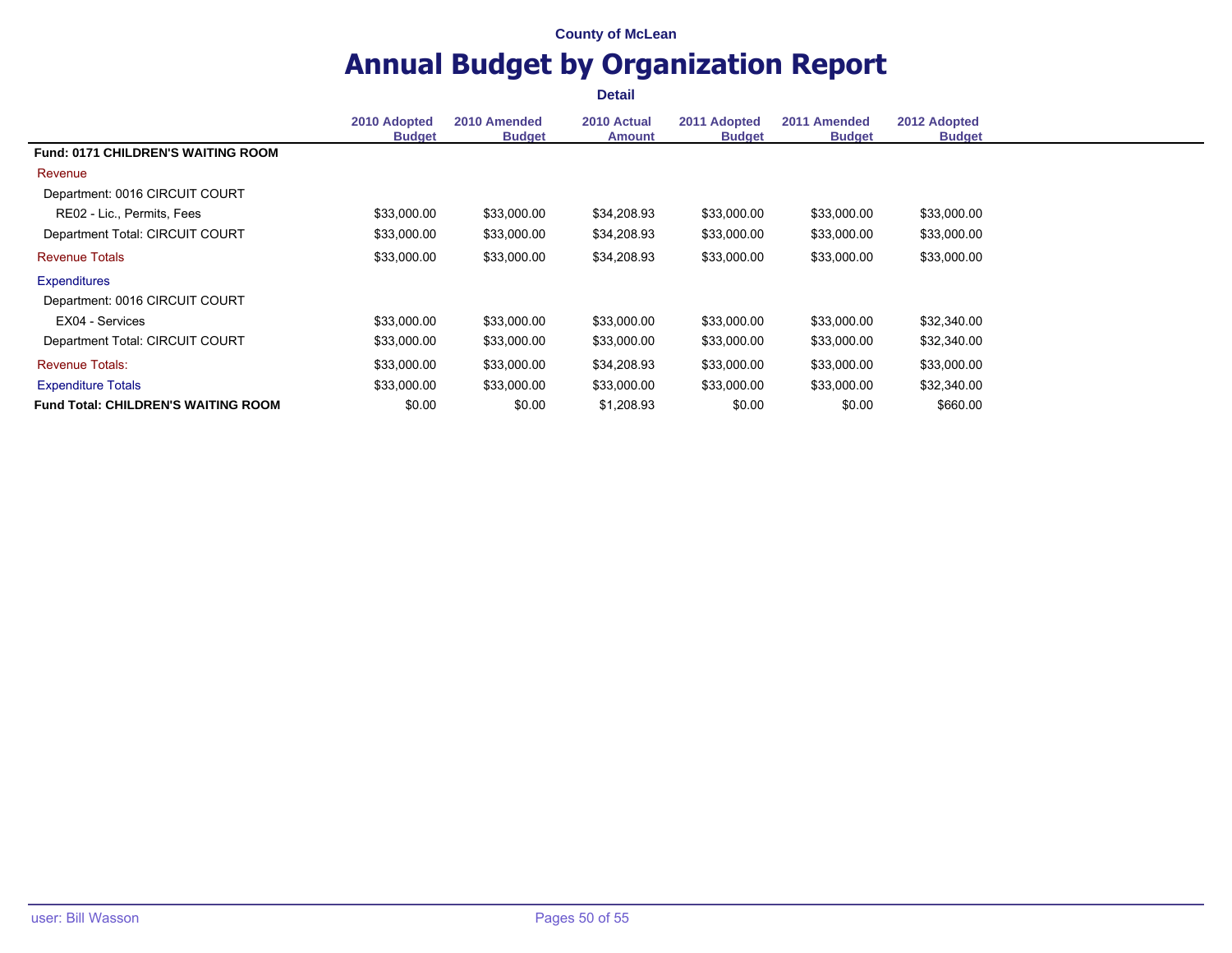|                                         | <b>Detail</b>                 |                               |                              |                               |                               |                               |  |
|-----------------------------------------|-------------------------------|-------------------------------|------------------------------|-------------------------------|-------------------------------|-------------------------------|--|
|                                         | 2010 Adopted<br><b>Budget</b> | 2010 Amended<br><b>Budget</b> | 2010 Actual<br><b>Amount</b> | 2011 Adopted<br><b>Budget</b> | 2011 Amended<br><b>Budget</b> | 2012 Adopted<br><b>Budget</b> |  |
| Fund: 0360 FAIRVIEW BUILDING            |                               |                               |                              |                               |                               |                               |  |
| Revenue                                 |                               |                               |                              |                               |                               |                               |  |
| Department: 0041 FACILITIES MANAGEMENT  |                               |                               |                              |                               |                               |                               |  |
| RE04 - Charges For Services             | \$88,294.00                   | \$88,294.00                   | \$62,667.94                  | \$84,841.00                   | \$84,841.00                   | \$80,835.00                   |  |
| RE07 - Transfer From Other Funds        | \$0.00                        | \$0.00                        | \$0.00                       | \$0.00                        | \$0.00                        | \$0.00                        |  |
| RE99 - Miscellaneous                    | \$0.00                        | \$0.00                        | \$0.00                       | \$0.00                        | \$0.00                        | \$0.00                        |  |
| Department Total: FACILITIES MANAGEMENT | \$88,294.00                   | \$88,294.00                   | \$62,667.94                  | \$84,841.00                   | \$84,841.00                   | \$80,835.00                   |  |
| <b>Revenue Totals</b>                   | \$88,294.00                   | \$88,294.00                   | \$62,667.94                  | \$84,841.00                   | \$84,841.00                   | \$80,835.00                   |  |
| <b>Expenditures</b>                     |                               |                               |                              |                               |                               |                               |  |
| Department: 0041 FACILITIES MANAGEMENT  |                               |                               |                              |                               |                               |                               |  |
| EX01 - Salaries                         | \$14.003.00                   | \$14,003.00                   | \$14,059.18                  | \$14,221.00                   | \$14,221.00                   | \$13,103.00                   |  |
| EX02 - Fringe Benefits                  | \$3,945.00                    | \$3,945.00                    | \$3,821.92                   | \$4,537.00                    | \$4,537.00                    | \$4,690.00                    |  |
| EX03 - Supplies                         | \$4,813.00                    | \$4,813.00                    | \$2,720.40                   | \$4,813.00                    | \$4,813.00                    | \$4,711.00                    |  |
| EX04 - Services                         | \$62,533.00                   | \$62,533.00                   | \$39,840.51                  | \$59,793.00                   | \$59,793.00                   | \$58,331.00                   |  |
| EX07 - Capital Assets                   | \$0.00                        | \$0.00                        | \$0.00                       | \$0.00                        | \$0.00                        | \$0.00                        |  |
| EX10 - Other                            | \$3,000.00                    | \$3,000.00                    | \$0.00                       | \$1,477.00                    | \$1,477.00                    | \$0.00                        |  |
| Department Total: FACILITIES MANAGEMENT | \$88,294.00                   | \$88,294.00                   | \$60,442.01                  | \$84,841.00                   | \$84,841.00                   | \$80,835.00                   |  |
| <b>Revenue Totals:</b>                  | \$88,294.00                   | \$88,294.00                   | \$62,667.94                  | \$84,841.00                   | \$84,841.00                   | \$80,835.00                   |  |
| <b>Expenditure Totals</b>               | \$88,294.00                   | \$88,294.00                   | \$60,442.01                  | \$84,841.00                   | \$84,841.00                   | \$80,835.00                   |  |
| <b>Fund Total: FAIRVIEW BUILDING</b>    | \$0.00                        | \$0.00                        | \$2,225.93                   | \$0.00                        | \$0.00                        | \$0.00                        |  |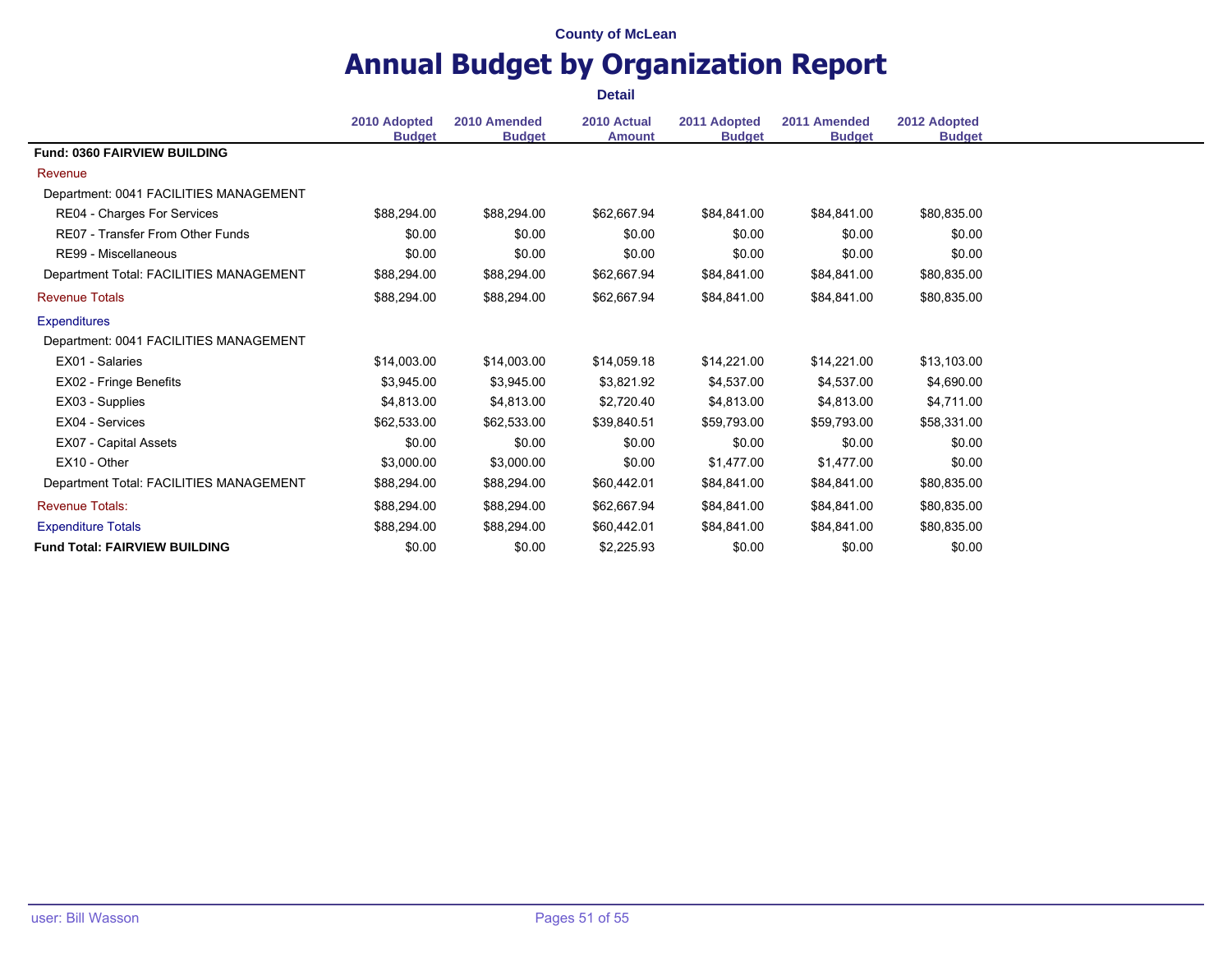|                                  | <b>Detail</b>                 |                               |                              |                               |                               |                               |
|----------------------------------|-------------------------------|-------------------------------|------------------------------|-------------------------------|-------------------------------|-------------------------------|
|                                  | 2010 Adopted<br><b>Budget</b> | 2010 Amended<br><b>Budget</b> | 2010 Actual<br><b>Amount</b> | 2011 Adopted<br><b>Budget</b> | 2011 Amended<br><b>Budget</b> | 2012 Adopted<br><b>Budget</b> |
| Fund: 0401 NURSING HOME          |                               |                               |                              |                               |                               |                               |
| Revenue                          |                               |                               |                              |                               |                               |                               |
| Department: 0090 NURSING HOME    |                               |                               |                              |                               |                               |                               |
| RE03 - Intergovernmental         | \$982,201.00                  | \$982,201.00                  | \$893,136.76                 | \$1,003,504.00                | \$1,003,504.00                | \$859,394.00                  |
| RE04 - Charges For Services      | \$5,524,640.00                | \$5,524,640.00                | \$5,003,391.18               | \$5,356,540.00                | \$5,356,540.00                | \$5,595,779.00                |
| RE05 - Interest                  | \$82,943.00                   | \$82,943.00                   | \$61,152.61                  | \$81,000.00                   | \$81,000.00                   | \$60,000.00                   |
| RE07 - Transfer From Other Funds | \$696,752.00                  | \$696,752.00                  | \$847,991.21                 | \$737,710.00                  | \$737,710.00                  | \$760,856.00                  |
| RE99 - Miscellaneous             | \$12,000.00                   | \$12,000.00                   | \$12,009.90                  | \$12,000.00                   | \$12,000.00                   | \$11,000.00                   |
| Department Total: NURSING HOME   | \$7,298,536.00                | \$7,298,536.00                | \$6,817,681.66               | \$7,190,754.00                | \$7,190,754.00                | \$7,287,029.00                |
| <b>Revenue Totals</b>            | \$7,298,536.00                | \$7,298,536.00                | \$6,817,681.66               | \$7,190,754.00                | \$7,190,754.00                | \$7,287,029.00                |
| <b>Expenditures</b>              |                               |                               |                              |                               |                               |                               |
| Department: 0090 NURSING HOME    |                               |                               |                              |                               |                               |                               |
| EX01 - Salaries                  | \$3,720,616.00                | \$3,720,616.00                | \$3,895,381.52               | \$3,779,179.00                | \$3,779,179.00                | \$3,781,877.00                |
| EX02 - Fringe Benefits           | \$1,139,601.00                | \$1,139,601.00                | \$1,130,299.45               | \$1,306,114.00                | \$1,306,114.00                | \$1,423,484.00                |
| EX03 - Supplies                  | \$821,143.00                  | \$821,143.00                  | \$764,910.35                 | \$771,649.00                  | \$771,649.00                  | \$797,015.00                  |
| EX04 - Services                  | \$1,362,721.00                | \$1,361,469.00                | \$1,262,202.63               | \$1,141,132.00                | \$1,135,438.00                | \$1,098,864.00                |
| EX07 - Capital Assets            | \$254,455.00                  | \$255,707.00                  | \$0.00                       | \$192,680.00                  | \$192,680.00                  | \$185,789.00                  |
| EX09 - Transfer To Other Funds   | \$0.00                        | \$0.00                        | \$0.00                       | \$0.00                        | \$5,694.00                    | \$0.00                        |
| EX10 - Other                     | \$0.00                        | \$0.00                        | \$8,582.00                   | \$0.00                        | \$0.00                        | \$0.00                        |
| Department Total: NURSING HOME   | \$7,298,536.00                | \$7,298,536.00                | \$7,061,375.95               | \$7,190,754.00                | \$7,190,754.00                | \$7,287,029.00                |
| <b>Revenue Totals:</b>           | \$7,298,536.00                | \$7,298,536.00                | \$6,817,681.66               | \$7,190,754.00                | \$7,190,754.00                | \$7,287,029.00                |
| <b>Expenditure Totals</b>        | \$7,298,536.00                | \$7,298,536.00                | \$7,061,375.95               | \$7,190,754.00                | \$7,190,754.00                | \$7,287,029.00                |
| <b>Fund Total: NURSING HOME</b>  | \$0.00                        | \$0.00                        | (\$243,694.29)               | \$0.00                        | \$0.00                        | \$0.00                        |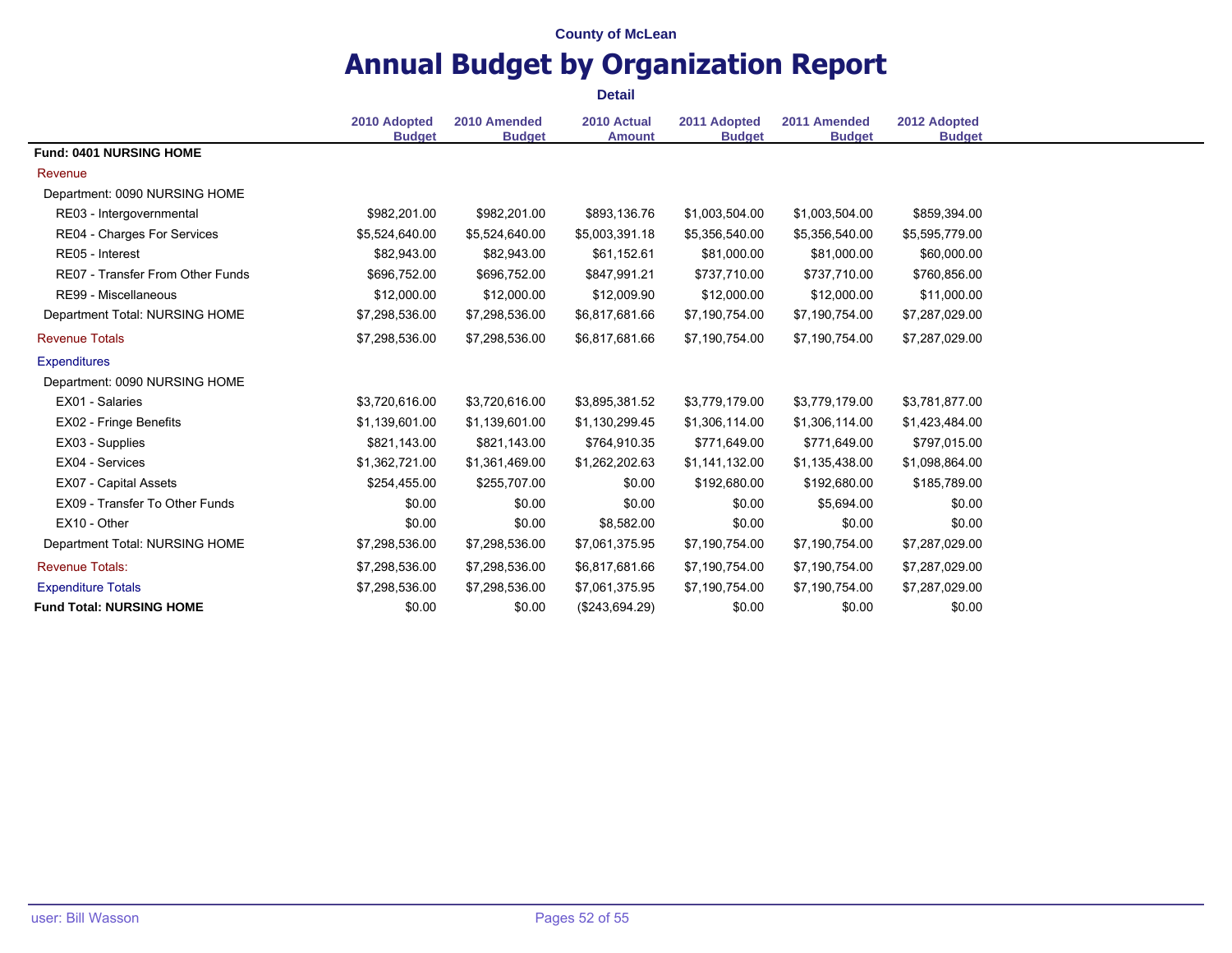|                                              | <b>Detail</b>                 |                               |                              |                               |                               |                               |
|----------------------------------------------|-------------------------------|-------------------------------|------------------------------|-------------------------------|-------------------------------|-------------------------------|
|                                              | 2010 Adopted<br><b>Budget</b> | 2010 Amended<br><b>Budget</b> | 2010 Actual<br><b>Amount</b> | 2011 Adopted<br><b>Budget</b> | 2011 Amended<br><b>Budget</b> | 2012 Adopted<br><b>Budget</b> |
| Fund: 0450 ETSB SURCHARGE FUND/E-911         |                               |                               |                              |                               |                               |                               |
| Revenue                                      |                               |                               |                              |                               |                               |                               |
| Department: 0098 ENHANCED 911 TELEPHONE      |                               |                               |                              |                               |                               |                               |
| RE02 - Lic., Permits, Fees                   | \$1,807,130.00                | \$1,807,130.00                | \$1,751,075.57               | \$1,760,774.00                | \$1,760,774.00                | \$1,673,234.00                |
| RE03 - Intergovernmental                     | \$0.00                        | \$0.00                        | \$0.00                       | \$0.00                        | \$0.00                        | \$0.00                        |
| RE05 - Interest                              | \$20,000.00                   | \$20,000.00                   | \$9,093.46                   | \$20,000.00                   | \$20,000.00                   | \$10,000.00                   |
| RE07 - Transfer From Other Funds             | \$0.00                        | \$0.00                        | \$0.00                       | \$0.00                        | \$0.00                        | \$486,767.00                  |
| RE09 - Contributions                         | \$0.00                        | \$0.00                        | \$0.00                       | \$0.00                        | \$0.00                        | \$0.00                        |
| RE99 - Miscellaneous                         | \$0.00                        | \$0.00                        | \$1,557.13                   | \$0.00                        | \$0.00                        | \$0.00                        |
| Department Total: ENHANCED 911 TELEPHONE     | \$1,827,130.00                | \$1,827,130.00                | \$1,761,726.16               | \$1,780,774.00                | \$1,780,774.00                | \$2,170,001.00                |
| <b>Revenue Totals</b>                        | \$1,827,130.00                | \$1,827,130.00                | \$1,761,726.16               | \$1,780,774.00                | \$1,780,774.00                | \$2,170,001.00                |
| <b>Expenditures</b>                          |                               |                               |                              |                               |                               |                               |
| Department: 0098 ENHANCED 911 TELEPHONE      |                               |                               |                              |                               |                               |                               |
| EX01 - Salaries                              | \$51,158.00                   | \$51,158.00                   | \$54,803.45                  | \$51,926.00                   | \$51,926.00                   | \$52,705.00                   |
| EX02 - Fringe Benefits                       | \$13,369.00                   | \$13,369.00                   | \$13,857.49                  | \$14,541.00                   | \$14,541.00                   | \$16,782.00                   |
| EX03 - Supplies                              | \$0.00                        | \$0.00                        | \$0.00                       | \$0.00                        | \$0.00                        | \$0.00                        |
| EX04 - Services                              | \$1,670,030.00                | \$1,670,030.00                | \$1,651,391.36               | \$1,690,111.00                | \$1,690,111.00                | \$1,689,514.00                |
| EX07 - Capital Assets                        | \$0.00                        | \$0.00                        | \$0.00                       | \$24,196.00                   | \$24,196.00                   | \$411,000.00                  |
| EX09 - Transfer To Other Funds               | \$0.00                        | \$0.00                        | \$0.00                       | \$0.00                        | \$0.00                        | \$0.00                        |
| EX10 - Other                                 | \$92,573.00                   | \$92,573.00                   | \$0.00                       | \$0.00                        | \$0.00                        | \$0.00                        |
| Department Total: ENHANCED 911 TELEPHONE     | \$1,827,130.00                | \$1,827,130.00                | \$1,720,052.30               | \$1,780,774.00                | \$1,780,774.00                | \$2,170,001.00                |
| <b>Revenue Totals:</b>                       | \$1,827,130.00                | \$1,827,130.00                | \$1,761,726.16               | \$1,780,774.00                | \$1,780,774.00                | \$2,170,001.00                |
| <b>Expenditure Totals</b>                    | \$1,827,130.00                | \$1,827,130.00                | \$1,720,052.30               | \$1,780,774.00                | \$1,780,774.00                | \$2,170,001.00                |
| <b>Fund Total: ETSB SURCHARGE FUND/E-911</b> | \$0.00                        | \$0.00                        | \$41,673.86                  | \$0.00                        | \$0.00                        | \$0.00                        |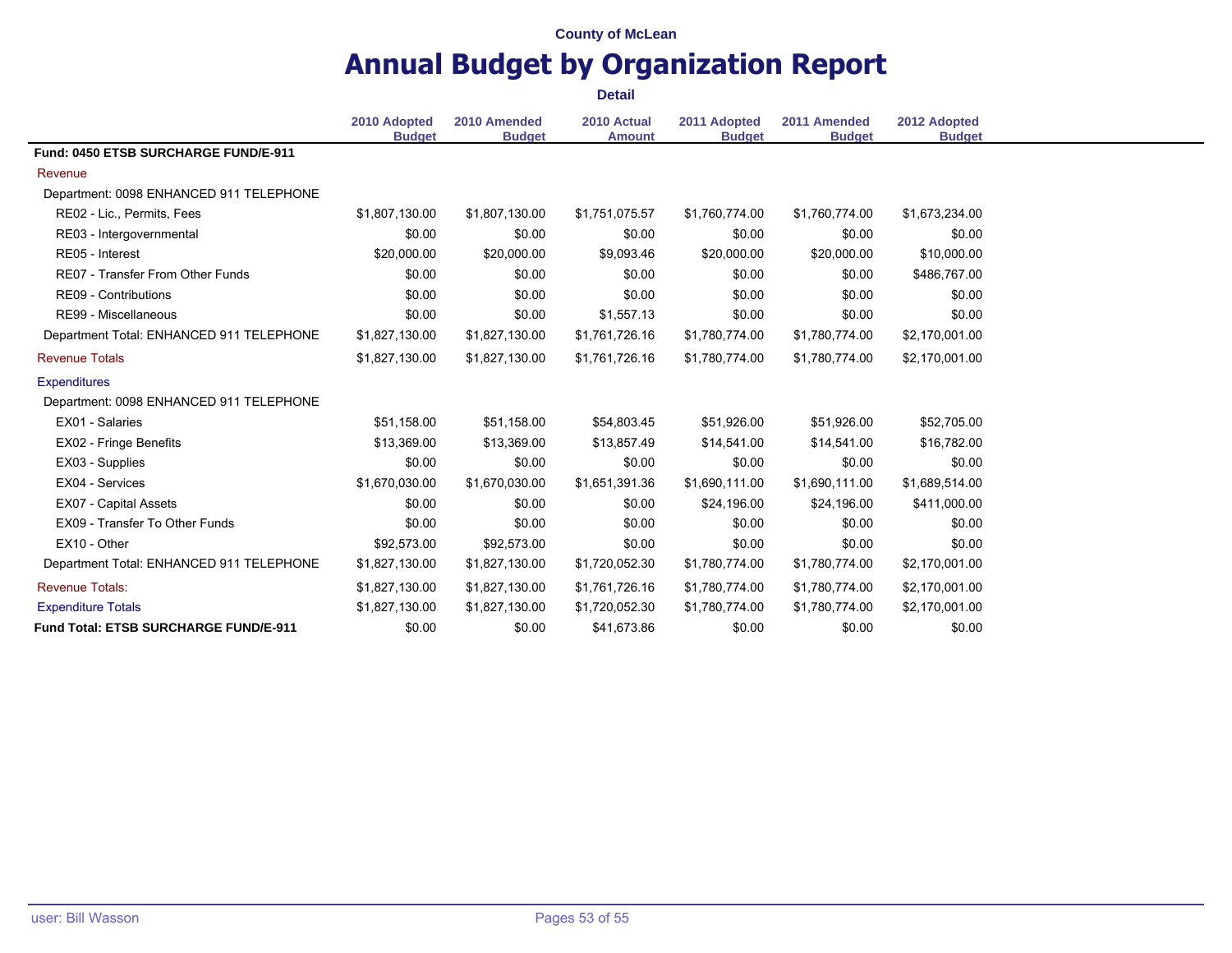|                                               | <b>Detail</b>                 |                               |                              |                               |                               |                               |
|-----------------------------------------------|-------------------------------|-------------------------------|------------------------------|-------------------------------|-------------------------------|-------------------------------|
|                                               | 2010 Adopted<br><b>Budget</b> | 2010 Amended<br><b>Budget</b> | 2010 Actual<br><b>Amount</b> | 2011 Adopted<br><b>Budget</b> | 2011 Amended<br><b>Budget</b> | 2012 Adopted<br><b>Budget</b> |
| <b>Fund: 0452 METRO COMMUNICATIONS CTR</b>    |                               |                               |                              |                               |                               |                               |
| Revenue                                       |                               |                               |                              |                               |                               |                               |
| Department: 0030 METRO COMMUNICATION CTR.     |                               |                               |                              |                               |                               |                               |
| RE02 - Lic., Permits, Fees                    | \$38,000.00                   | \$38,000.00                   | \$38,100.00                  | \$38,000.00                   | \$38,000.00                   | \$38,100.00                   |
| RE03 - Intergovernmental                      | \$1,777,444.00                | \$1,777,444.00                | \$1,777,444.08               | \$1,795,040.00                | \$1,795,040.00                | \$1,848,790.00                |
| RE05 - Interest                               | \$15,000.00                   | \$15,000.00                   | \$464.47                     | \$15,000.00                   | \$15,000.00                   | \$15,000.00                   |
| RE07 - Transfer From Other Funds              | \$673,188.00                  | \$673,188.00                  | \$673,188.00                 | \$679,853.00                  | \$679,853.00                  | \$728,122.00                  |
| RE99 - Miscellaneous                          | \$0.00                        | \$0.00                        | \$1,018.00                   | \$0.00                        | \$0.00                        | \$0.00                        |
| Department Total: METRO COMMUNICATION<br>CTR. | \$2,503,632.00                | \$2,503,632.00                | \$2,490,214.55               | \$2,527,893.00                | \$2,527,893.00                | \$2,630,012.00                |
| <b>Revenue Totals</b>                         | \$2,503,632.00                | \$2,503,632.00                | \$2,490,214.55               | \$2,527,893.00                | \$2,527,893.00                | \$2,630,012.00                |
| <b>Expenditures</b>                           |                               |                               |                              |                               |                               |                               |
| Department: 0030 METRO COMMUNICATION CTR.     |                               |                               |                              |                               |                               |                               |
| EX01 - Salaries                               | \$1,416,560.00                | \$1,416,560.00                | \$1,429,854.72               | \$1,395,180.00                | \$1,395,180.00                | \$1,471,901.00                |
| EX02 - Fringe Benefits                        | \$360,155.00                  | \$360,155.00                  | \$372,559.43                 | \$407,583.00                  | \$407,583.00                  | \$459,505.00                  |
| EX03 - Supplies                               | \$24,420.00                   | \$29,570.00                   | \$22,957.88                  | \$23,370.00                   | \$23,370.00                   | \$23,970.00                   |
| EX04 - Services                               | \$684,897.00                  | \$682,447.00                  | \$569,259.45                 | \$677,960.00                  | \$677,960.00                  | \$656,636.00                  |
| EX07 - Capital Assets                         | \$17,600.00                   | \$14,900.00                   | \$11,128.83                  | \$23,800.00                   | \$23,800.00                   | \$18,000.00                   |
| EX10 - Other                                  | \$0.00                        | \$0.00                        | \$0.00                       | \$0.00                        | \$0.00                        | \$0.00                        |
| Department Total: METRO COMMUNICATION<br>CTR. | \$2,503,632.00                | \$2,503,632.00                | \$2,405,760.31               | \$2,527,893.00                | \$2,527,893.00                | \$2,630,012.00                |
| <b>Revenue Totals:</b>                        | \$2,503,632.00                | \$2,503,632.00                | \$2,490,214.55               | \$2,527,893.00                | \$2,527,893.00                | \$2,630,012.00                |
| <b>Expenditure Totals</b>                     | \$2,503,632.00                | \$2,503,632.00                | \$2,405,760.31               | \$2,527,893.00                | \$2,527,893.00                | \$2,630,012.00                |
| <b>Fund Total: METRO COMMUNICATIONS CTR</b>   | \$0.00                        | \$0.00                        | \$84,454.24                  | \$0.00                        | \$0.00                        | \$0.00                        |
|                                               |                               |                               |                              |                               |                               |                               |